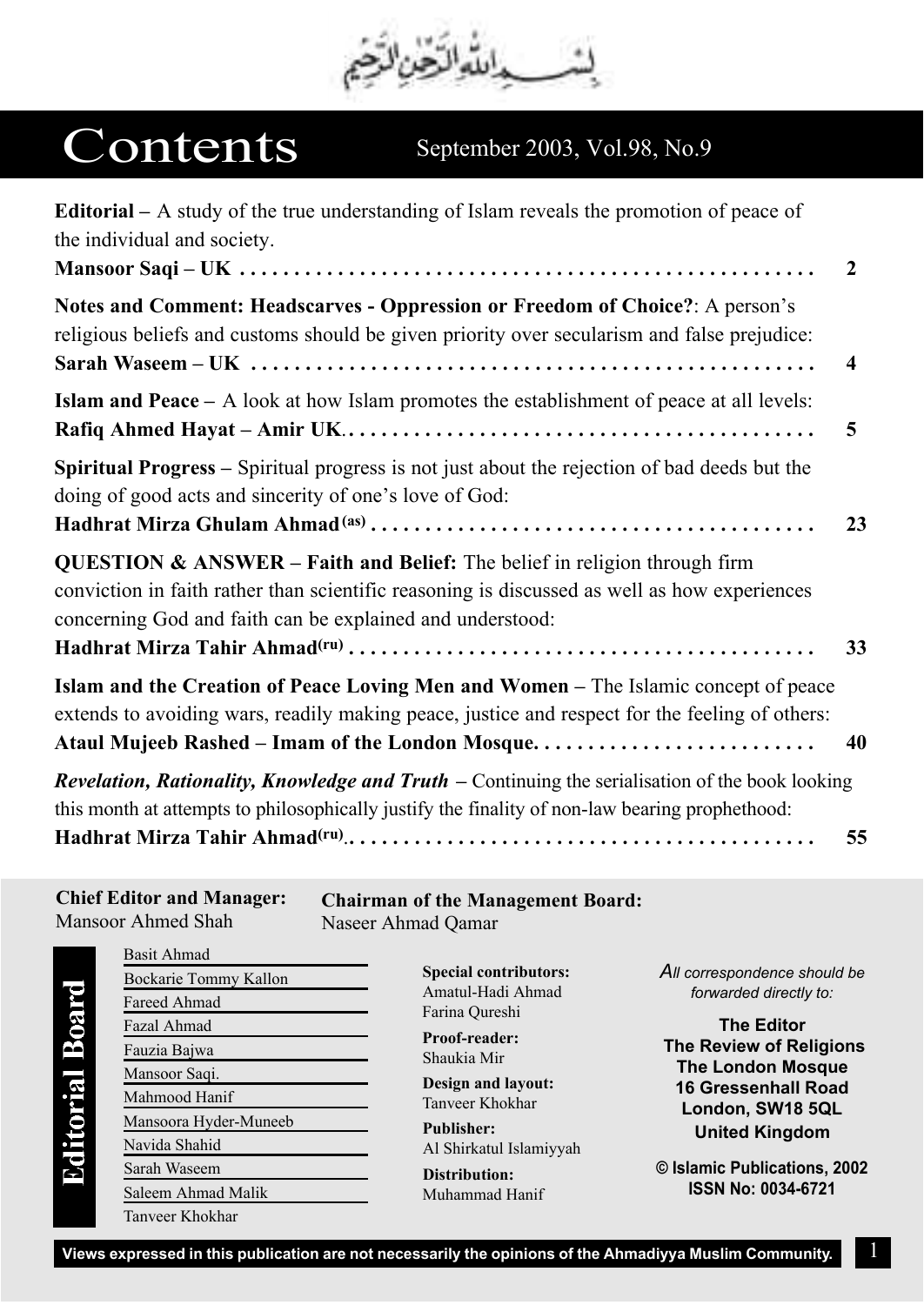## Editorial

Many people have preconceived ideas about religion which can affect and colour behaviour and understanding. One often hears rather sweeping and general statements, for example, that science is in conflict with religion or that religion is always associated with wars and strife. Further enquiry about the evidence for these statements may reveal a lack of understanding about complex issues. Sometimes those who make such statements have made very little effort to analyse the problems. They are probably aware, at some level, that they do have certain preconceptions which might not be based on sound arguments but, nevertheless, may not readily acknowledge that they should review their position. Rather than reexamining the issues in any detail they continue to carry around those ideas, perhaps due to inertia or perhaps because such ideas may be continually reinforced from the media or from others.

In this issue there is an article entitled 'Islam – A Religion of Peace'. It states: 'For the last one thousand years, the Western world, has nurtured a false image of Islam that has no relationship with reality'. This article addresses some of these misconceptions concerning, for example, jihad, freedom of conscience and religious tolerance. It

shows that the ingredients for peace at both the individual and collective levels are to be found within Islam – 'religion is about winning the hearts and minds of the people rather than enslaving them by force'. Examples are given from the life of the Holy Prophet of Islam $($ sa) and from the principles adopted by the Muslims in Spain. The article states 'The Islamic concept of peace means adjustment and orientation of the individual with and towards, on the one side with his Creator and, on the other side his fellow human beings. This applies to the entire relationship between individual and individual, individual and community, community and community, between nation and nation  $\cdot$ 

In a world where people's impression and perception of religion may be based on solely the soundbites or the occasional newspaper headline, it is important to recognise the need to explore questions in detail. The existence of such misconceptions about religion empha-sise the importance of careful examination of the original teachings and of historical evidence – and some may be surprised at what then emerges.

#### **Mansoor Saqi – UK**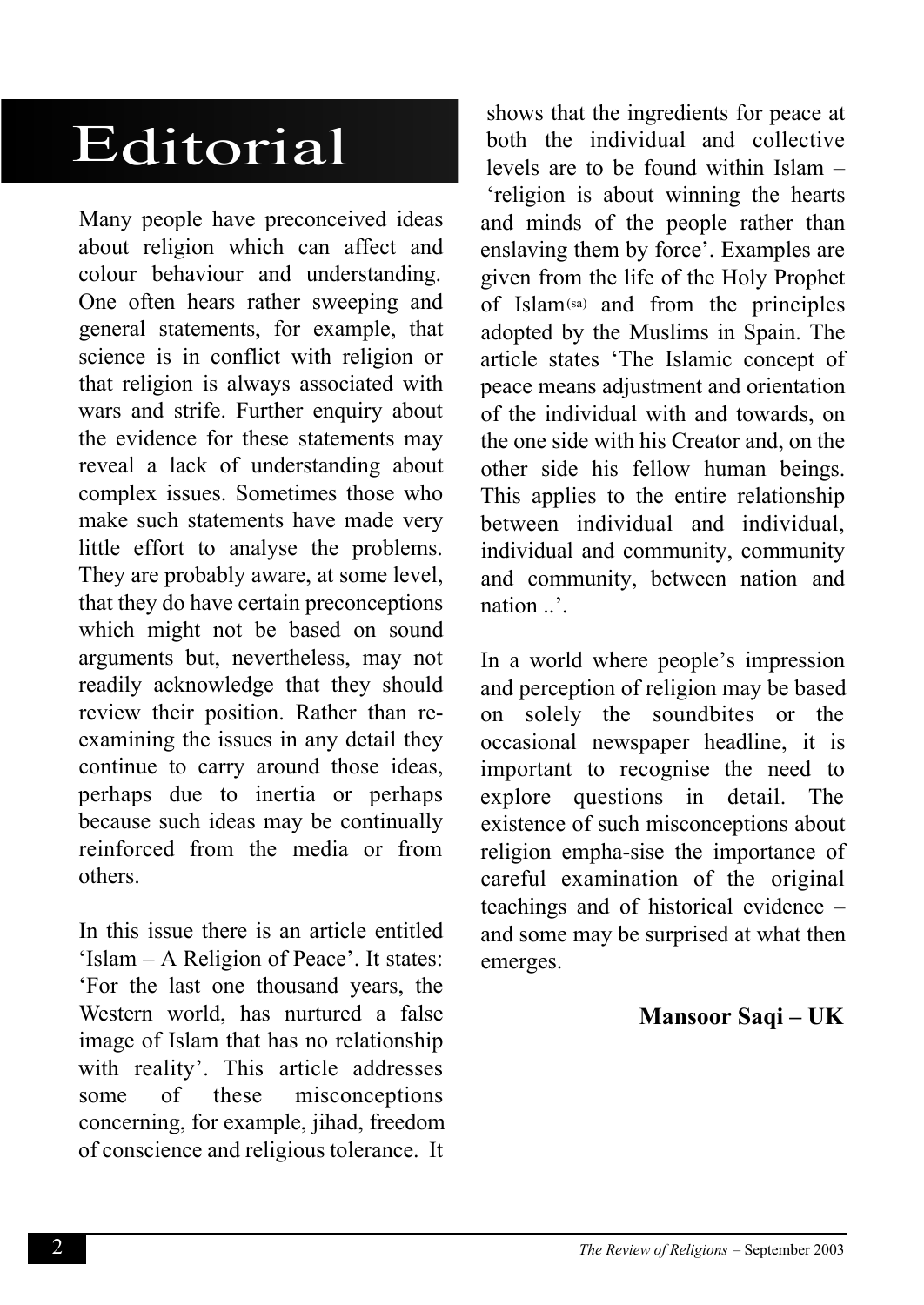# Notes & Comments

### **Headscarves – Oppression or freedom of choice?**

In September of this year, a German court ruled that a school in the southern state of Baden Wuerttemberg was wrong under current legislation to exclude a female teacher for insisting on wearing a headscarf to work. The teacher in question is a Muslim. The school had argued that wearing the headscarf violated the state's neutral stance in matters of religion. The teacher argued that the school was violating her freedom of religion.

The debate is not confined to Germany. In Turkey, Muslims are in the majority and the headscarf, is worn by more than half of Turkey's women, Yet it is seen as a symbol of Islamic fundamentalism by the defenders of Turkey's secularist state and is banned in government institutions and schools.

In France, secularity has been enshrined in the constitution since 1905. So one's national identity has precedence over one's religious belief. However in 1989, the then left-wing government declared that the wearing of scarves was not necessarily incompatible with France being a secular state. The decision on whether to allow pupils to wear them or not had been left up to the discretion of head teachers.

The new centre-right government. however, has said that it is prepared to pass a law banning all religious effects from the classroom.

The issue of the wearing of scarves by Muslim women is a controversial one. The way that we dress and the symbols we use to express ourselves can evoke powerful emotions in others. Some German feminists are arguing that the scarf is a symbol of women's oppression. They point to regimes like the Taliban who insisted that women cover from head to toe in the name of Islam. However what these critics forget is that the headscarf is not itself an Islamic device to repress women. Certainly some regimes have used it to segregate and isolate women. However the Qur'anic commandment to women to dress modestly is for the protection of women, and to prevent them from being exploited by men. Women are not objects to be viewed and exploited for their beauty.

Let us also remember that in the name of Islam, the Taliban also committed a number of un-Islamic acts, such as preventing women and girls from getting an education. The scarf may have become an icon of Islamic practice, but as we know icons can be distorted from their original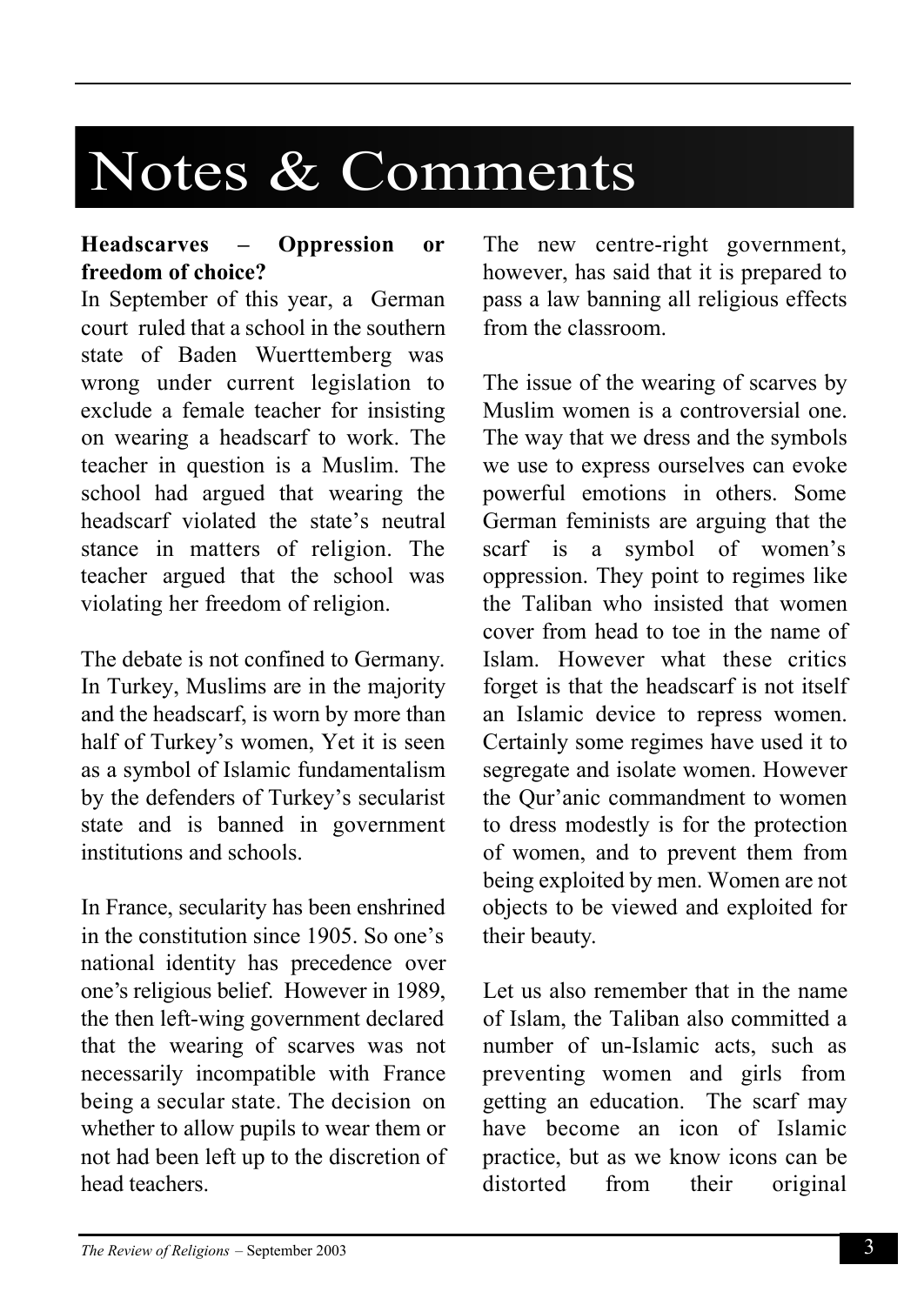representations. The Swastika is an excellent example of this. Originally it is an ancient Greek/Roman/ Indian symbol which represents luck, life, love, but its use by the Nazi regime in Germany has meant that few have any positive associations with it.

In most of the major faiths, covering of the head by ladies (and men) is normal practice. Many Christians cover their heads at least when in Church. Take the habit worn by Catholic nuns. It is a veritable icon of modesty, and is not interpreted as repressive, for those who become nuns choose, to wear this attire, as the Muslim women choose to wear the scarf.

Islam also urges both men and women to dress modestly. Modesty is not a commandment directed solely at women.

*Surely men who submit themselves to God and women who submit themselves to Him, ........*

*...... and men who guard their chastity and women who guard their chastity, and men who remember Allah much and women who remember Him – Allah has prepared for all of them forgiveness and a great reward.*  (Ch.33:V.36)

We know from the history of Russia, that religious belief cannot be suppressed. Even during the Communist era, religious communities were still active in spite of tremendous persecution. Marx was not completely wrong when he said that religion was the opiate of the masses. However it is not an opiate in the sense of being a mindless addiction that prevents one from reflecting on injustice in the world. Religious belief and man's natural inclination towards his Maker have always been present since the beginning of time. It is an attraction that is so powerful that it overrides other affiliations and rather like the addict, the believer who finds His Lord is unable to abandon Him.

And politicians have nothing to fear from those believers who preserve the integrity of their religion at source. All religions at source enjoin men and women to good. Islam in particular, directs believers to fulfil their responsibilities and obligations to society as a whole. The Muslim is a citizen and a believer. Those in government posts and in any positions of authority should be wary of other politicians who seek to corrupt religious belief in order to divide communities and create fear and evil.

#### **Sarah Waseem – UK**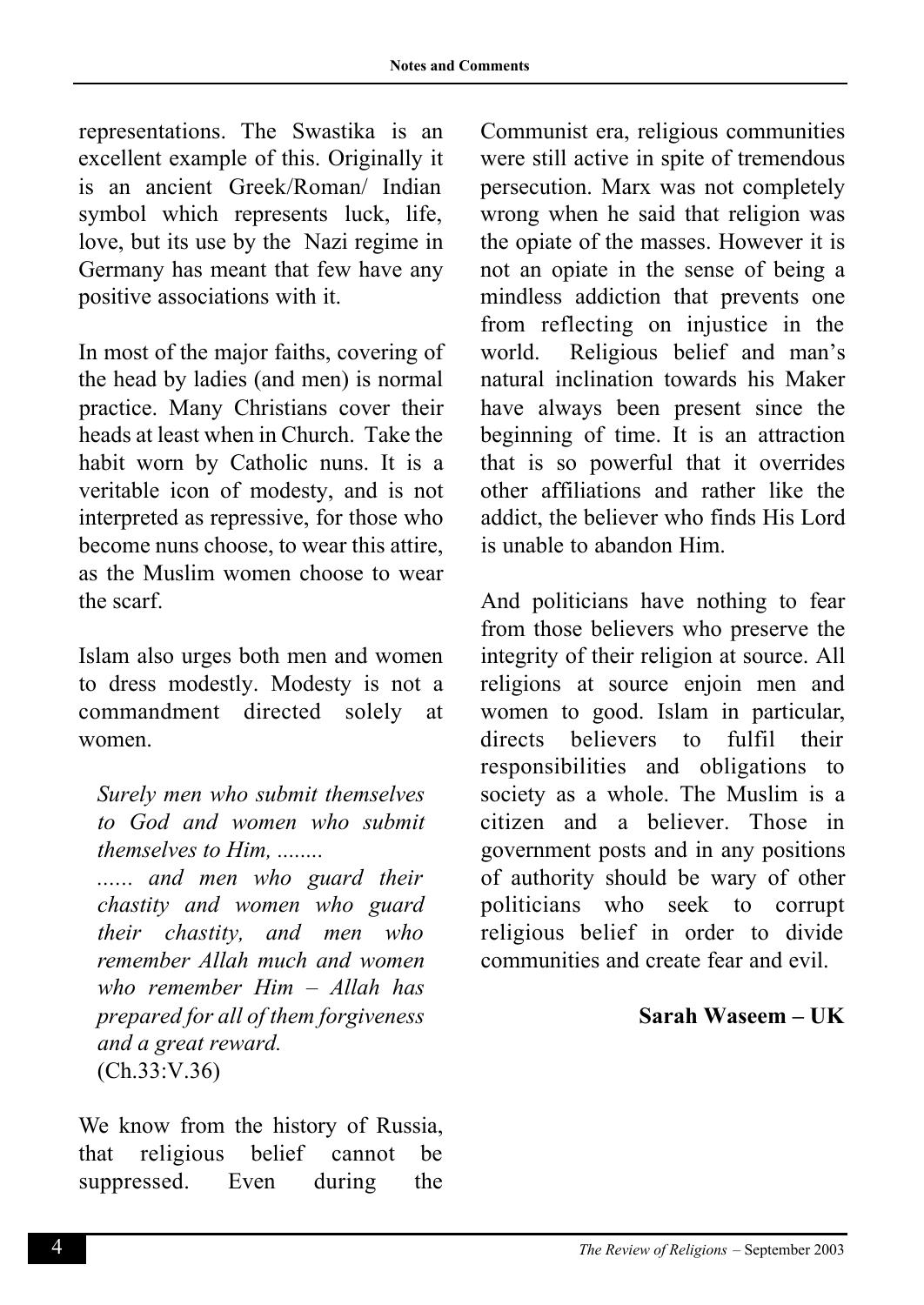### **Islam and Peace**

*by Rafiq A Hayat (National Amir UK) – Based on a speech delivered at the Annual Convention [Jalsa Salana] of the Ahmadiyya Muslim Association UK) 2003*

'Islam' is a religion of peace. The word Islam means peace. How often have we heard these words from speakers and commentators?

Then why is it that in this enlightened era, while people are discovering the richness of other faiths and religious traditions without abandoning their own faith, while many Christians and people of other faiths learn meditation from Buddhists, while Jews and Christians feel no qualms about reading the religion and philosophies of each others' faith, only Islam seems to have been excluded from this circle of goodwill for the last one thousand years?

For the last one thousand years, the Western world, has nurtured a false image of Islam that has no relationship with reality; and the intensity and continuity of this distortion shows no signs of

abating even in this liberal and tolerant climate of today's world. There are many reasons for this attitude but this is not the proper moment to go into details.

But the fault does not lie with the West alone: some of the extremist clerics of Islam today have also made their contribution in perpetuating this vision of extremism and intolerance. The ignorant and politically motivated clerics of Islam have distorted the beautiful teachings of Islam and in so doing, they have changed the Holy Word into Holy War.

They do not realise that the world has changed and has moved into 21st century. The Cold War has finished. Perestroika and Glasnost have come and gone and the ground realities in the world have changed beyond recognition. Muslims, like everyone else, have to adopt to the changing envi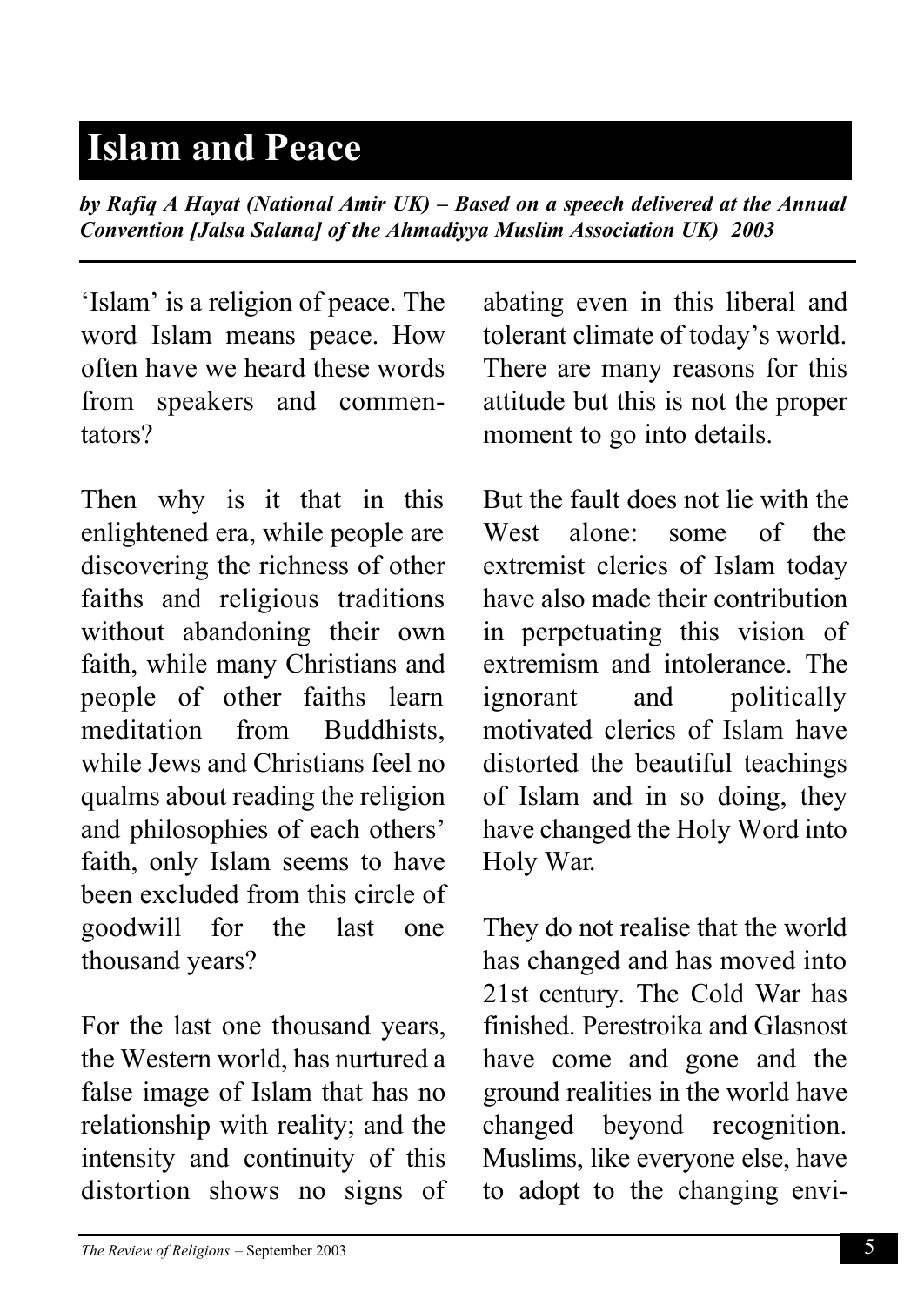ronment. Misconceived zealots only make a negative contribution to world peace.

In fact the zealots and fanatics of all religions have always placed mankind at large at the mercy of those extremist groups who have no general concern for life other than their own. Fortunately they are only few and in minority, and, in no way represent the true Muslim majority.

In the aftermath of the earthshaking events of 11th September 2001, many in the West and in the Muslim world are rightly appalled by the fact that the mass-murder perpetrated on that day is being hailed by some Muslims as an act of *Jihad*. Only the most deluded souls could regard such suicideattacks as *Jihad* 

Despite its evident falsity, the image of Islam conveyed by this distortion of Islamic principles is not easily dislodged from the popular imagination in the West. There is an unhealthy and dangerous convergence of perception between, on the one hand, those – albeit a tiny minority – in the Muslim world who see the attacks as part of a necessary anti-western *Jihad*, and on the other, those in the West – unfortunately, not such a tiny minority – who likewise see the attacks as the logical expression of an inherently militant religious tradition, one that is irrevocably opposed to the West.

Although of the utmost importance in principle, it appears to matter little in practice to the extremists that Muslim scholars have pointed out that the terror attacks or suicide attacks carry no legitimacy in terms of Islamic law and Islamic morality.

September the 11th, 2001 is still fresh in our mind. This horrendous tragedy perpetrated by a few fanatics for their political gains has suddenly revived all the old prejudices in the West. It is as if all the old clichés and prejudices and definition, have been taken out from the cupboard of antagonism, dusted and presented to the Western public as the image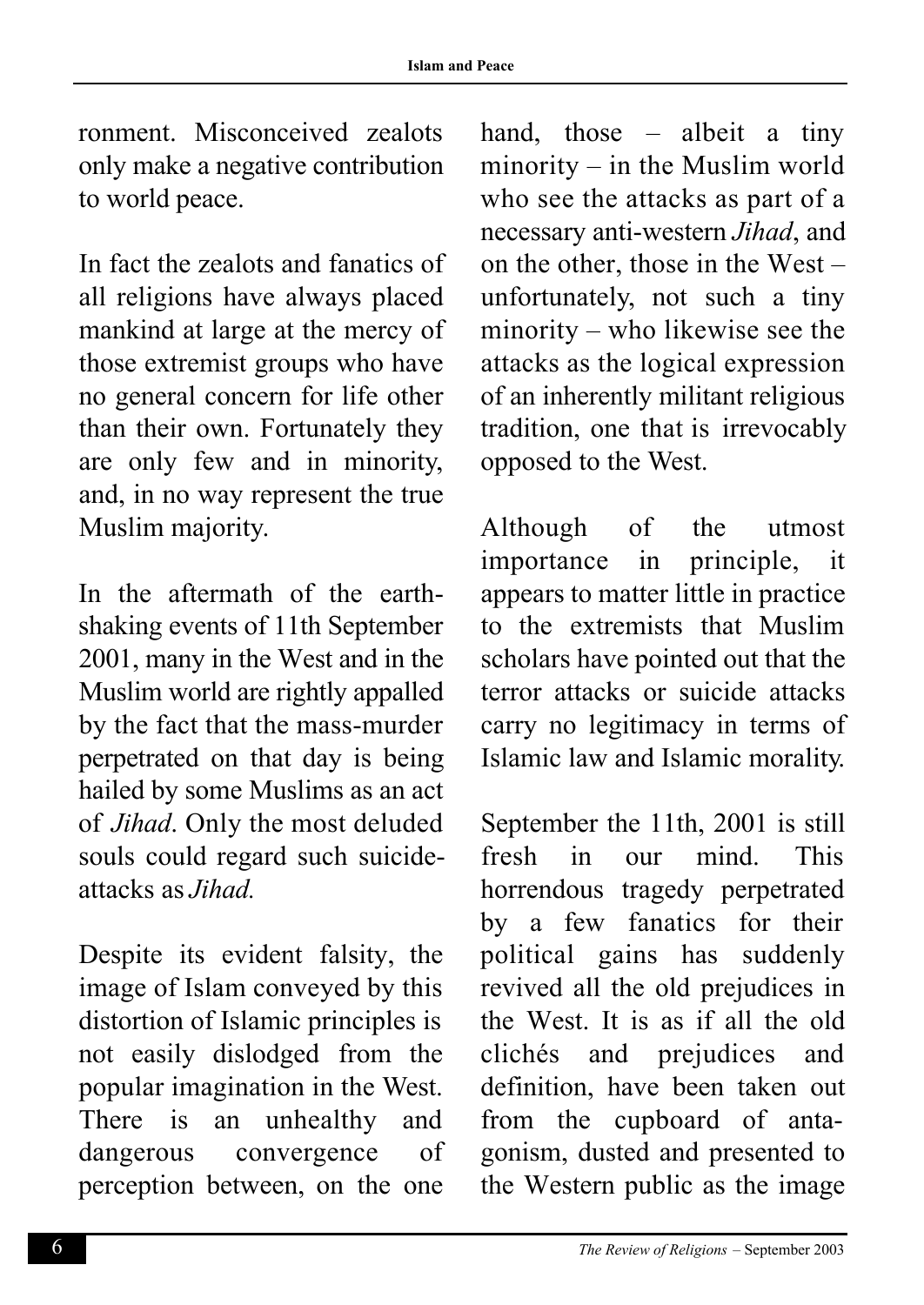of Islam as a barbarian, anti-Western and primitive religion. It is as if the wheel of history has turned full circle back to the ages of the Crusades and Holy Wars.

This phenomenon of fanaticism and extremism is relatively new in Islam. It is not the religion but the few self-appointed leaders of religion who have traditionally brought the religions in disrepute. If we read the dismal history of religious hatred, we see that voices of reason have traditionally been drowned by the ignorant prejudice. Torrents of blood have been shed in the name of every religion, deity, ideology, faith, order and political system.

The extremist elements in Islam today have distorted the meaning and significance of *Jihad* within Islamic teachings and all the learned Muslims all over the world must denounce in the strongest possible terms all forms of terrorism that masquerades as *Jihad*.

The Holy Qur'an permits *Jihad* only within narrow confines –

either in self-defence or to bring stability and order in society. The Holy Prophet of Islam (sa) has given us a shining example of the *Jihad* that he considered more important. In his lifetime, the Holy Prophet<sup>(sa)</sup> had to fight wars but only when they were unavoidable. These were the wars that the Holy Prophet<sup>(sa)</sup> called 'The lesser Holy Wars' (*al-Jihad-al-Asghar).* But it was the continuous battle against the carnal soul *(Nafs-i-Amara) –* a constant battle against all that attracts man to negation of God and God's Will that The Holy Prophet<sup>(sa)</sup> called 'The great Holy War' *(Al-Jihad-i-Akbar).* 

Islam is not a pacifist religion and it allows the Muslims to fight but only to defend themselves. Fighting is only permitted under very narrow confines. The Holy Qur'an, addressing the Holy Prophet(sa) says:

*Fighting is ordained for you, though it is repugnant to you'.* (Ch.2: V.217)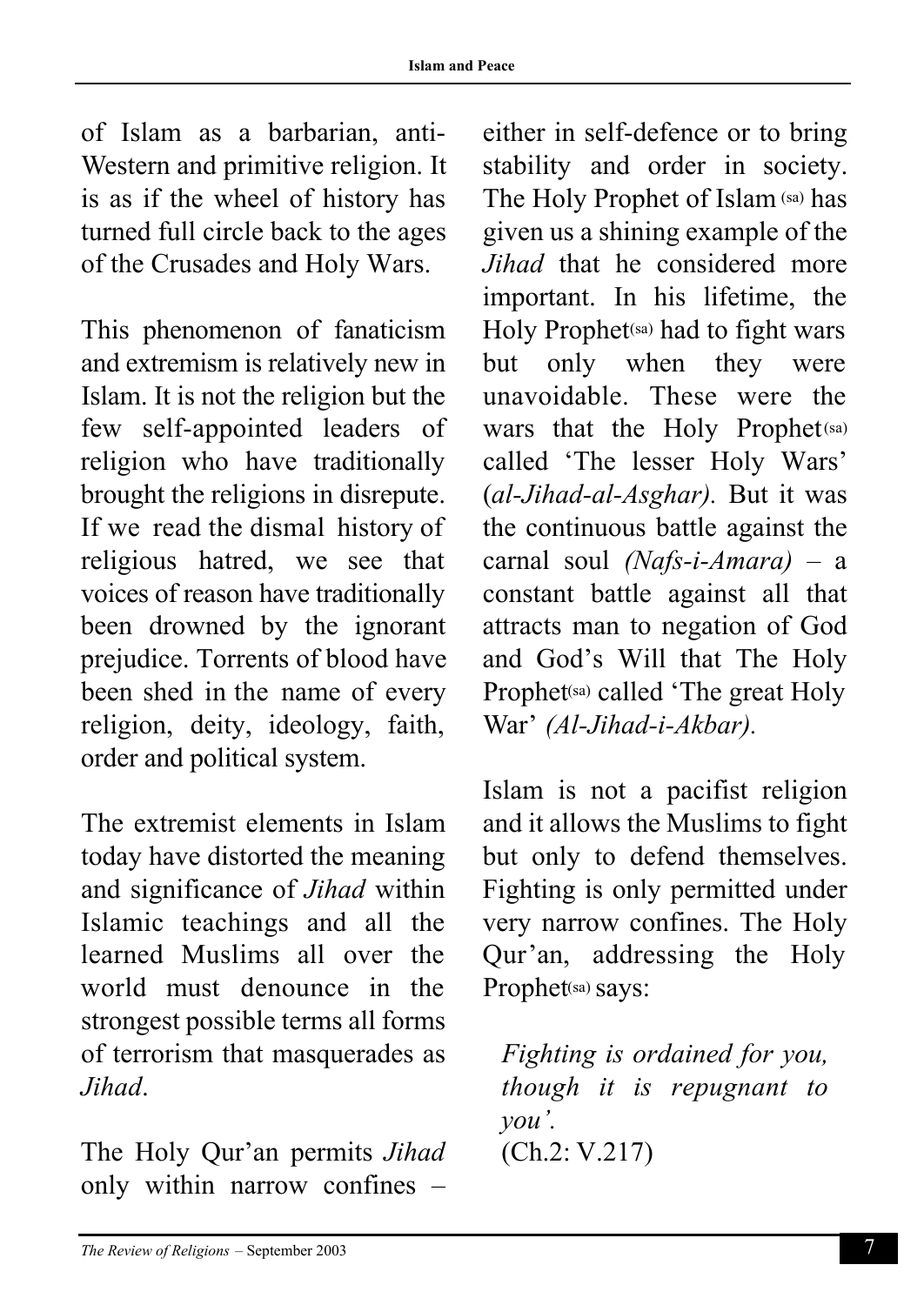The Holy Qur'an explains:

*And fight in the cause of Allah against those who fight against you'.* (Ch.2: V.191)

But immediately in the same verse, Muslims are reminded:

*But do not transgress. Surely Allah loves not the transgressors'.*  (Ch.2: V.19)

Granting permission to fight, the Holy Qur'an says:

*Permission fight is given to those against whom war is made, because they have been wronged'.* (Ch.22: V.40)

Explaining the true *Jihad,* The Holy Qur'an explains:

*And whoso strives, strives only for his own soul.* (Ch.29: V.7)

The verse gives a brief but very apt description of a true warrior – a true striver in the way of Allah. In other words, the true warrior of Islam smites the neck of his own anger with the sword of forbearance. Only the false warrior strikes at the neck of his enemy with the sword of his unbridled ego. For the first, the spirit of Islam determines *Jihad*; for the second, only bitter anger. While fighting in self-defence is permitted, it is forbidden to use compulsion or force in the matter of religion. It is a unique feature of Islam that the Holy Qur'an pronounces clearly and unambiguously,

*There should be no compulsion in religion. Surely, right has become distinct from wrong; so whosoever refuses to be led by those who transgress and believes in Allah, has surely grasped a strong handle which knows no breaking. And Allah is All-Hearing, All-Knowing.* (Ch.2: V.257)

This is the way of Allah and indeed this has always been the way of Allah. Religion is about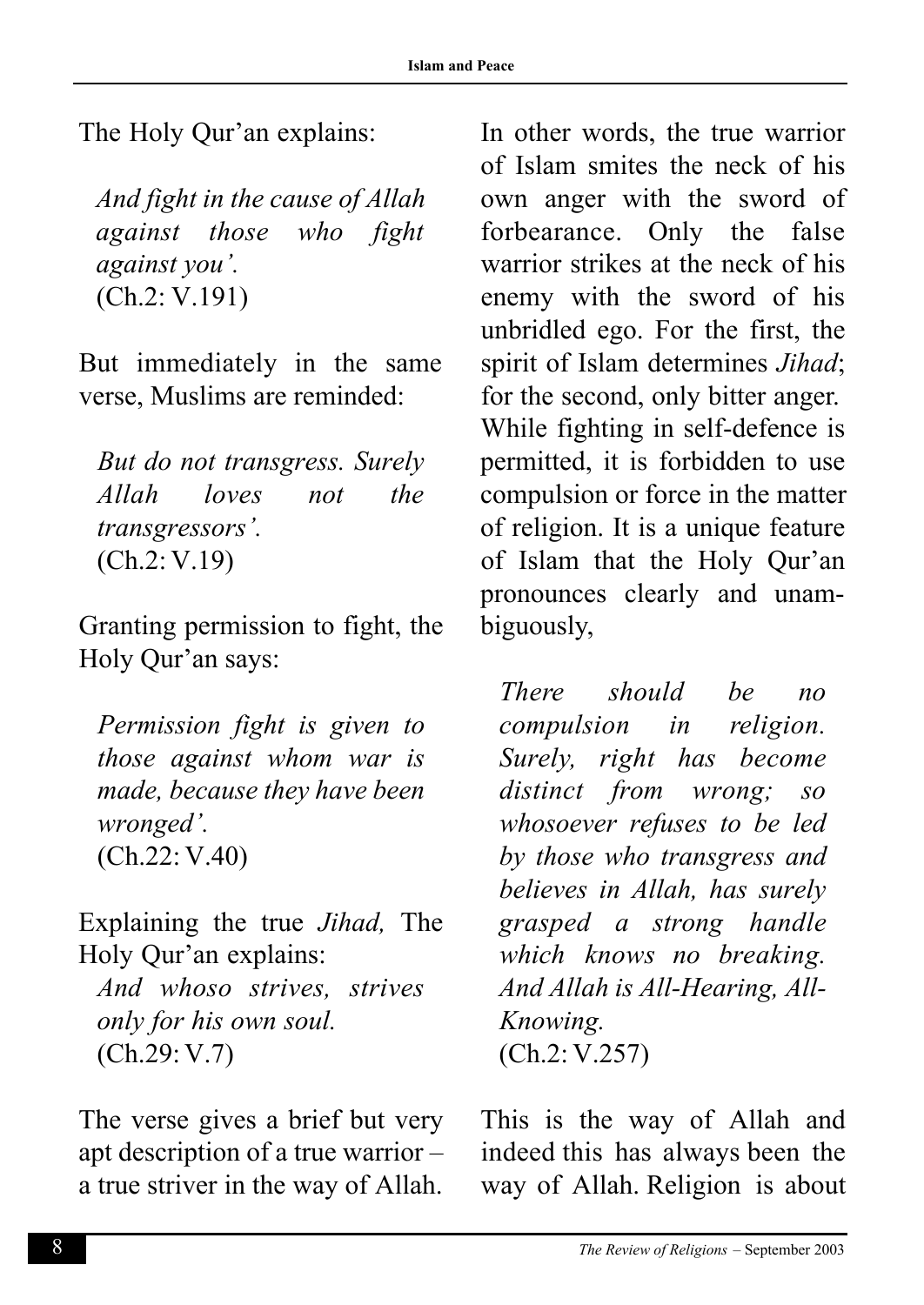winning the hearts and minds of the people rather than enslaving them by force. The Holy Our'an contains an unmatched virtue that it explains and clarifies all ambiguities. While saying, *'Fighting the way of Allah those who fight with you',* the Holy Our'an clearly states, *'There is no compulsion in the matter of religion'.* This clearly means that while fighting is permitted, it is only in defence and it is only in the way of Allah. Fear of Allah should be foremost in one's mind. At the same time by explaining that *there is no compulsion in the matter of religion,* Allah the Almighty has specifically forbidden the use of force, compulsion or fighting to make people accept Islam. The Holy Prophet of Islam(sa) set a shining precedence for all Muslims. When in Madinah, while he had the power as the Head of Muslim Community, he never forced his will on others and never used any compulsion. His attitude with the populace of Makkah was exactly the same. He did not force a single person to become Muslim.

Even the Orientalists who are too ready to accuse Islam with unfounded allegations, have not been able to find any such example in the life of the Holy Prophet (sa). William Muir accepts that there is no instance in the life of Holy Prophet<sup>(sa)</sup>, either in Madinah or in Makkah where he used his authority to convert people to Islam. The famous instances of sending letters to Heraclius, the Emperor of the Holy Roman Empire, to the rulers of Persia, Bahrain, Oman and Egypt inviting them to become Muslim shows that Holy Prophet (peace be upon him) believed in persuasion rather than compulsion. His message was short and simple:

'In the name of Allah, the most Beneficient, the most Merciful: this letter is from Muhammad, the slave of Allah and His Apostle, to Heraclius, the ruler of Byzantine. Peace be upon the followers of guidance. I invite you to surrender to Allah, Embrace Islam and you will be safe. Embrace Islam and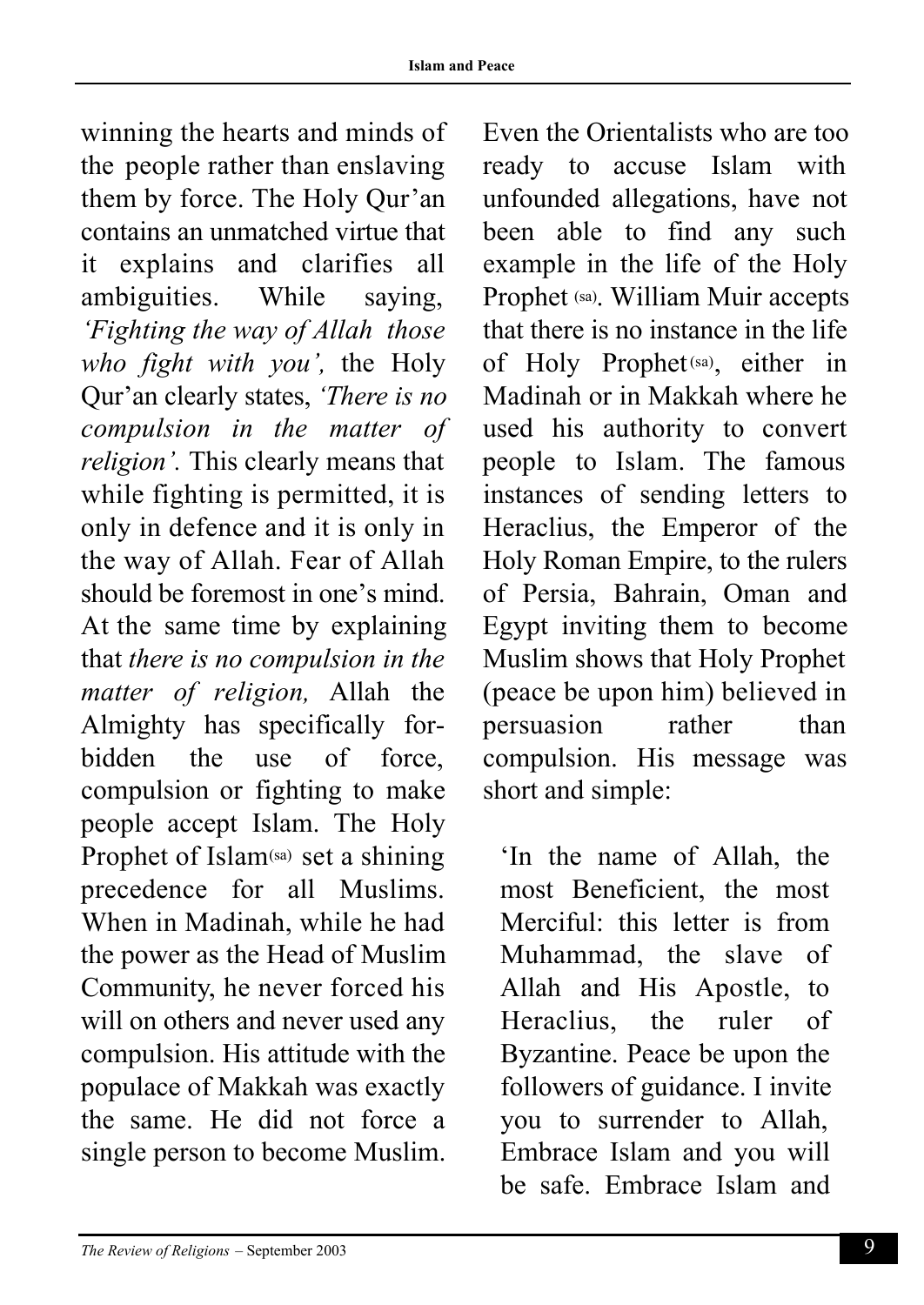Allah will bestow on you a double reward. But if you reject this invitation, you will be misguiding your people'.

The reactions of all the rulers were different and Allah treated them accordingly.

My prime purpose is to show that ideals of Islam were realised in history by missionary activities. There may be instances of forced conversion scattered in Islamic History, but they are only few.

Amir Mu'awiyah (661-680) issued a charter of freedom of faith in his domain and employed many Christians in his service. Christians held high offices at court. Ibn Abu Usaibi'ah states that the father of St John of Damascus was a Counsellor of Abd al Malik (685-705). There were two brothers in the service of al-Mutassim (833-842) who stood very high in the confidence of the Commander of the Faithful. One named Ibrahim was given care of privy seal and made incharge of the treasury. So great was the Khalifa's affection

for him that he visited him in his sickness and when he died, the Khalifa ordered his body to be brought to the royal palace and the Christian rites were performed there with great solemnity.

Christians were also allowed to build new churches during the Muslim reign. In the time of Abd al Malik, a wealthy Christian of Edessa, named Athanasius, erected in his native city a fine church dedicated to the Mother of God and a Baptistery. He also built a number of churches in various parts of Egypt. All this was done with the permission of the Muslim rulers and has been recorded by a Christian Historian (Michael the Elder).

Throughout the Islamic history, there has been compassion, tolerance and understanding for non-Muslim subjects during the Muslim rule in various parts of the world. It is in harmony with the same spirit of kindly consideration for his subjects of other faiths that Hadhrat Umar bin al-Khittab had an agreement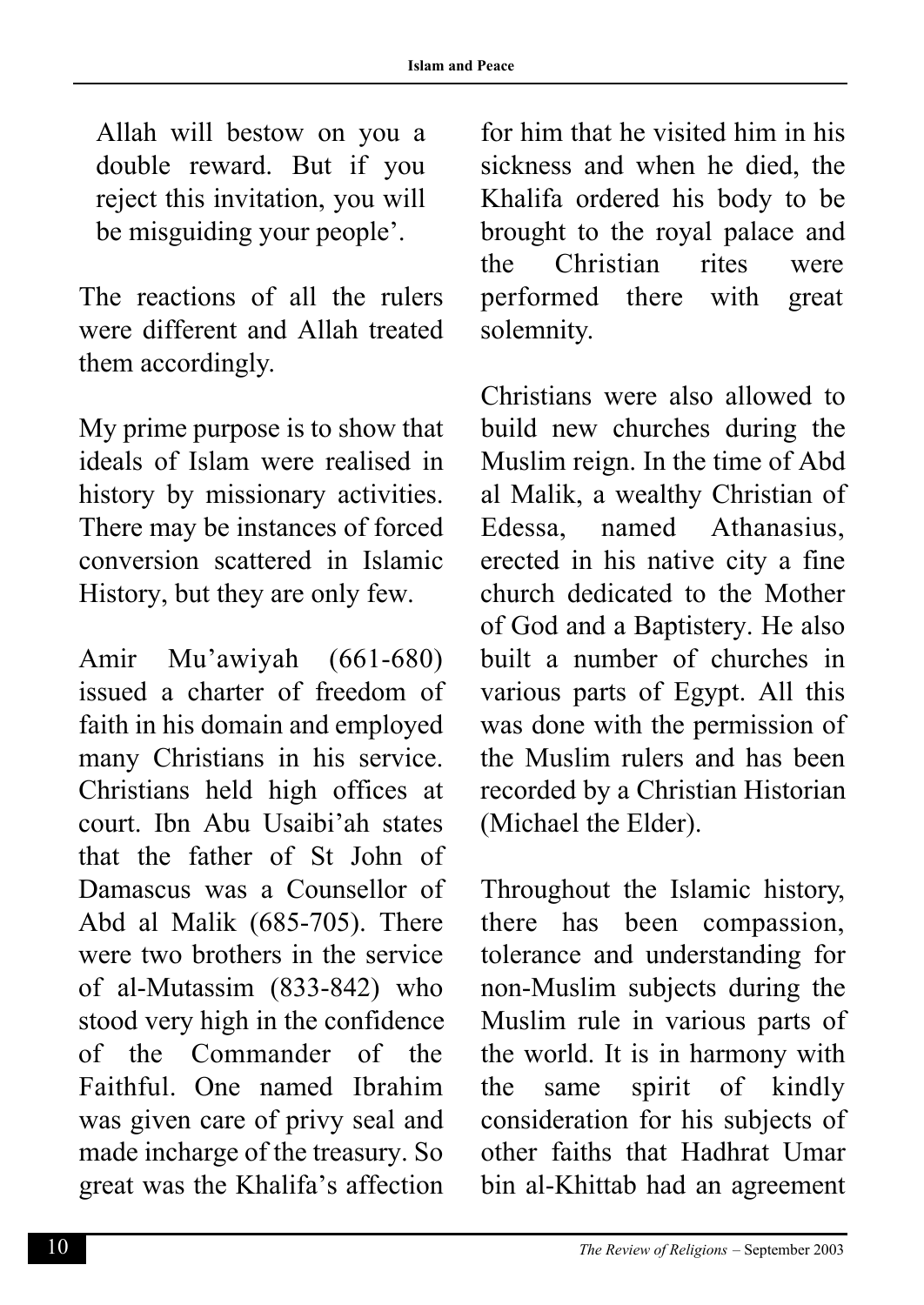drawn up when Jerusalem submitted to him:

'In the name of Allah the Comassionate, the Merciful! This is the security which Umar, the servant of God, the Commander of the faithful grants to the people of Aelia. He grants to all, whether sick or sound security for their lives, their possession, their churches, their crosses and for all that concerns their religion. Their churches shall not be changed into dwelling places, nor destroyed, neither shall they nor their appurtenances be diminished in any way, nor the crosses of the inhabitant nor aught of their possessions, nor shall any constraint be put on them in the matter of their faith nor shall they be harmed'. *(Tabari)*

One can go on and on showing the tolerance and peaceful credentials and the practises of Muslim rulers that they never used their sword in anger to force their subjects to Islam.

When Sultan Mahmood of Ghazna at the height of his conquests reached the temple of Somnat in India, he was surrounded by priests who o ffered him heaps of gold to spare their idols. He refused to accept the money, saying that he did not want to be known in history as a trader of idols. In spite of his total power over his conquered land, he did not raise his sword to convert Indians to Islam. Even during the Mughal Empire, all the emperors showed remarkable tolerance towards their non-Muslim subjects. Not only did they not force their religion on others, they employed non-Muslims in key positions in government. Even Emperor Aurengzeb, who is often wrongly accused of fanaticism, had a Hindu subject as his Commander of the Armies. M.J. Akbar, in his book the Shade of Swords, explain this point vividly:

'If Islam spread in India, it was not because of the sword of Babar or Akbar, but because of the power of the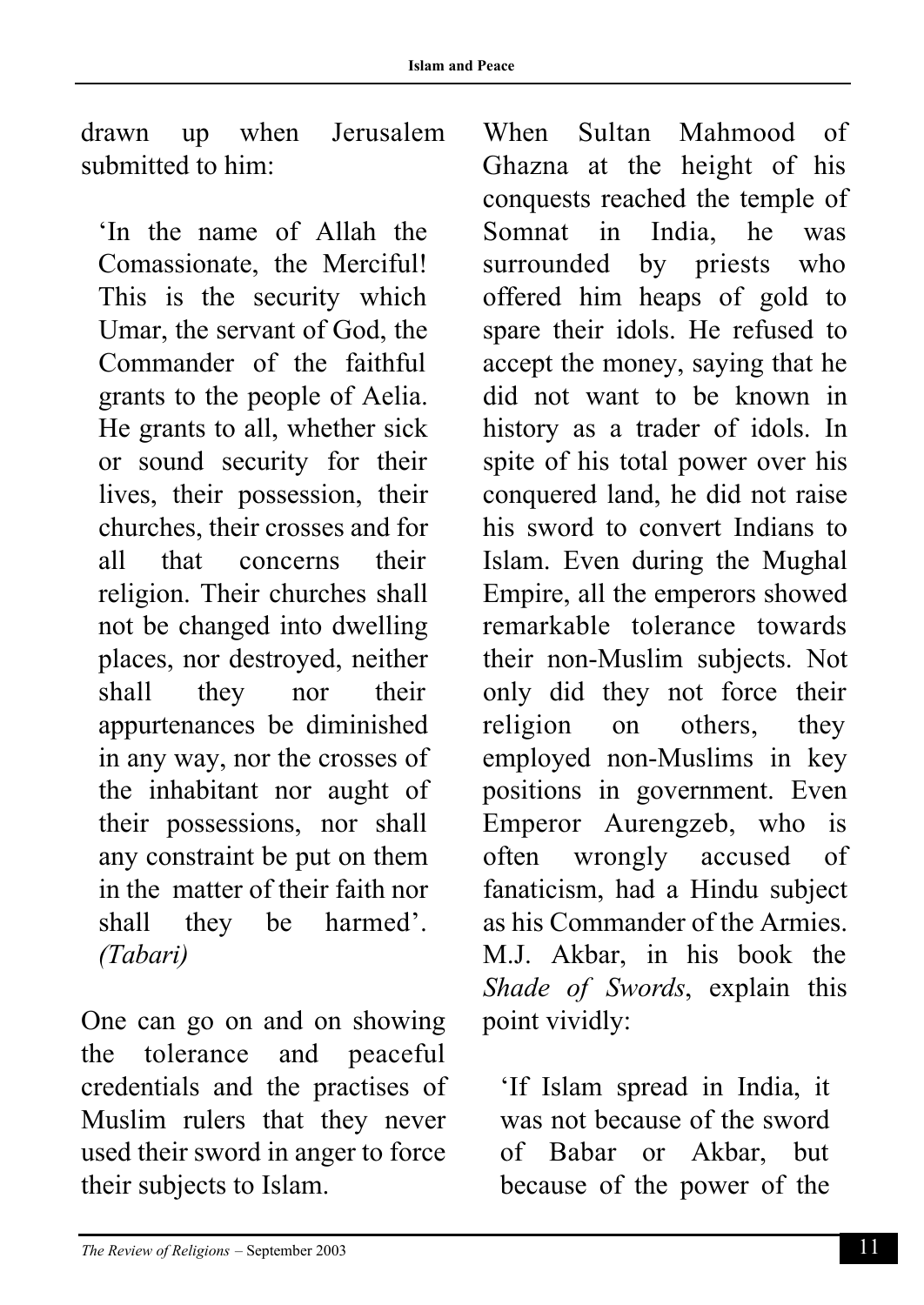sufi mentors, mystic-saints like Mansoor al Hallaj and Khawaja Moinuddin Chishti. Mere monarchs could not demand obedience from a sufi; his allegiance was only to God.'

We find similar freedom and tolerance when we look at the spread of Islam in Spain. When Muslims first became victorious in Spain in 711, there was only Catholic Christianity and no one was allowed to profess any other faith by order of the Church. When Muslims established themselves in Spain they gave full liberty to Christians and Jews. T.W. Arnold, in his *Preaching of Islam states:* 

'Of forced conversion or anything like persecution in the early days of Islam, we hear nothing. Indeed it was probably in a great measure their tolerant attitude towards the Christian religion that facilitated their rapid acquisition of the country. '

' We read also of founding of

many fresh monasteries in addition to the numerous convents both for monks and nuns that flourished undisturbed by the Muhammadan rulers'.

'The Christian Clergy persecuted the Jews who formed a large minority in Spain. Edict of brutal character were passed against those who refused to be baptised; and they, consequently hailed the invading Arabs as their liberators from such cruel oppression.'

Dozy, Muller, Makkari and other historians have nothing but praise for the Muslim rulers of Spain. Edward Gibbon in his Decline and Fall of Roman Empire, grudgingly concedes that '*the Jews of Spain hung on to the coat tails of Saracens because they found freedom and liberty for their religion'.* 

It is a fact that Jews and Christians rose to high ranks and the Jewish culture, medicine and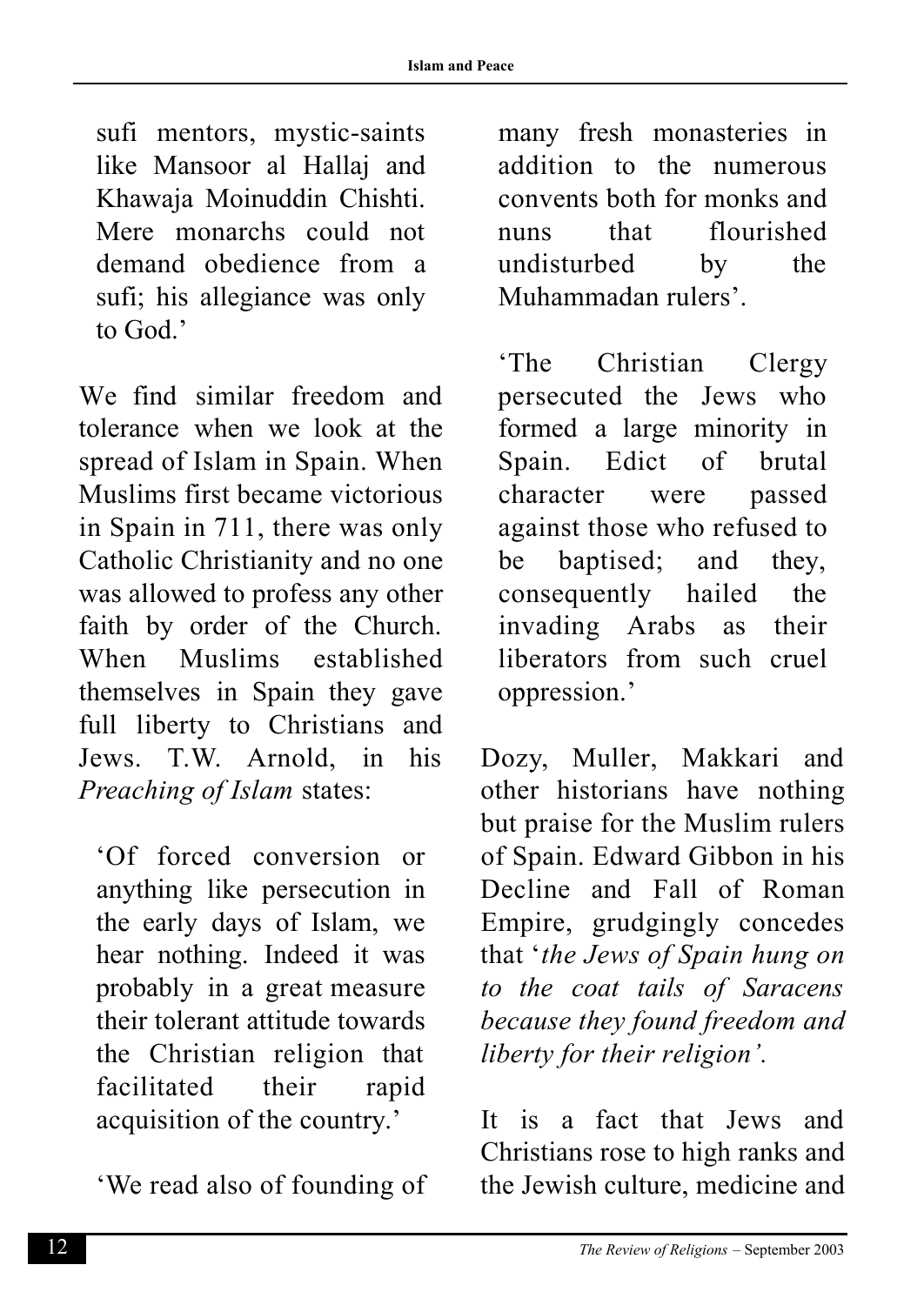art flourished under the Muslim rule. Arnold sums up beautifully:

*'In 711 the victorious Arabs introduced Islam in Spain: In 1502 an edict of Ferdinand and Isabella forbade the exercise of the Muhammadan religion throughout the kingdom. During the centuries that that elapsed between these two dates, Muslim Spain had written one of the brightest pages in the history of mediaeval Europe. Those were the triumphs of civilised life, a rts and poetry, science and philosophy.......* 

We see the same scenario in the Ottoman Empire. From the very beginning till when the empire had expanded from the Middle East to Europe, there was never any compulsion to change the religion of the subjects of the Empire. Persecution of the Christians was strictly forbidden. The first Patriarch after the Turkish conquest, received from the hands of the Sultan himself the seal of his office and his pastoral staff. Wilfred Blunt, the famous English traveller who visited Turkey in the early part of seventeenth century, tells us:

'*T h e re is seldom any compulsion of conscience in matter of religion as long as no criminal offence occurs.'*

I would leave the last word to George Finley. In his *History of Greece*, he writes;

*'We find that many Greeks of high talsent and moral character* were so mindful of the *superiority of Mohammadans that they voluntarily embraced the faith of Mahomet. The moral superiority of the Ottoman society must be accepted as one of the reasons of numerous conversions in the fifteenth century.'*

The same picture emerges from the Muslims in Western Asia, in Christian Africa, from captive Muslims among the Mongols and the spread of Islam in China and Malay Archipelago. Muslims never enforced their religion. It was only by their tolerance and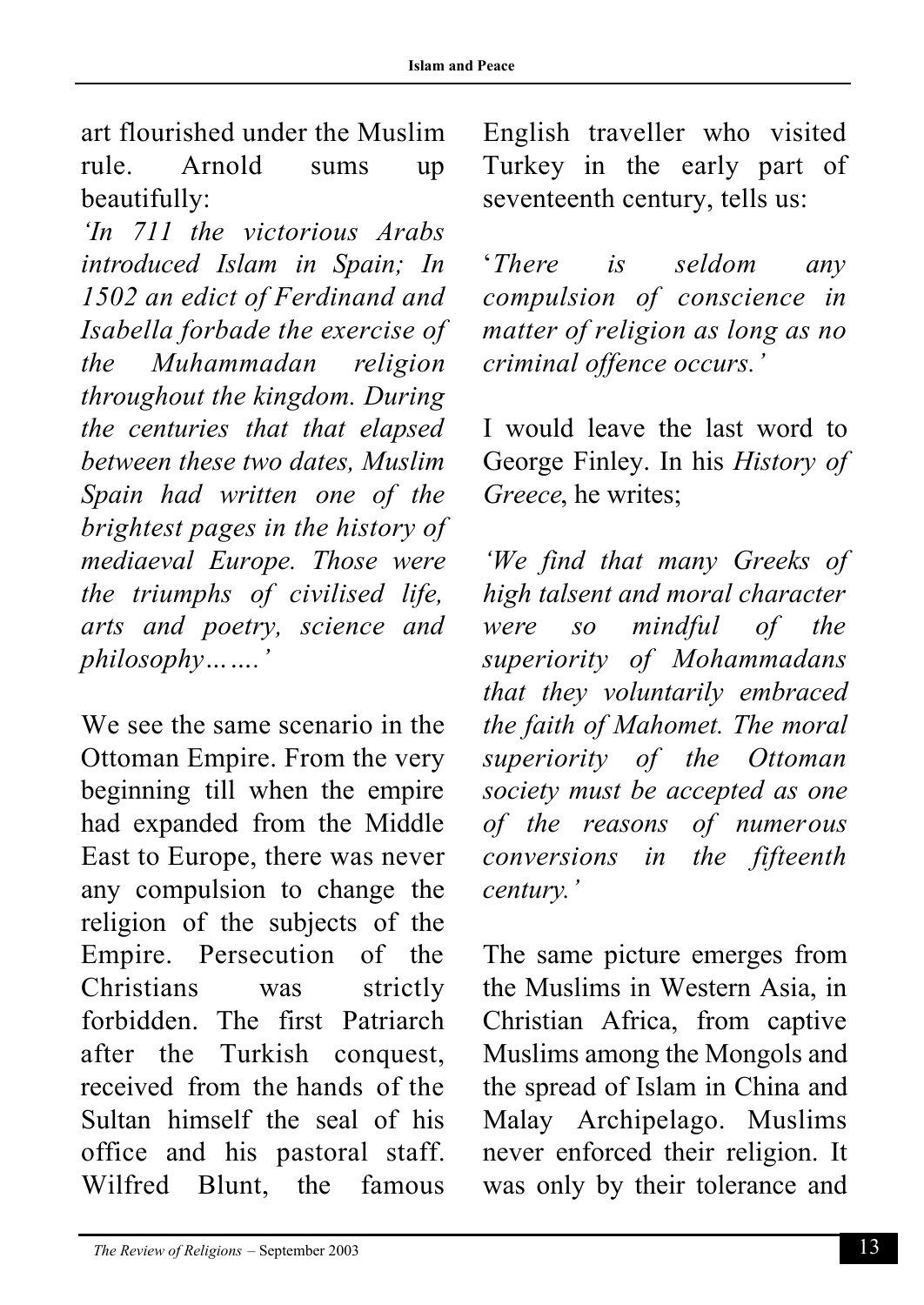general conduct in everyday life that they impressed the locals who became Muslims voluntarily. Even those who remained with their own religion enjoyed freedom of faith and realisation of their social careers that were not possible under other environments.

Islam is a comprehensive religion. It realises that with human weakness, ambition and dynamism, there will be occasions when dispute, conflict and even wars will be inevitable. Although Islam forbids initiation of war of aggression but it does become inevitable for Muslims to fight a defensive war, the teachings of Islam lay down strict guidelines. For instance, the freedom and rights of noncombatants must be respected. The old and infirm, the women and children must be protected from any harm. Residential properties must be left intact and crops and fruit orchards must not be damaged; and the list goes on. Even when it comes to the opponents in the battlefield, Islam enjoins that if the enemy sues for peace, the hostilities must stop and peace accepted.

*And if they should incline towards peace, incline thou also towards it and put thy trust in Allah…………And if they intend to deceive thee, then surely Allah is sufficient for thee....*  (Ch.8: Vs.62, 63)

For the prisoners of war, Islam lays down strict rules that the rights of prisoners must be respected and no harm should come to them when they have surrendered. As soon as agreement has been reached, the prisoners must be set free to go back to their homes.

One can safely say that more than fourteen hundred years before the compilation of the Geneva Convention, Islam prescribed the rules to make physical conflict restricted to combatants and provide the protection to the innocent.

In the field of human rights too, one has only to read the last sermon of the Holy Prophet of Islam(sa) to realise that hHuman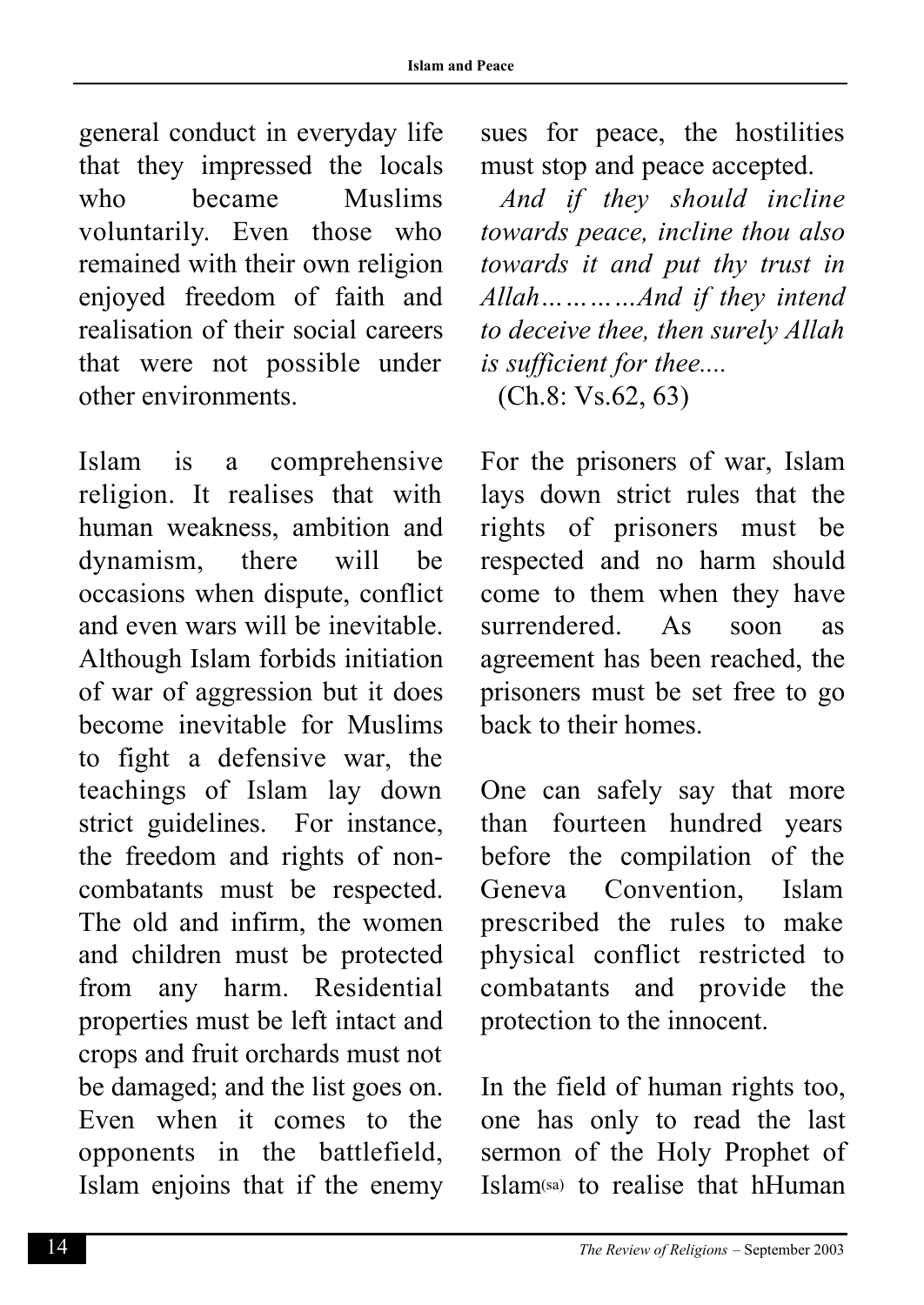rights and the respect for human dignity was established fourteen hundred years ago. At the occasion of his last pilgrimage, he delivered his last sermon sitting on his camel. The Holy Prophet<sup>(sa)</sup> after praising God and thanking Him, turned to the people and said:

*'*O men, listen well to my words as I do not know whether I shall meet you again on such an occasion in future. Safety of your lives and your property is as inviolate as this holy day and holy month……. Whoever of you is keeping a trust of someone else shall return that trust to the rightful owner. All interest shall henceforth be waived. Your capital is, however yours to keep. You will neither inflict nor suffer any injustice……. Every right arising out of murders of pre-Islamic days is henceforth waived………. With God, the months are twelve in numbers. Four of them holy……………. O men, to you a right belongs with

respect to your women and to your women a right with respect to you...........Treat your women well and kindly for they are your partners and committed helpers…. O men, ponder well that I am leaving the Book of God and the Sunnah of His prophet. If you follow them, you will never go astray. O men, listen well to my words. Every Muslim is a brother to every Muslim, and Muslims constitute one brotherhood (without distinction of colour or race). Nothing shall be legitimate to a Muslim if it belongs to another Muslim unless it is given freely and willingly. Do not, therefore do injustice to yourselves.

The rest of the 'Charter of Human Rights' is already integral in the teachings in the Holy Qur'an

The contemporary world history only mentions December 10, 1948 as a landmark in the march of human civilisation when the United Nations proclaimed the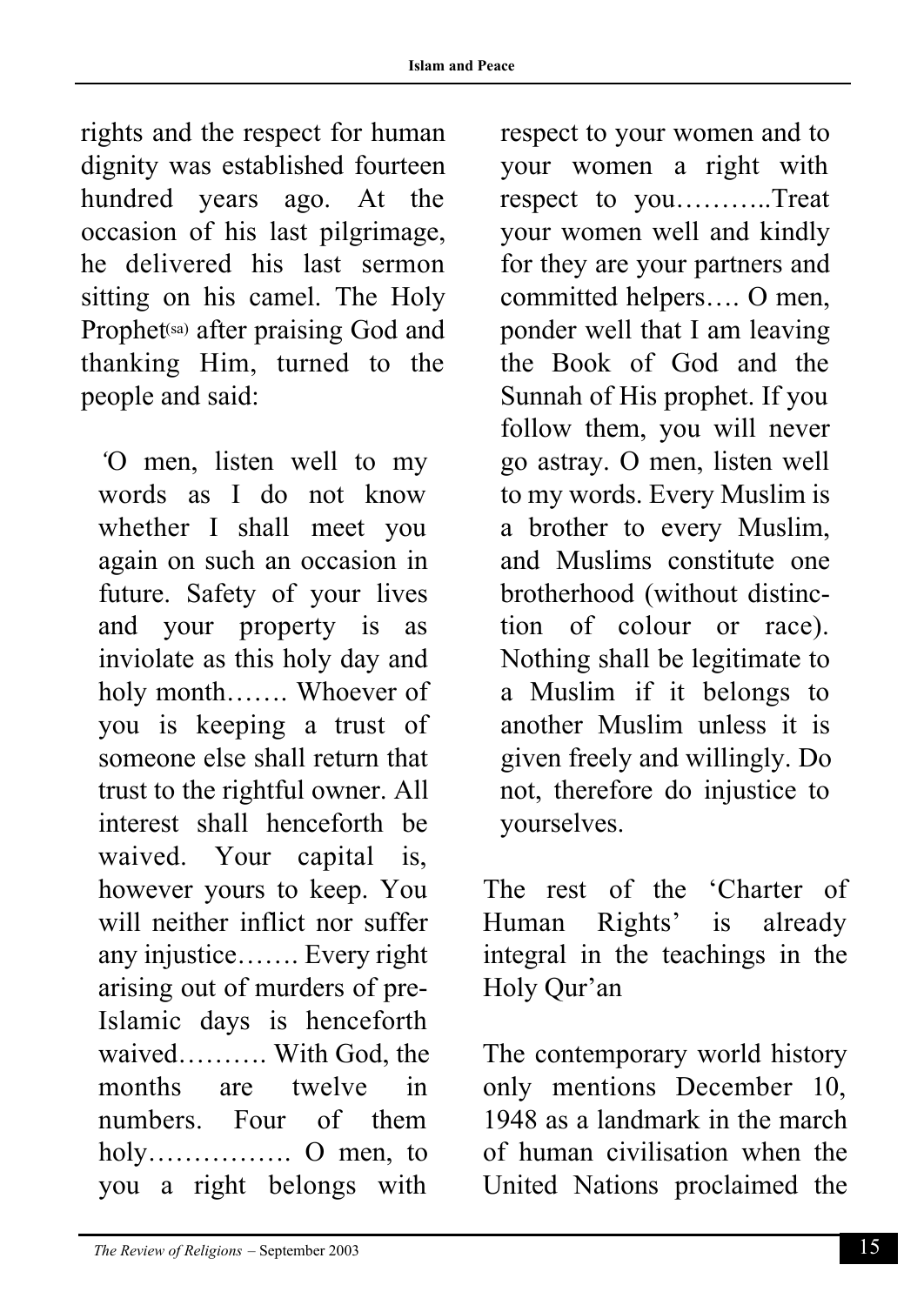Universal Declaration of Human Rights. Let us not belittle the credit that is due to the United Nations because it was the first time ever when the nations of the world, for once unanimously agreed to give dignity and assurance to the human race. With 30 articles, this Charter is one of the most comprehensive in assuring the equality to man without any prejudice to colour, creed and race. 1400 years ago, God Almighty, through His Divine Commandments revealed the most comprehensive Charter of Human Rights in the Holy Qur'an through the prophet of Islam.

At the risk of repeating myself, I must explain that the word 'Islam' implies the achievement of peace in this world and in the Hereafter. It is a well-recognised fact that peace in its true meanings does not comprise solely of physical security or absence of war and conflict. Although important and essential, this condition is only a limited aspect of the wider concept of peace. The Islamic concept of peace means adjustment and orientation of the individual with and towards, on the one side with his Creator and, on the other side, with his fellow beings. This applies to the entire relationship between individual and individual, individual and community, community and community, between nation and nation and, in short between the whole of human race. It comprises all spheres of life – political, moral, intellectual and spiritual. This has always been the primary concern of Islam.

The Holy Qur'an provides us with all-embracing guidance for the establishment of peace. It lays down the basic guidance for the adjustment of human relations to establish peace between man and man.

The world is not uniform either culturally or socially. It is populated by people of different colours and creed, different tribes and communities and each community has its own social, cultural and religious norms. This diversity that we observe all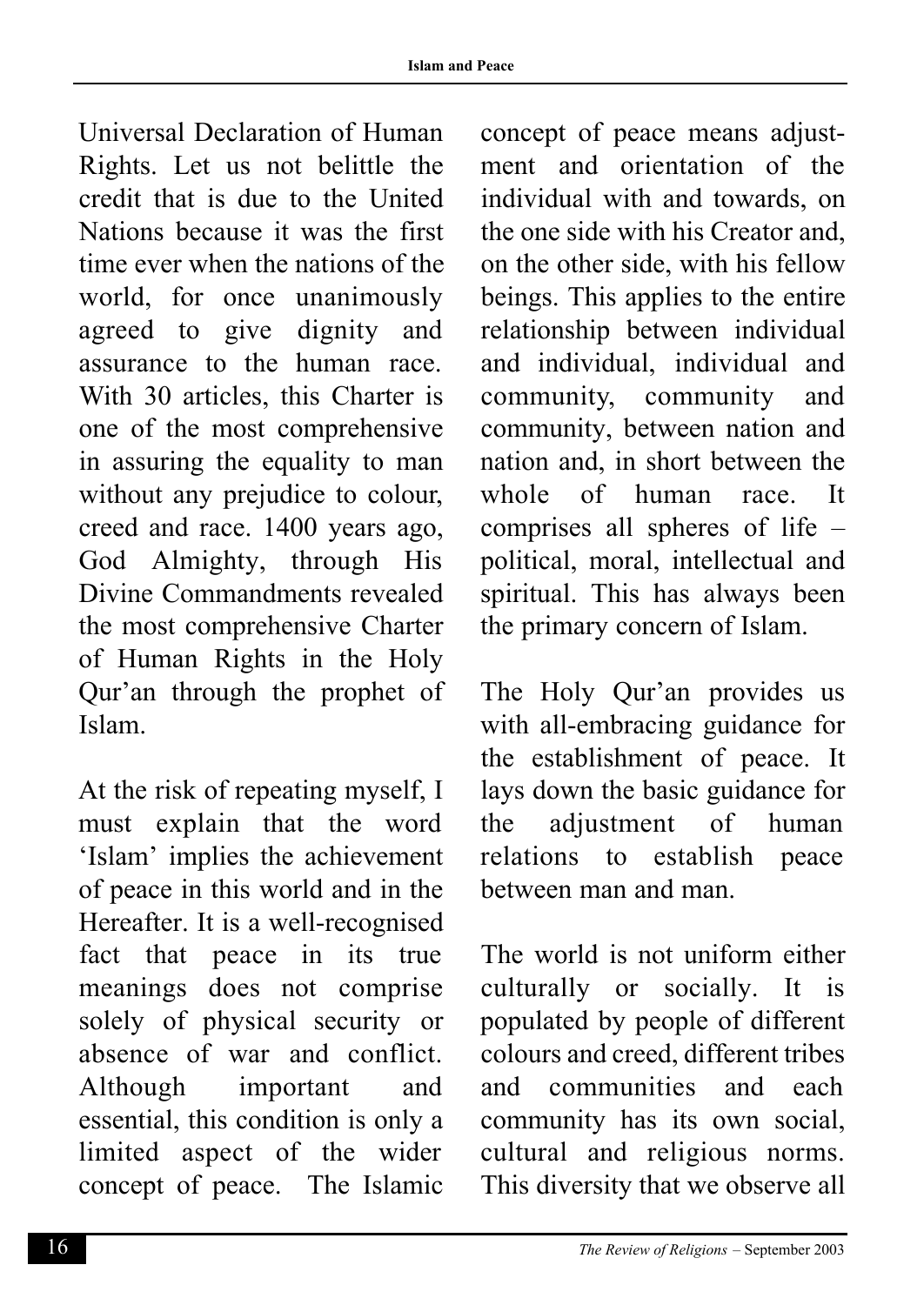

around us is part of the Divine Design and Divine Wisdom. The Holy Qur'an says,

*And among His Signs is the creation of the heavens and the earth and the diversity of your tongues and colours. In that surely are the Signs for those who possess knowledge.*  (Ch.30: V.23)

The diversity is neither a sign of superiority nor an indication of inferiority neither does it confer any privilege nor handicap. Again, the Holy Qur'an emphasises:

*O mankind, we have created you from male and female, and We have made you into clans and tribes that you may recognise one another. Verily, the most honourable among you in the sight of Allah is the most righteous among you. Surely Allah is All-Knowing, All-Aware.*  (Ch.49: V.14)

The only badge of honour recognised by Islam is the righteousness of a person and his conduct. Everything else is irrelevant.

Part of this diversity is the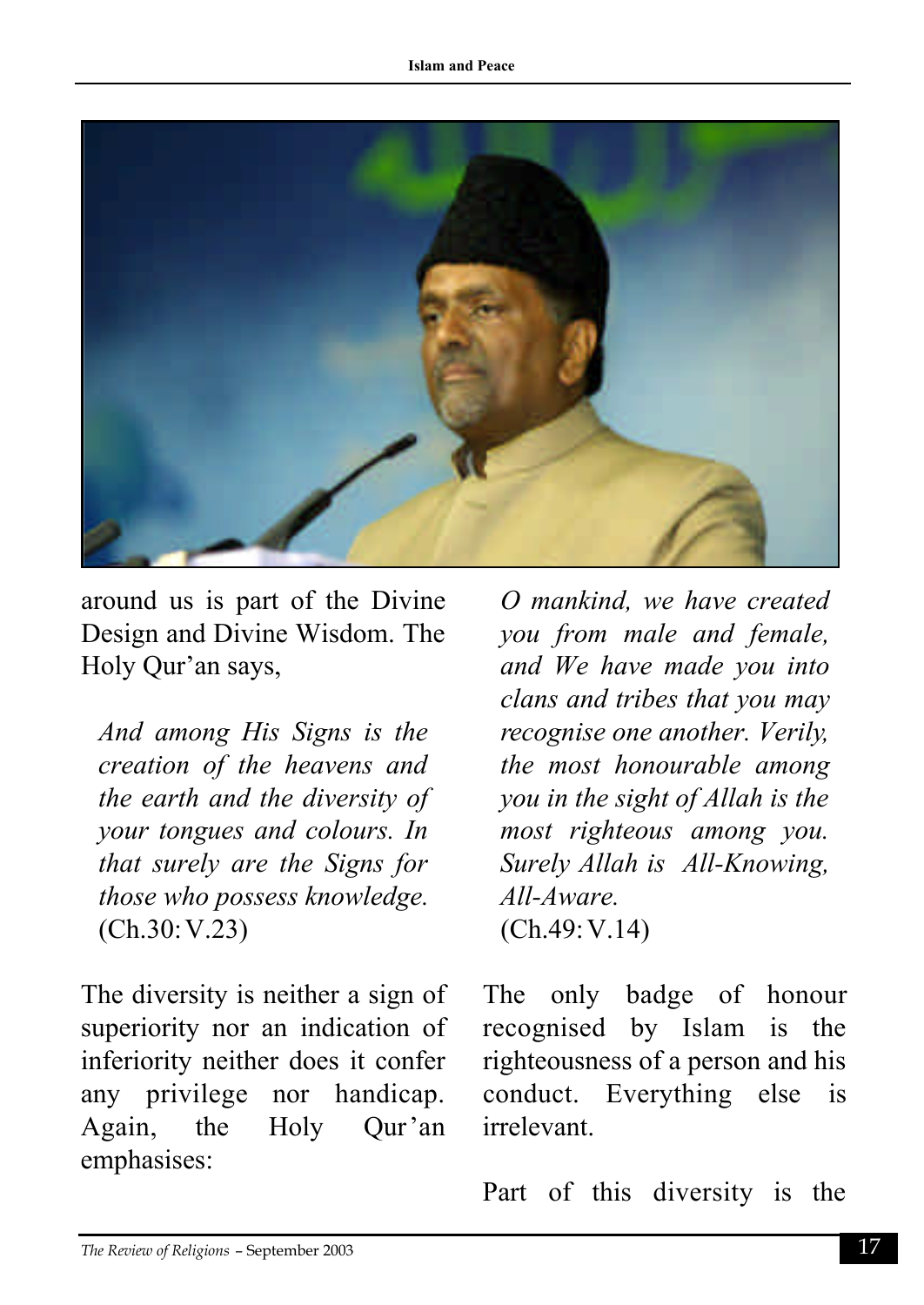variation in man's intellect. This leads, among other things, to different faiths and creeds. This has often been alleged to be a source of conflict. There is not the least reason why that should be so.

It should be emphasised that truth has only one facet but error has many; yet no compulsion is permitted in so vital a matter as the fundamentals of truth. It is part of dignity with which man has been endowed by his Creator, that his conscience should be free. It is unequivocally proclaimed in the Holy Qur'an

*There should be no compulsion in religion. Surely right has become distinct from wrong.*  (Ch.2: V.257)

*'And say 'It is the truth from your Lord; wherefore let him who will, believe, and let him who will, disbelieve.*  (Ch.18: V.30)

The Holy Qur'an goes far in establishing this freedom that it proclaims that even God Himself, Who indeed possesses the power to do so, would not force anyone in the matter of conscience.

*And if thy Lord had enforced His Will, surely, all who are on the earth would have believed together. Wilt thou, then, force men to become believers?'* (Ch.10: V.100)

The tolerance and respect towards other religions is one of the unique features of Islam. Islam bases itself upon the truth that Divine Guidance has been given to man all through the ages. It follows, therefore, that all great faiths had a single Divine origin and must be respected and revered.

*Say ye: We believe in Allah and what has been revealed to us, and what was revealed to Abraham and Ishmael, and Isaac, and Jacob and his children, and what was given to Moses and Jesus, and what was given to all other Prophets from their Lord. We make no difference between*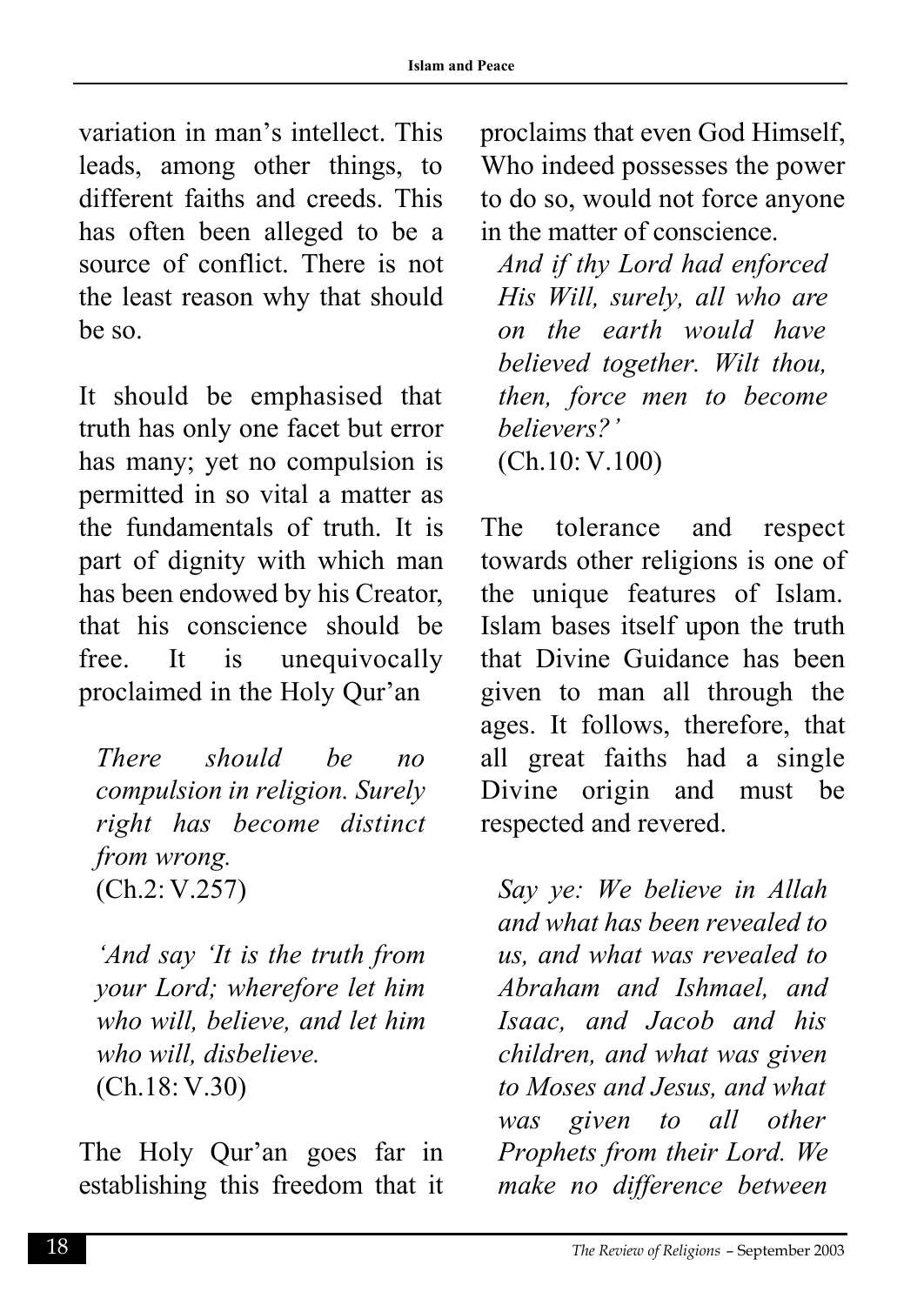*any of them and to Him we submit ourselves'.*  (Ch.2: V.137)

After naming several of the prophets mentioned in the Bible, the Holy Qur'an directs:

*These it is whom Allah guided aright, so follow thou their guidance.*  (Ch.6: V.91)

*Surely We sent down the Torah wherein was guidance and light.* (Ch.5: V.45)

*And We caused Jesus, son of Mary, to follow in their footsteps fulfilling that which was revealed before him in the Torah; and We gave him the Gospel which contained guidance and light fulfilling that which was revealed before it in the Torah.*  (Ch.5: v.47)

Islam extended a hand of friendship 1400 ago to the religionists of the world and that has remained a basis of mutual

accord for all times:

*Say: O People of the Book! Come to a word equal between us and you – that we worship none but Allah, and that we associate no partner with Him* (Ch.3: V.65)

Islam teaches the believers that the real guarantee of peace and security is through faith in the Merciful and Compassionate Creator. If the winning of Allah's pleasure becomes the dominant motive of all the people of the world, there will be an everlasting peace that will emerge from the inside of man. The essence of religion of Islam is faith in the Divine and that faith is responsible for the adjustment and coordination that brings about peace and harmony.

It is our responsibility and duty in today's world to explain all the beautiful teachings of peace that are given in the Holy Qur'an and Islam. The forces of darkness, ignorance and prejudice have surrounded the citadels of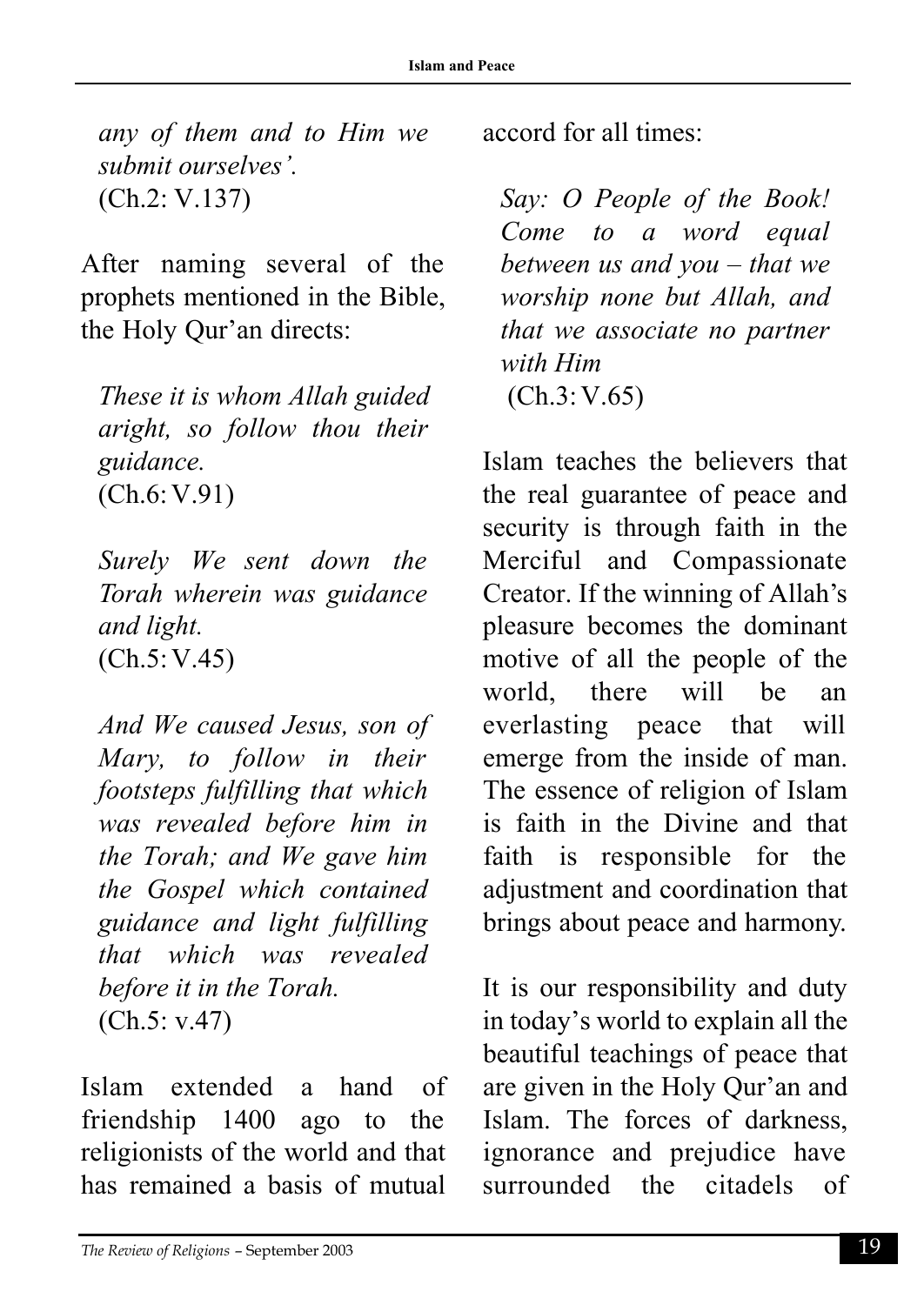civilisations. They give a bad name to Islam. It is for us to combat these forces with exposure to the true teachings of Islam and by setting a true example as Muslims.

On the subject of love, peace and brotherhood, Hadhrat Khalifatul Masih V, in a recent Sermon, advised all members of the Jama'at<sup>.</sup>

'It is a duty of every Ahmadi today that he should take this message to the whole world that the true teaching of Islam is the one that has been given to us by the Promised Messiah<sup>(as)</sup>. They should take the message of love, peace and brotherhood; and declare to the whole world that Islam was not spread by the sword but because of the excellence of its teachings. Tell those who are associating Islam with the sword that they are following the wrong course. Explain to them and pray for them because they come in the category of *'Inna hum La Yaalamoon*' – They do not

know. It is the crying need of the time to convince the world that Islam spread during the time of the Holy Prophet(sa) because of his prayers and supplications; and in this age, God willing, this will happen only by presenting the true teachings of Islam as expounded by the Promised Messiah<sup>(as)</sup>, the true devotee and servant of the Holy Prophet of Islam(sa).

A quotation of the Promised Messiah and Mahdi(as) of this age seems pertinent at this stage. He declared more than a hundred years ago, in his book *A Message of Peace*:

'Irrespective of whether we are Hindus or Muslim, and although we have many differences, we believe in God who has created this world and all that is contained in it. We also claim commonality as human beings and we live in one country as neighbours. It is our duty that we should become friends with a clear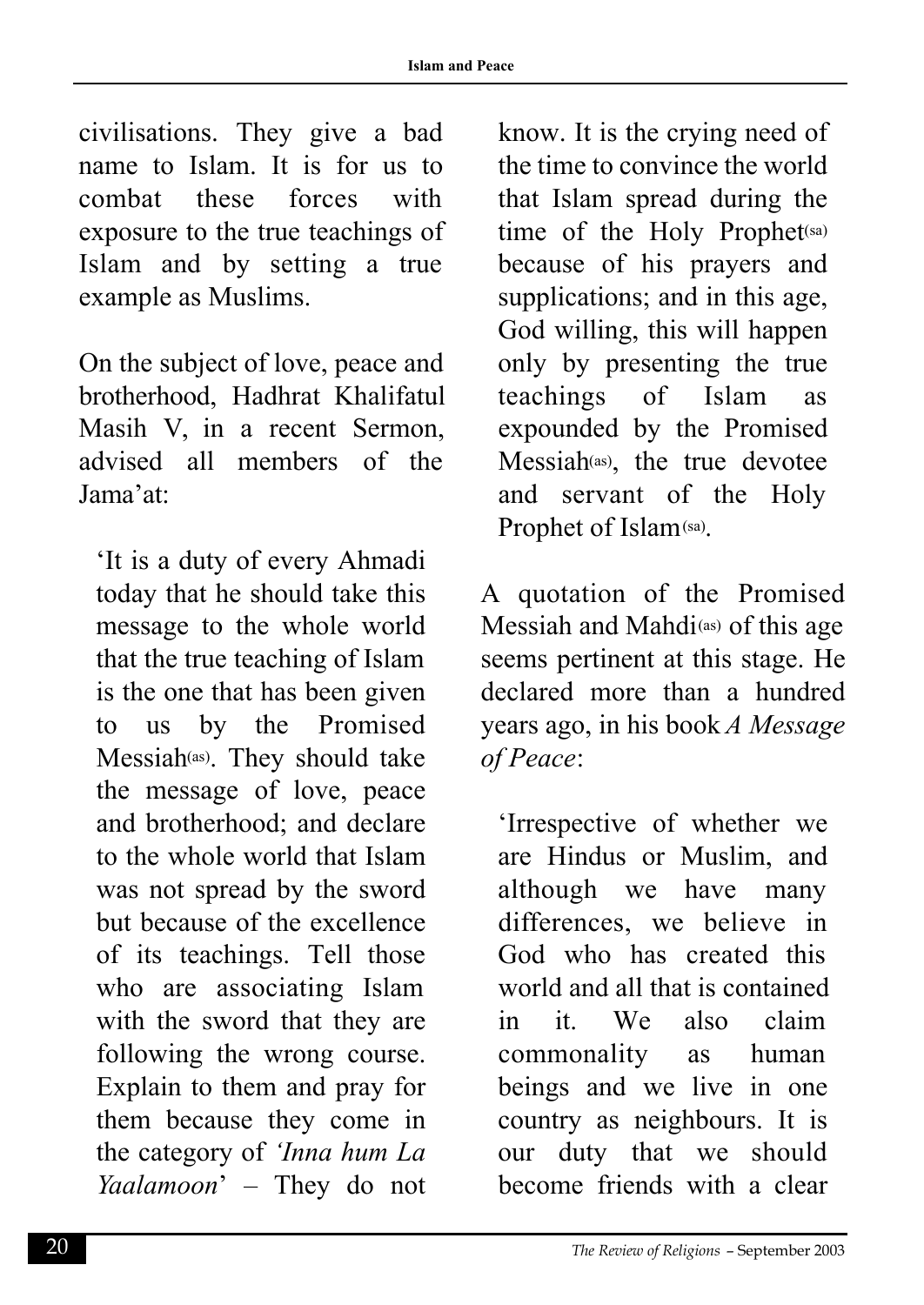conscience and honest intentions. We should sympathise with each other on all matters temporal or religious. My Friends! That faith is no faith that does not teach sympathy for mankind. A human being is not human unless he displays some element of sympathy. Our God has made no distinction in any nation. Whatever faculties were given to the ancient nations have been given to the Arabian, Persian, Chinese, Japanese, European and American nations. The earth serves as a common ground for all and the sun, the moon and the stars perform common service for all mankind. These Divine manifestations teach us that we should, also treat each other equally, with amity and with tolerance Narrowmindedness or hardheartedness has no place in human relations.'

This is not the age of confrontation or of fostering mutual hatred. True and faithful

Muslims have lived for too long under the shadow of the activities of a minority who have distorted beyond recognition the traditional spirit of Islam. That minority has fostered international terrorism and sectarian hatred to gain their political ends. It is time for all the Muslims to stand up and explain the true ideology and peaceful credentials of Islam.

The Holy Prophet's(sa) message was one of peace and unity, not contempt and war. From this platform, I want to make a plea, a request, an appeal to the whole Muslim world! Let us get together and show to the world the true and beautiful face of Islam - Islam that was taught by our beloved Prophet<sup>(sa)</sup>. His final message was of unity and mutual love. Hatred did not feature in his teachings. His successors respected the freedom of conscience of all their subjects. We will have to show to the world by our conduct and by our actions the true spirit of tolerance and peace. We will have to put flesh and blood on the bare bones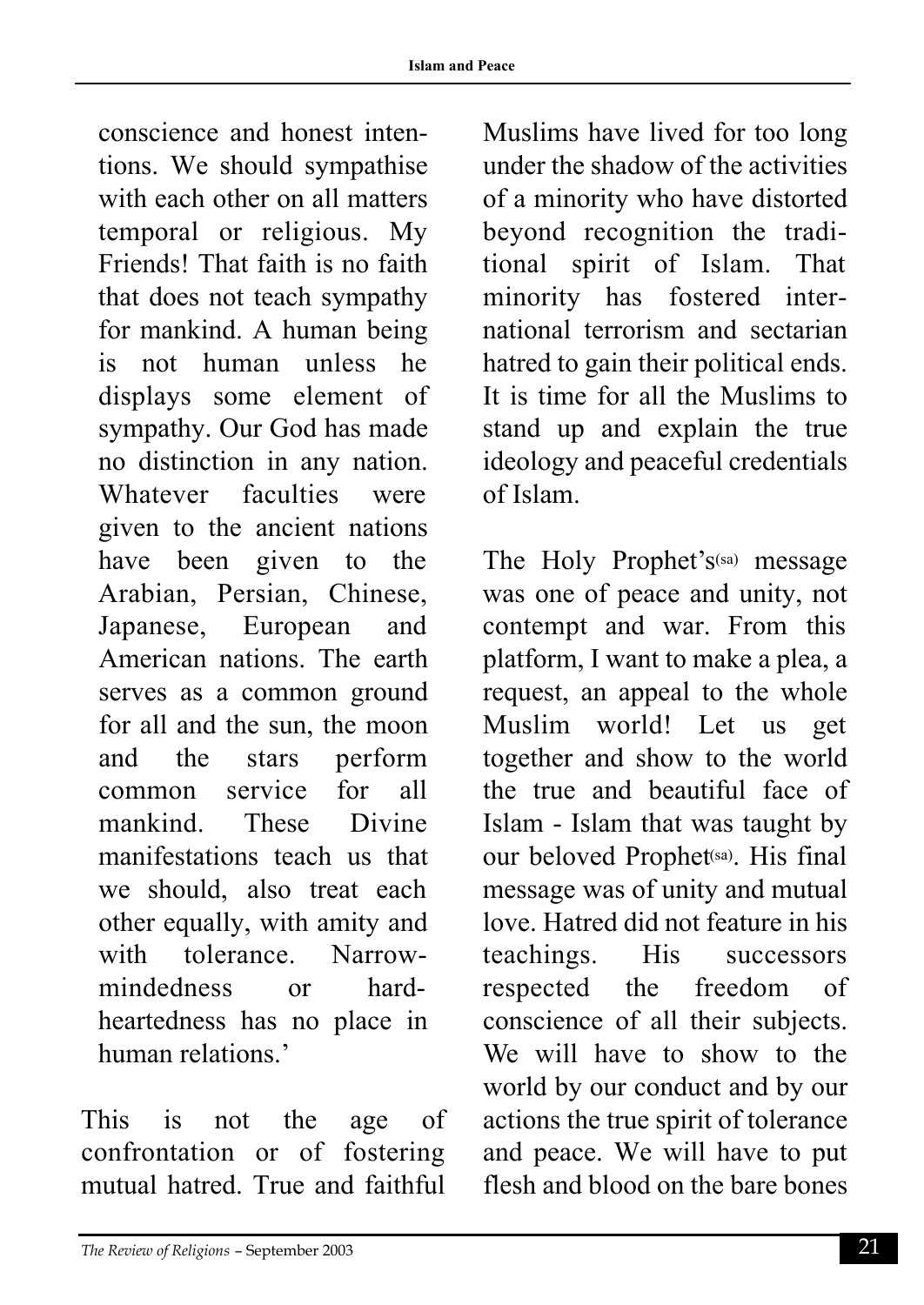of theory. It is one thing to quote the Qur'anic verses and the Holy Prophet<sup>(sa)</sup>, quite another to put these in action in every day life. We have rich treasures of Sunnah to draw for this purpose.

What I am trying to emphasise is that it is the sacred duty of every Muslim today to lead the world towards peace and establishment of justice. It can only be done if we work together putting aside the comparatively minor differences. We can have unity without unanimity and we can have diversity without division. Eventually we can have a world community of Muslims without the scourge of communal hatred,

sectarian malice and oppression and the madness of terrorism.

There is power that sets people free from age-old prejudices and that power is love of God Almighty. That is the source of true religion and it brings together all who are truly human. Muslims can show the world what is true peace – peace within and peace in society. Before they can do that they will have to get together and purge the society of those who preach and practise oppression, terrorism and sectarian hatred.

### **PLEASE NOTE:**

**In this journal, for the information of non-Muslim readers, '(sa)' or 'sa' after the words, 'Holy Prophet', or the name 'Muhammad', are used. They stand for 'Salallahu alaihi wassalam' meaning 'Peace and Blessings of Allah be upon him'. Likewise, the letters '(as)' or 'as' after the name of all other prophets is an abbreviation meaning 'Peace be upon him' derived from Alaihi salato wassalam' for the respect a Muslim reader utters in the form of a prayer for a Prophet.**

**Also ru or (ru) for** *Rahmahullahu Ta'ala* **means the Mercy of Allah the Exalted be upon him**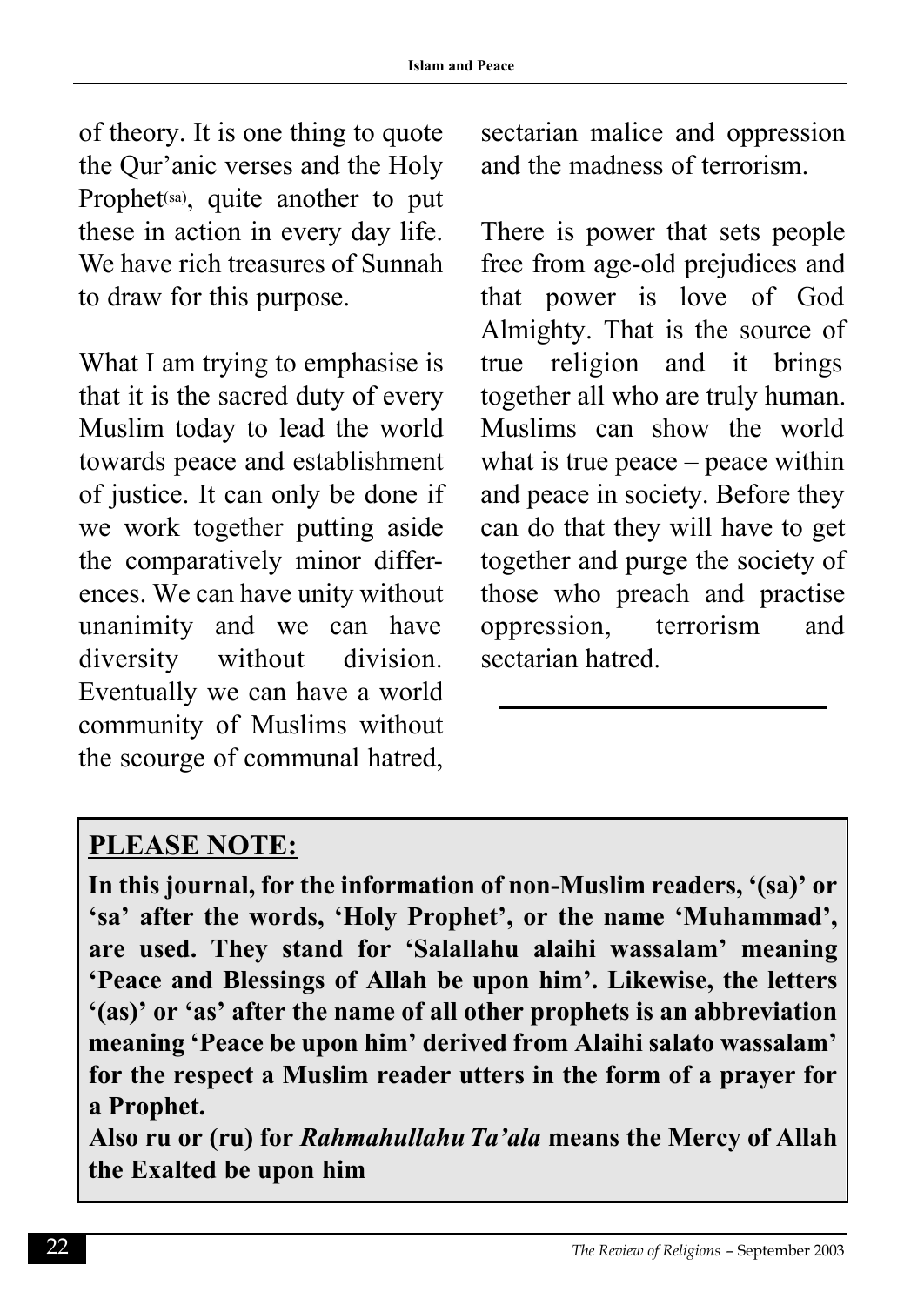## **Spiritual Progress**

**Presented below is a compilation of extracts that have been taken from the discourses and speeches of Hadhrat Mirza Ghulam Ahmad(as) of Qadian, the Promised Messiah and Mahdi, as recorded in the collection entitled** *Malfoozat***.**

*Malfoozat* **is the title of the ten volumes that contain the collection of discourses, speeches and addresses of Hadhrat Mirza Ghulam Ahmad(as) of Qadian, the Promised Messiah and Mahdi.**

*Translated by Amatul Hadi Ahmad*



**The founder of the Ahmadiyya Muslim Community was Hadhrat Mirza Ghulam Ahmad(as) .**

In 1891, he claimed, on the basis of Divine revelation, that he was the Promised Messiah and Mahdi whose advent had been foretold by Muhammad, the Holy Prophet of Islam (peace be upon him) and by the scriptures of other faiths.

His claim constitutes the basis of the beliefs of the Ahmadiyya Muslim Community.

[Translator's Note: All references to the verses of the Holy Qur'an are given in Arabic as they occur in the text. The English translation, presented in Italics, is taken from the translation of the Holy Qur'an by Hadhrat Maulwi Sher Ali  $S$ ahib $(ra)$ . Where the Promised. Messiah(as) has himself stated a certain interpretation of an Arabic verse, this is incorporated in the main body of the text].

The path that a beginner should adopt in the realm of spiritual knowledge is that he should, first, acquire familiarity with God's attributes such that it takes him to the level of certainty about God. It is then that he will be informed about God's being and about His perfect attributes and at that point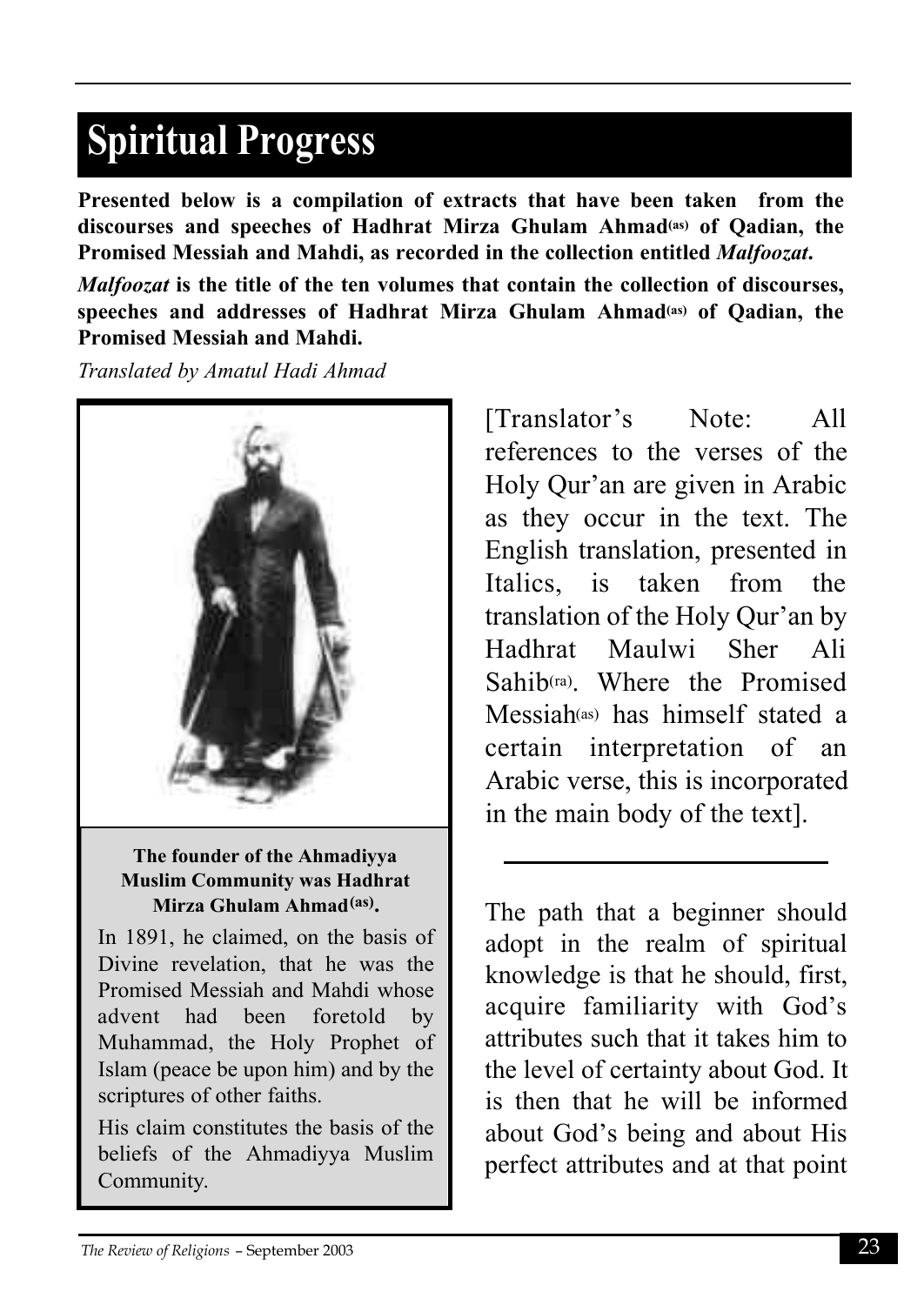his soul will speak from within that it has found God and that it is fully satisfied. When there is such faith in God that it reaches the level of certainty and a person feels that he has 'seen' God and has acquired a familiarity with God's attributes, at that stage a person develops a revulsion for sin. The nature that was once attracted to sin, now hates sin and this condition is known as repentance.

The point that after acquiring total faith one's nature comes to hate sin, is something that can be clearly and easily understood. There are in the world some poisonous animals as well as poisons such as strychnine. Why does man fear these? Simply for this reason that experience shows that a certain poison, taken in a certain quantity, proves fatal. Many have been observed to have died after an intake of poison and that is why one is not inclined towards taking poison – one fears it. When this is the case, what then is the reason that all manner of sins are committed, so much so that if there was even a very small coin lying in the street, someone would stoop down to pick it up when a

brief enquiry could establish its owner. I know that there have been cases where for such paltry amounts as 12 annas the lives of innocent children have been taken. You can see from the proceedings of the courts what dark and fearful scenes emerge. Lies are told for the petty things. Bad and evil deeds are flowing like a river in full flow. Why is this? Simply because there is no belief in God. People are afraid of snakes and poisons because they believe them to be fatal and they have faith in such things being dangerous. I see no reason why there should not be a hatred of sin if there were complete faith in God.

There are two things that are important for a human being to safeguard against the bad and to run towards the good. There are two aspects of goodness. One is abandonment of harmful acts and the other is performance of deeds that are of benefit to others. A person cannot achieve per-fection merely through giving up bad deeds unless there is also a move towards doing deeds that benefit others. This is an indicator of how much change has, in fact, taken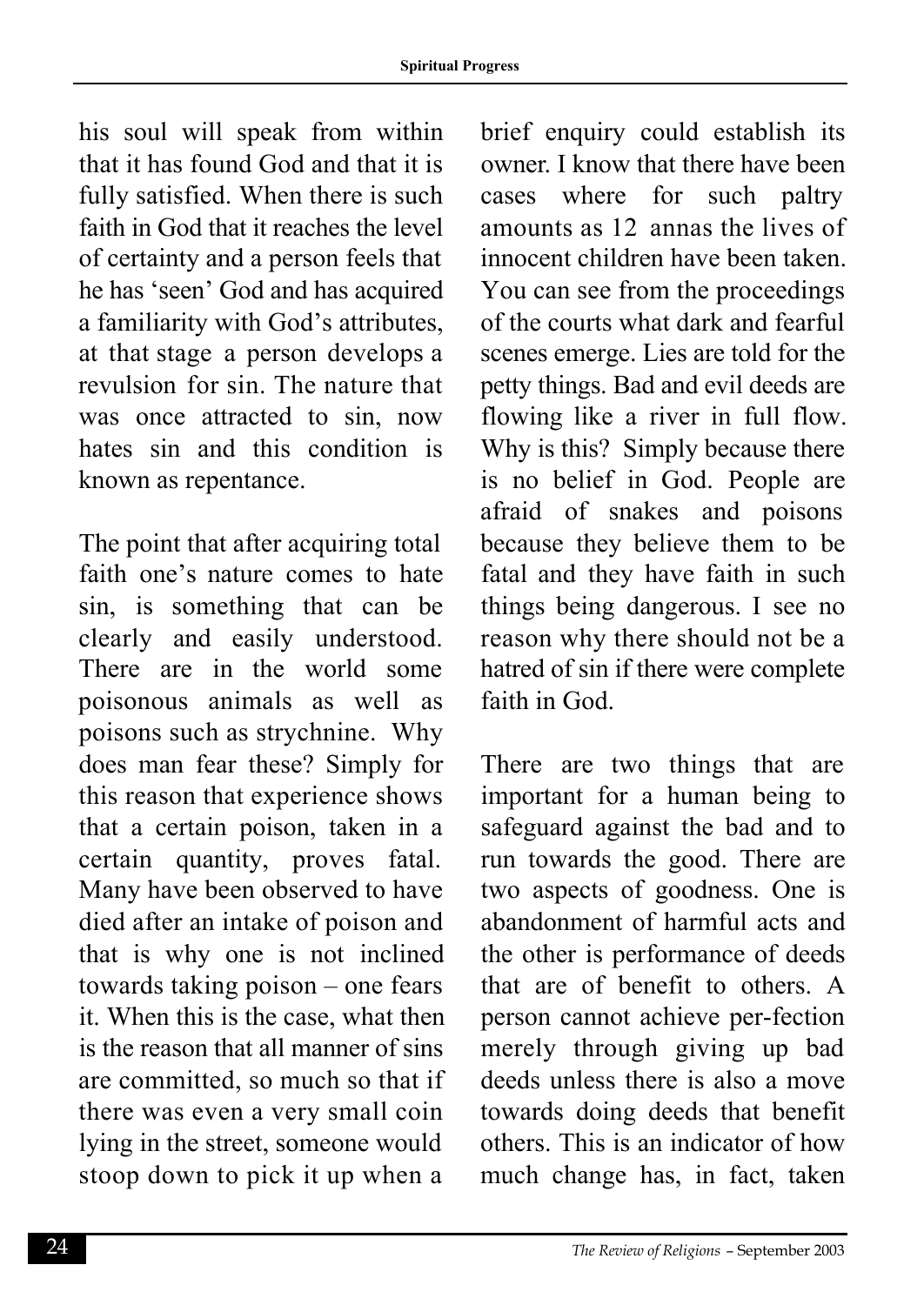**A PERSON CANNOT ACHIEVE PERFECTION MERELY THROUGH GIVING UP BAD DEEDS UNLESS THERE IS ALSO A MOVE TOWARDS DOING DEEDS THAT BENEFIT OTHERS. THIS IS AN INDICATOR OF HOW MUCH CHANGE HAS, IN FACT, TAKEN PLACE AND THE HIGHER LEVELS [OF GOODNESS] ARE GRANTED ONLY WHEN A PERSON HAS FAITH IN THE ATTRIBUTES OF GOD AS WELL AS KNOWLEDGE OF THOSE ATTRIBUTES. UNLESS THIS CONDITION IS FULFILLED, ONE CANNOT EVEN PROTECT ONESELF AGAINST BAD DEEDS, LEAVE ALONE BEING BENEFICIAL TO OTHERS**

place and the higher levels [of goodness] are granted only when a person has faith in the attributes of God as well as knowledge of those attributes. Unless this condition is fulfilled, one cannot even protect oneself against bad deeds, leave alone being beneficial to others which is a great thing indeed. Is it not the case that people stand in awe of kings and [here in India] people fear, to an extent, the penal system of India and many people do not go against the law. Why then the audacity to go against the law of the One who is Judge Supreme! Is there any reason other than that there is no faith in God this is the only reason.

In short, the first stage of safeguarding oneself against bad deeds can only be successfully

completed when there is faith in God. The second stage should then be one of searching for the path that was adopted by God's holy people and there is only one such path that has been adopted by all God's holy people who by treading this path benefited from God's beneficence. The way to discover this path is that one should try to ascertain what kind of relationship God had with the holy people.

The first stage of safeguarding against the bad is acquired through the manifestation of *Jalali* attributes, that is, awe-inspiring attributes of God because He is the enemy of those who indulge in base and shameless acts. The second stage is granted through the manifestation of God's *Jamali*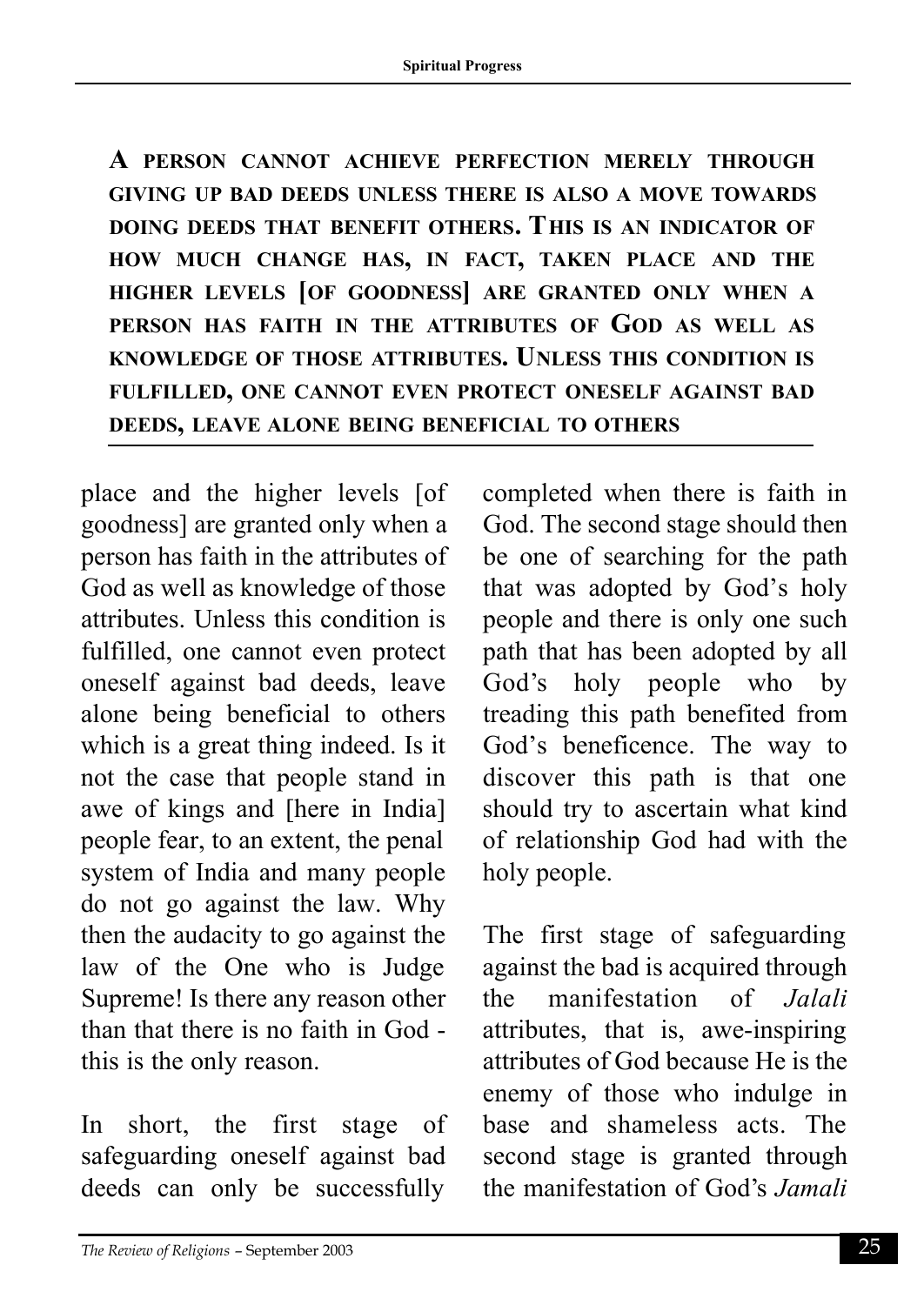attributes, that is, attributes of beneficence and beauty. The ultimate, however, is that nothing can be achieved unless one is granted strength and power from God in the form of what is known in Islamic terminology as *Ruhul Qudus*, the Holy Spirit. It is a force that is granted by God and with its descent comes inner peace and tranquility, *Sakeena*, and there develops a natural love and attraction for goodness. The person endowed with *Ruhul Qudus* runs to perform good deeds with pleasure and enjoyment whereas others see it is as a heavy burden. Just as even a child enjoys eating something delicious, so when a person develops a relationship with God and the Holy Spirit descends upon him from God, performance of good deeds for such a person becomes like drinking a sweet and delicious drink. The beauty that exists within goodness begins to become apparent to him and he runs helplessly towards good deeds and even the thought of bad deeds makes his soul shudder.

The nature of these matters, however, is such that they cannot be adequately expressed in words because they are matters of the heart. The true significance of these matters can only be known through feeling them when one is granted fresh signs of light. One should not, however, begin to feel proud and should not consider experiences of deep emotion that at times one may have, to be the ultimate spiritual state. Such experiences are of a temporary nature. Sometimes it does happen that a person reading a novel cries at the painful circumstances described there. The reader of the novel clearly knows that it is an imaginary story and not a true one. Hence, if crying or feeling a sense of deep emotion were to be the basis of true happiness and enjoyment, nowhere would there be people more advanced in spiritual enjoyment than in Europe because thousands of novels are published there and millions of people shed tears while reading them

The truth is that it is part of the nature of man that he laughs at something humorous and cries in situations that lead him to tears and, at times, he also derives a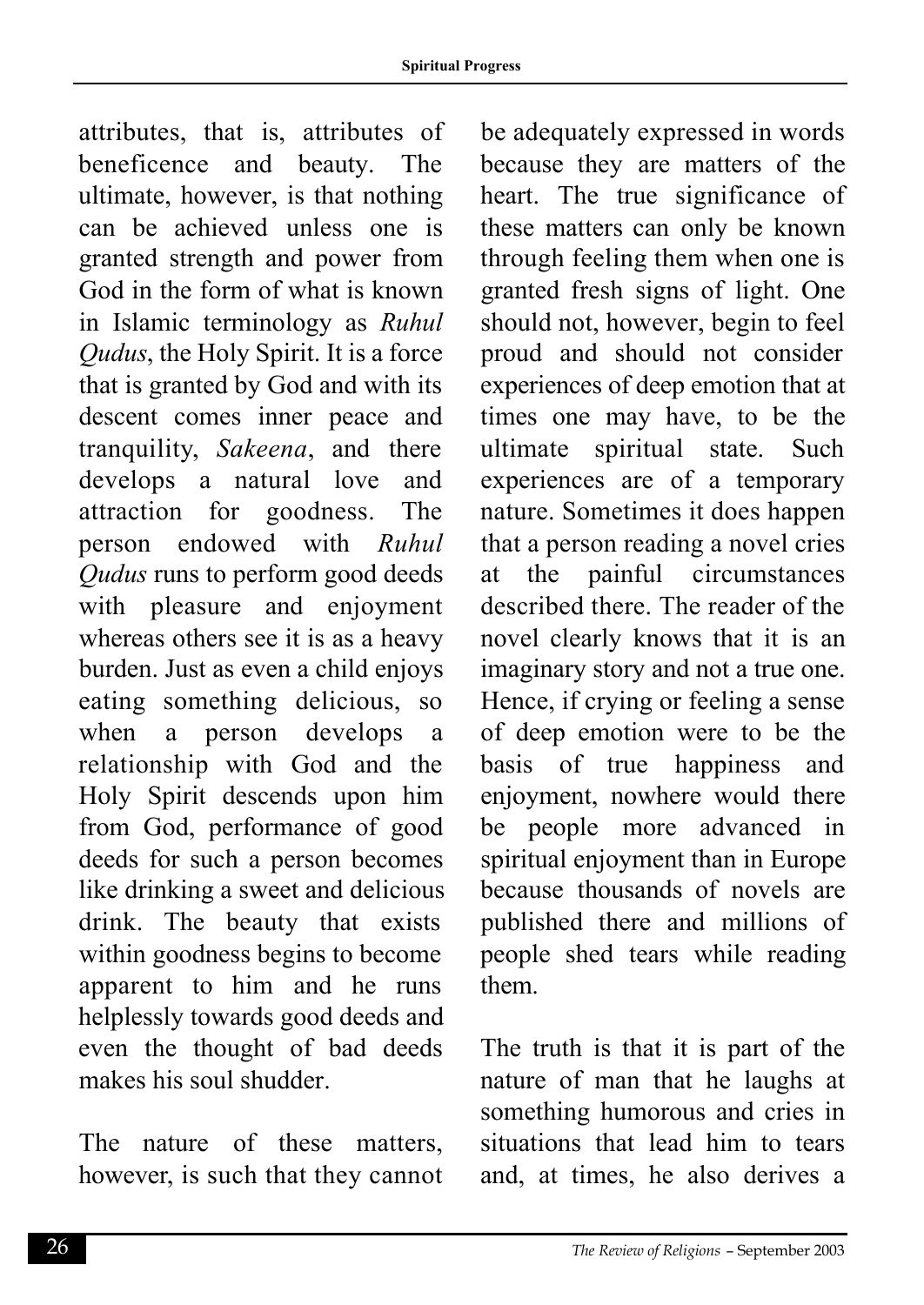certain pleasure from this. This pleasure, however, cannot be the basis of any spiritual discernment. For instance, a man falls in love with a woman and in his emotional state, makes up verses and recites them which make him both happy and sad and he weeps. There is in human beings this capacity whether it is used appropriately or inappropriately. A person should not be satisfied at just being in possession of this capacity. God has endowed [mankind] with this capacity so that the true seekers may not be deprived and, when used appropriately, it should act as a prelude to the next stage of spiritual development and should become like a faculty.

In short, matters such as crying or the abandonment of certain other material things or relationships are of a temporary nature. One should not become inactive through reliance upon them. Matters upon which a true knowledge of God can be based are such that if a person is tried in the path of God again and again and is thrown into the river of difficulties and tribulations, even then he should not be perturbed and should keep

moving forward. After this, he is made aware of the knowledge he has of God and it is this that is a true pleasure and a true bounty. At such a time there is a deeply felt emotion but this emotion is not temporary, rather it is filled with joy and pleasure and the soul flows towards God like a spring of pure water. In other words, before reaching the true ocean, one sees a mirage that also appears like an ocean. The person who is deceived by illusion and does not move forward, loses hope and is left without any achievement or success. On the other hand, the person who does not give up and keeps moving forward, is the one who attains the desired aim. (*Malfoozat* Vol. 2 pp.237-241)

Worship of the God that we believe in does not require strenuous mystical exercises nor does it pose any need for images and idols. In our religion, the attainment of [closeness to] God and the witnessing of His manifestations does not necessitate undergoing extreme physical exercises. On the contrary, those who love God truly, are able to find Him very quickly through an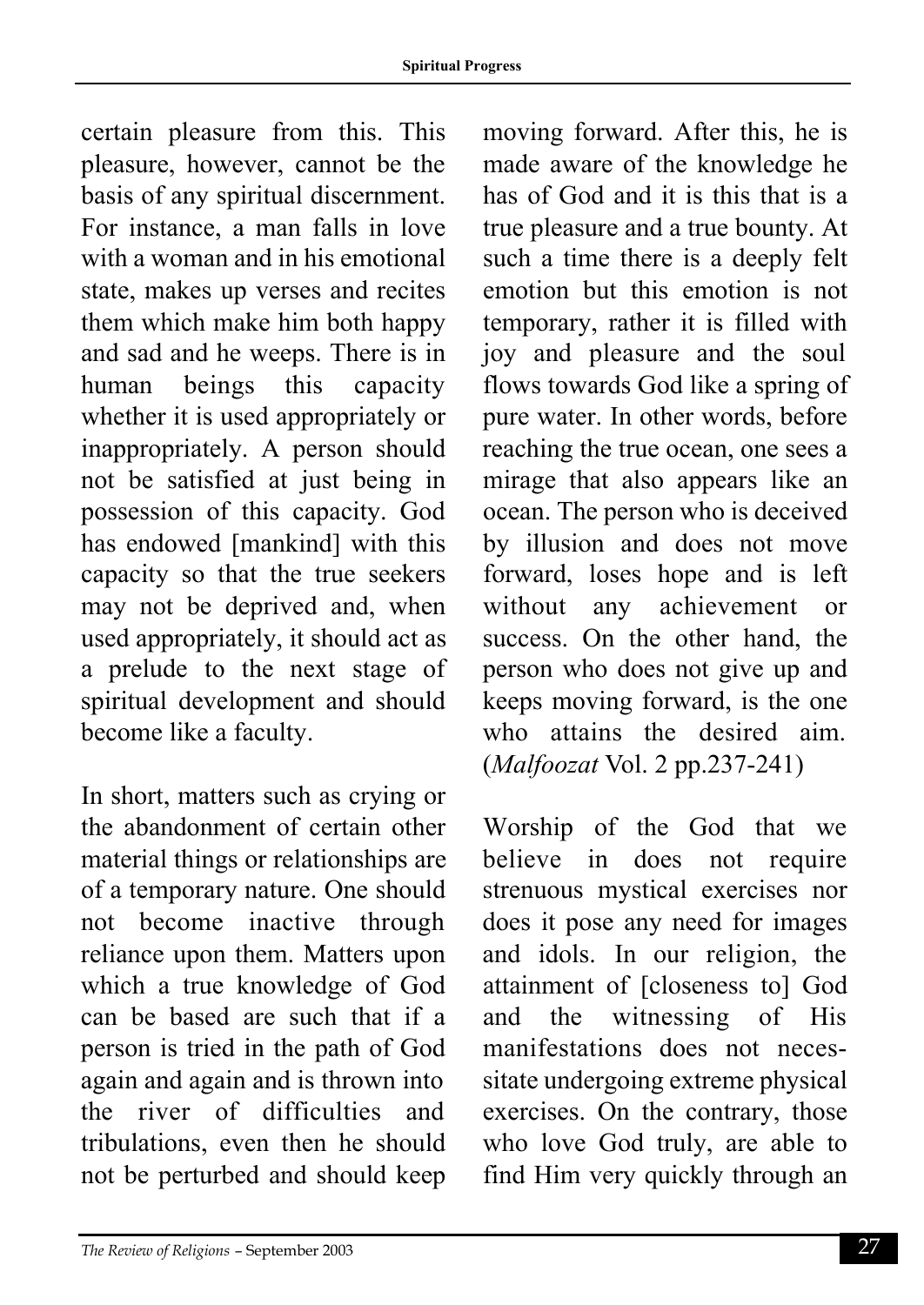easy path and this we have seen for ourselves through practise. If a human being takes one step towards God, He takes two towards that person. If a person walks speedily towards God, God runs towards him and enlightens his heart.

In my view the idol makers did not understand the wisdom of the secret of God remaining as the Unseen and the Hidden. It is precisely these attributes of God that open the way of desiring and seeking Him and as a result lead to the path of all knowledge and search. All the knowledge that has been acquired by man was at some time 'hidden' from and unseen by man. It was man's effort and search that shone through and made him attain the desired jewel [of knowledge] that was sought. A true lover is just like that. The absence of his beloved makes no difference to his love. On the contrary, the apparent separation creates a sort of anguish and pain that further enhances the feelings of love. How can a person who searches for God, idol in hand, rightly claim to have true and sincere love [of God] when without the idol his attention cannot be fully focused towards that Being of pure and complete beauty.

A human being should examine the state of his own love [of God]. If it is the case that like the lovesick lover he sees the face of his beloved at every moment, no matter what he is involved in, and his full attention is focused on the beloved then he should know that he is truly in love with God and that God's love and light exist within him. However, if it is the case that the various activities of life and external bonds and obstructions distract his attention [from the countenance of God] even for one moment, then I say truly that such a person is not a true lover of God and that is why the light and brilliance that is accorded to the true lovers [of God] is not granted to such a person. This is the very point at which most people have stumbled and have gone on to deny the very existence of God. Ignorant as they are, they did not examine their own love and without taking stock of it they began to have wrong notions about God. Hence, in my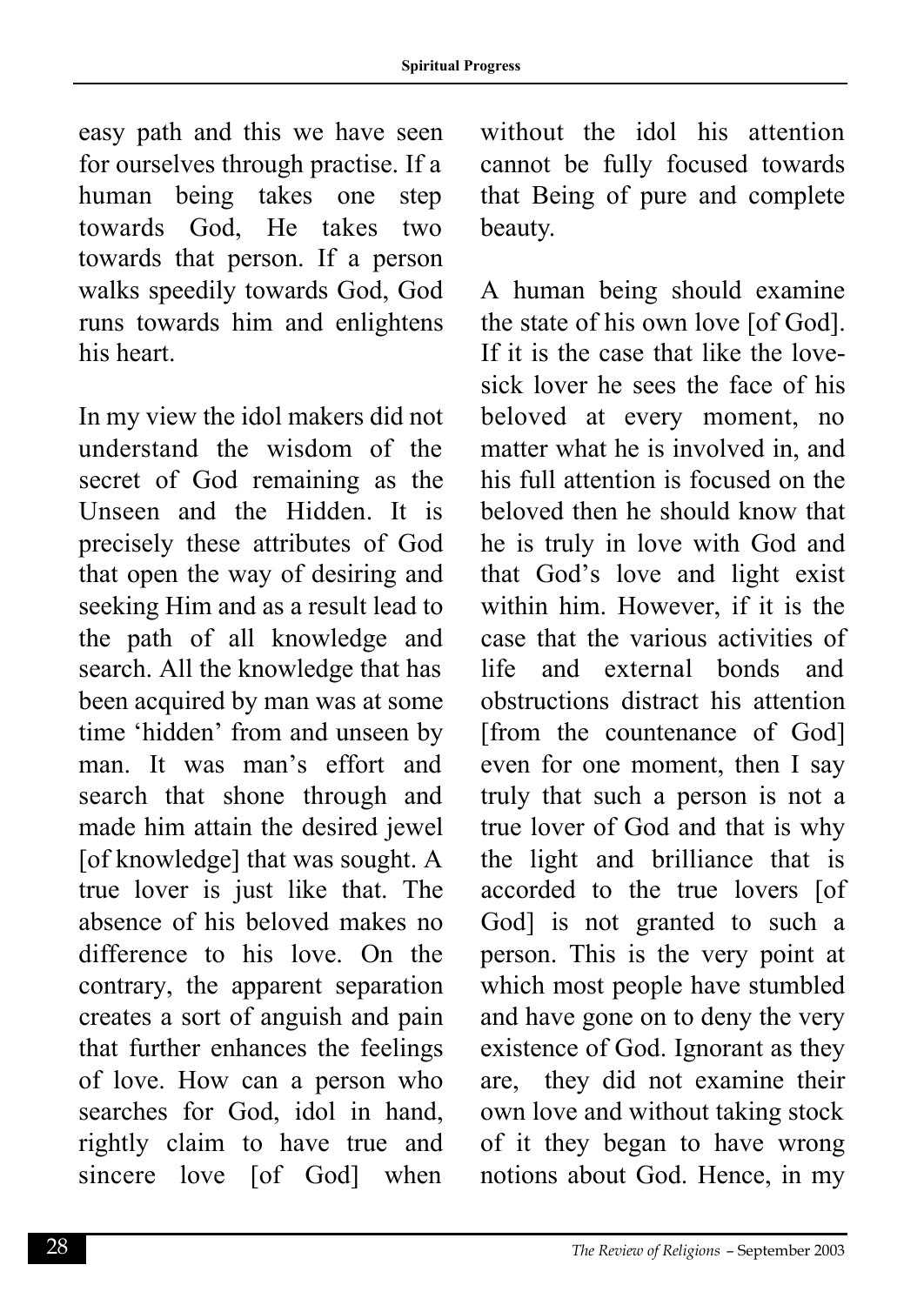view God's remaining invisible and hidden is for the purpose of man's progress in the path of sincerity and in the attainment of true guidance. It further serves the purpose of cleansing and sharpening man's spiritual capacities in order that God's light may be manifested in him. [*Malfoozat* Vol. 1, pp.318-319]

In my view a person cannot gain any benefit until he becomes inclined towards a pure change in himself through his efforts. To quell the rebellious spirit within oneself is a great achievement in a person's struggle on this path. It is through the rule of this rebellious spirit, *Nafse Ammara*, that a person is deprived from fulfilling his obligations to God and from doing his duty to fellow man. There are, in fact, only two parts in the *Shari'a* [Islamic Law]: One is the duty to God and the other is the duty to fellow human beings.

What is the obligation to God? It is just this that God should be worshipped and that none other than Him should be considered worthy of worship. It is, moreover, the obligation to occupy one self

with remembrance of God and to act in accordance with His teachings and to abstain from that which He has forbidden and to guard oneself at all times against that which He has made illegal. Obligation to one's fellow human beings is briefly that one should not oppress others or be cruel to others. One should not usurp the rights of others and should abstain from bearing false witness.

The above two propositions are so comprehensive that all types of sins, crimes and evil deeds and the principles of all types of goodness are encompassed by them. By the same token, however, the extent of difficulty of achieving them is also great. It is easy for someone to say that he can safeguard himself against sin through his own strength. Man, however, can never separate himself from his nature. The nature of man is not like a part of his clothing that, should it become filthy he can cut it off and remove it. The nature of man is an integral part of the soul from its birth. Human nature has been created so that it fears and abstains only from such things that it considers to be the cause of harm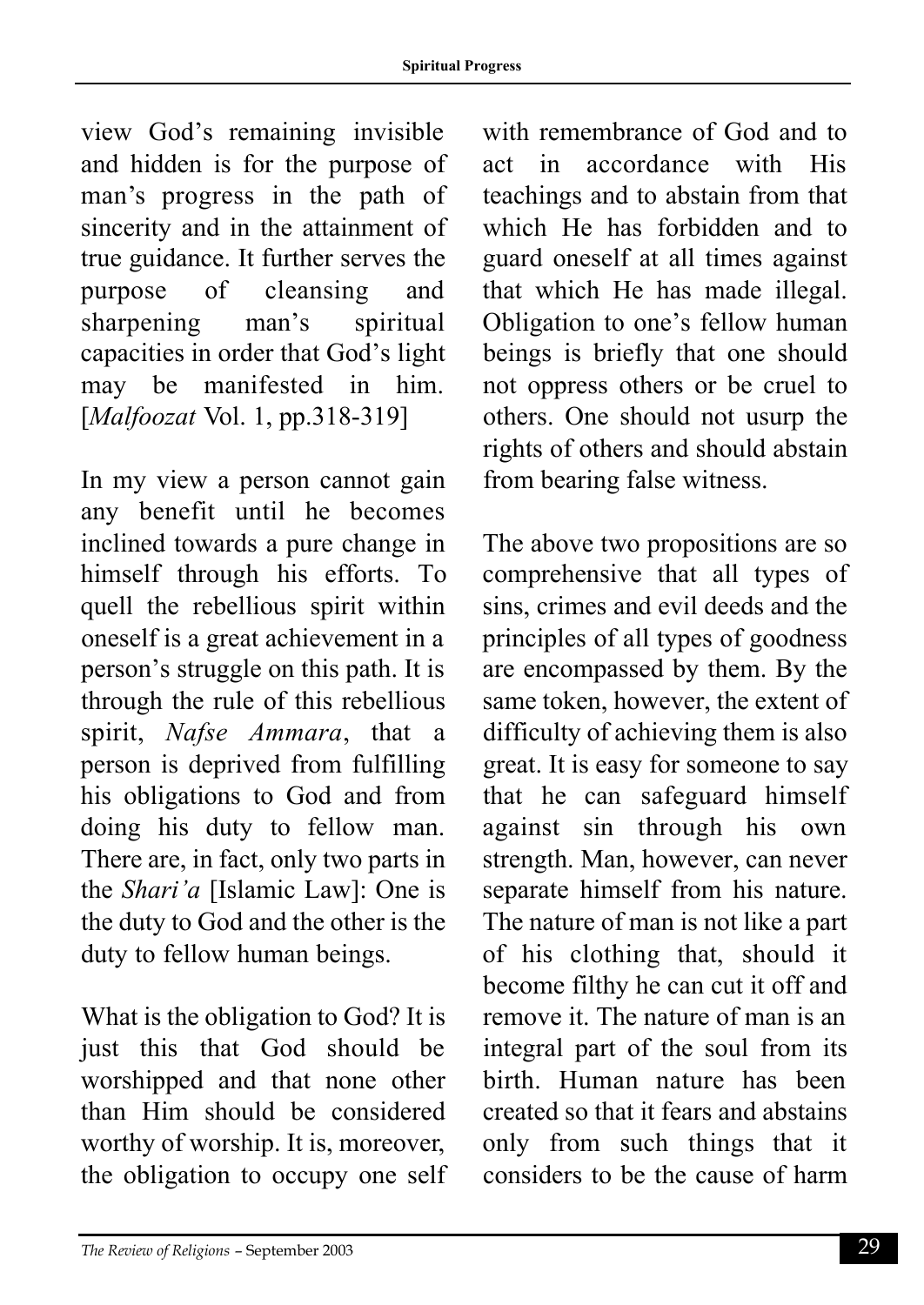to it or to be the cause of its destruction. No one would have seen a person taking strychnine knowing it to be poison nor can one have seen someone holding a snake knowing it to be deadly and a real danger to his life. Would anyone enter a village without good reason knowing that it was in the grip of a plague that was taking a heavy toll of lives? What is the reason for these safeguards? Just this that these things are considered to be extremely dangerous to one's life.

It is therefore, the case that man can find salvation from sins and other ills only when he is aware of the certainty of their harmful effects, more so than he is aware of the harmful effects of snakes and thieves and such like. Moreover, a person can only achieve this if the Majesty and the Greatness and the Omnipotence of God Almighty are kept before him. Man is capable of abandoning his greed, his wishes and even his heart's desires. For example, a diabetic, having been advised by his doctor to give up sweet things, abandons them for the sake of saving his life. The

same is true [in the spiritual realm] of greed and selfish desires. If it is the case that the greatness of God and His awe has taken hold of a person's heart, disobedience to God would seem like consuming fire and he would feel it to be worse than death

The more a person gains knowledge of God's power and control over all things and the more he becomes certain that disobedience of God will lead to a severe punishment, the more he will abstain from disobeying God and from breaking His laws. You should note that some people 'die' even before they meet their death. What kind of people are those who are referred to as 'the virtuous', 'the devotees' and the *Aqtab*, that is, those who shine like a pole-star acting as a spiritual pivot for others to follow. What is it that these people come to acquire that is so extraordinary? It is the certainty [of knowledge about God] that they come to possess. Certain and definite knowledge necessarily and by nature forces a human being towards a certain direction. In relation to God, vague suspicion cannot be enough.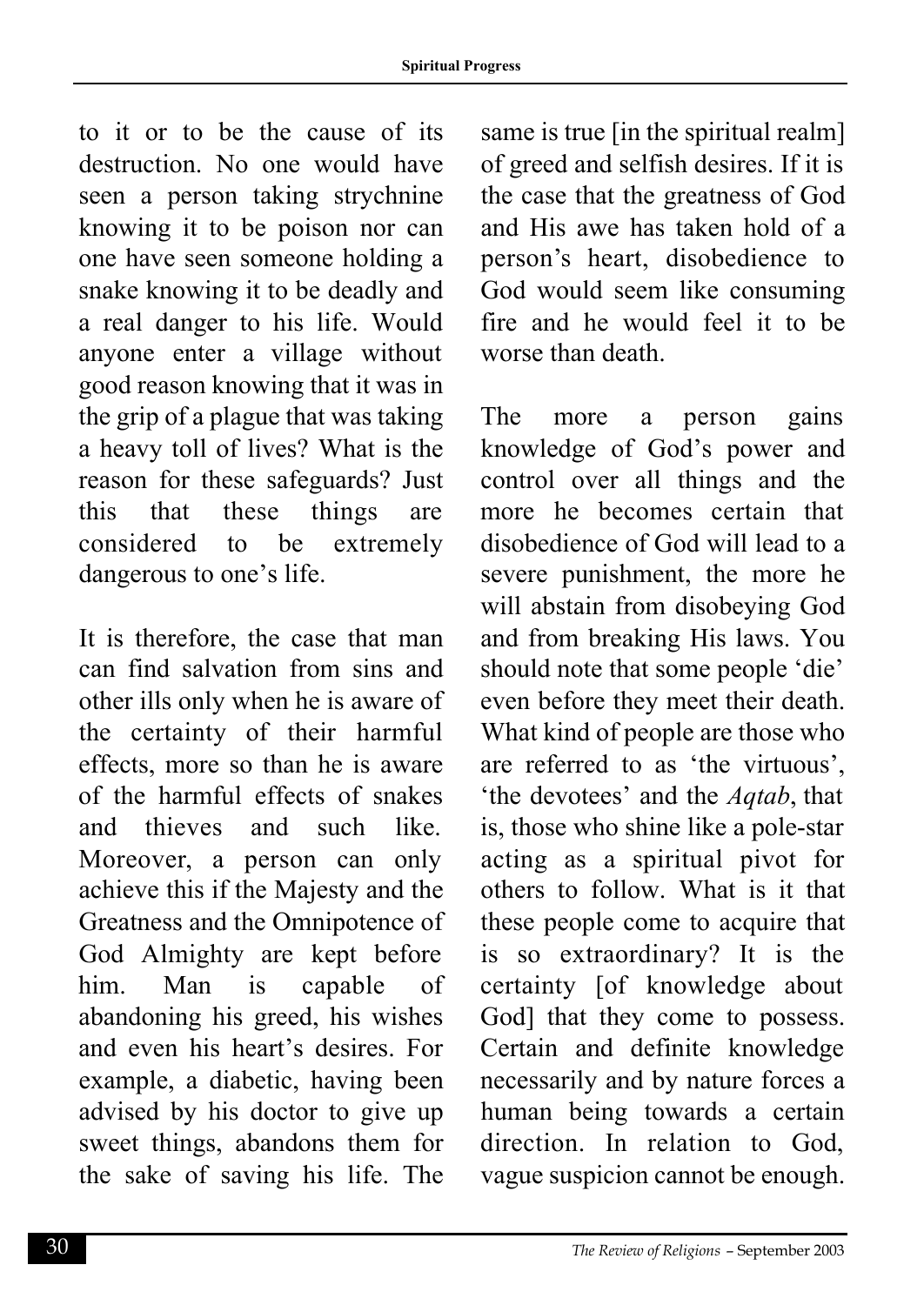Doubt cannot be of benefit. Efficacy has only been placed in certainty. The certain knowledge of God's attributes has an effect greater than that of a terrifying lightening. It is such an effect that makes the virtuous and holy people bow their heads before God and throw themselves down before Him. Remember, then, that the greater the certainty, the greater will be abstention from sins.

At first glance it may appear that there are many who make such claims but their example is like that of a pimple that shines because it is full of puss and areas surrounding it also seem to glisten as a result. It is, however, full only of obnoxious matter that is nothing but puss and filth. Alongside claims of piety, there should be signs of abstention from sins. Light, sunshine and heat are signs that the sun is out. Could anyone consider the claim of a person who says at night that the sun is out when there are no signs of the sun, as being worthy of acceptance? No, certainly not. Similar is the situation of those who say that they believe when the signs of true belief are not with them – signs such as total dislike of

sins and signs of God's favour and blessings are absent from them. What is required is that a person should abstain completely from all that is against the pleasure of God and should consider the disobedience to God and sins generally to be worse than eating fire. Moreover, one should not be influenced by the material splendour or might of anyone in opposition to God. Even more than that, one should not be in the least concerned about anyone's ability to benefit or harm besides the will of God. In this regards all others should be treated as worthy of no more attention than a dead insect. One should become such that one's tranquility and every move is brought under the will of God, losing oneself in God completely.

The achievement of all these matters is beyond the strength of man. It is not within the power of a person to attain all these blessings and to safeguard against all the impurities. It has, therefore, been the way of God that for this purpose, He commissions and sends a human being [as Messenger] to the world and manifests His extraordinary powers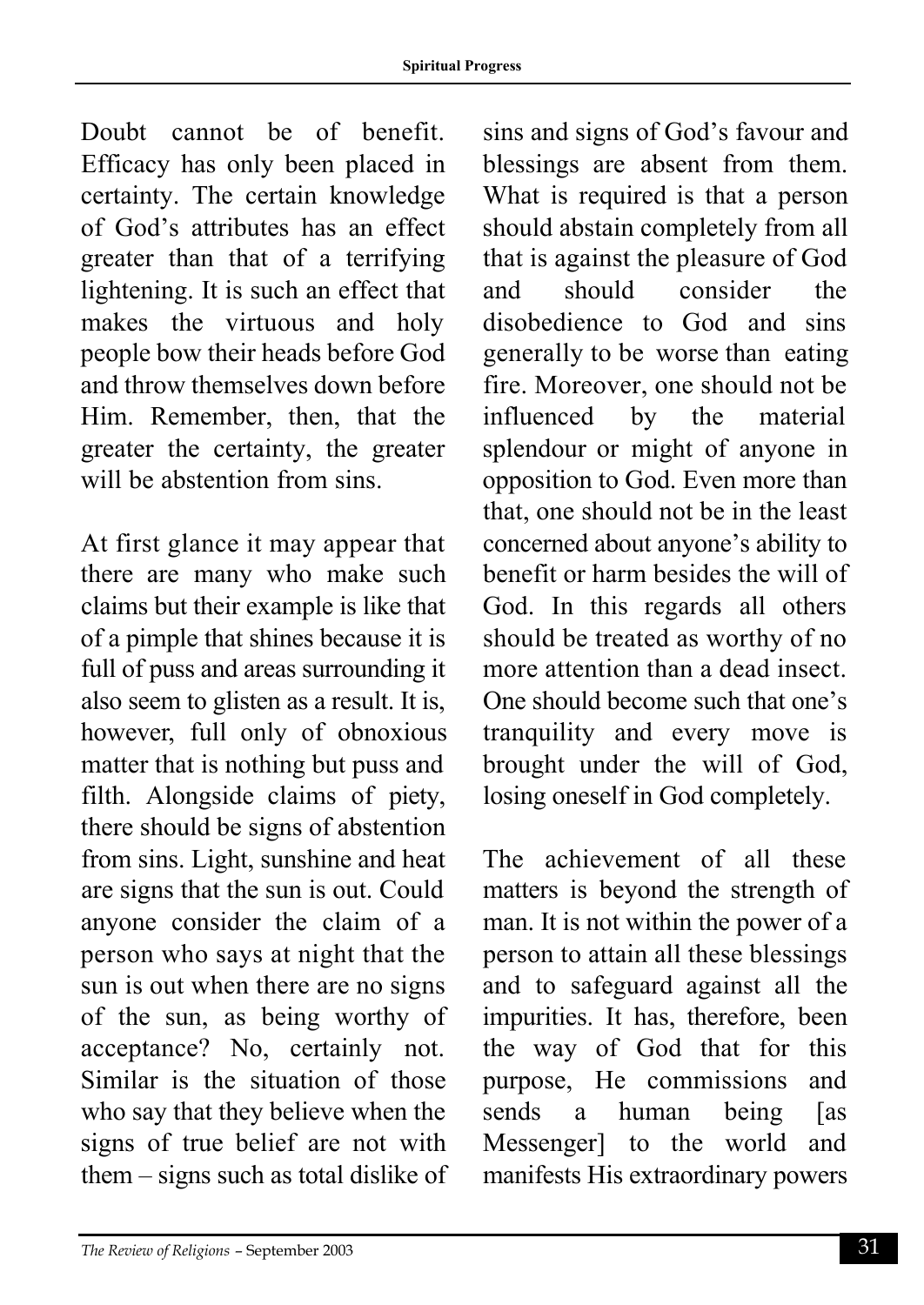at the hands of the Messenger. [The distinguishing signs of such a person are that] God accepts his prayers and informs him of this and bestows upon him a flow of revelation, conversation and other forms of communication. Moreover, there are manifested at his hands such great and extraordinary signs that the worldly people are humbled through witnessing them. At the same time, the manifestation at his hand of brilliant and mighty signs in his support, fills the hearts of [good] people with greater knowledge of God and with the pleasure of certainty to such an extent that it is as if they have 'seen' God. It is through witnessing such mighty signs of God's greatness and power that the hearts of men are purified from the thought of everything besides God and it is thus that they are able to suppress and burn away their selfish desires that are the birthplace of sin. Their hearts then come to be occupied by the awe of God's greatness, of His majesty and omnipotence. In short, it is through such means that God [through His Messenger] prepares a party of men whose hearts are purified.

The condition that dissolves sins develops only when God manifests His awe-inspiring attributes of Greatness and Omnipotence. Such manifes-tations grip the world and strike utter terror in the hearts of people like that of a terrifying lightening storm that strikes fear in the people. So it is during the time of a Messenger of God that the manifestation of the awe-inspiring attributes of God's greatness brings about a pure change in the world. [*Malfoozat* Vol. 10, pp.319-322]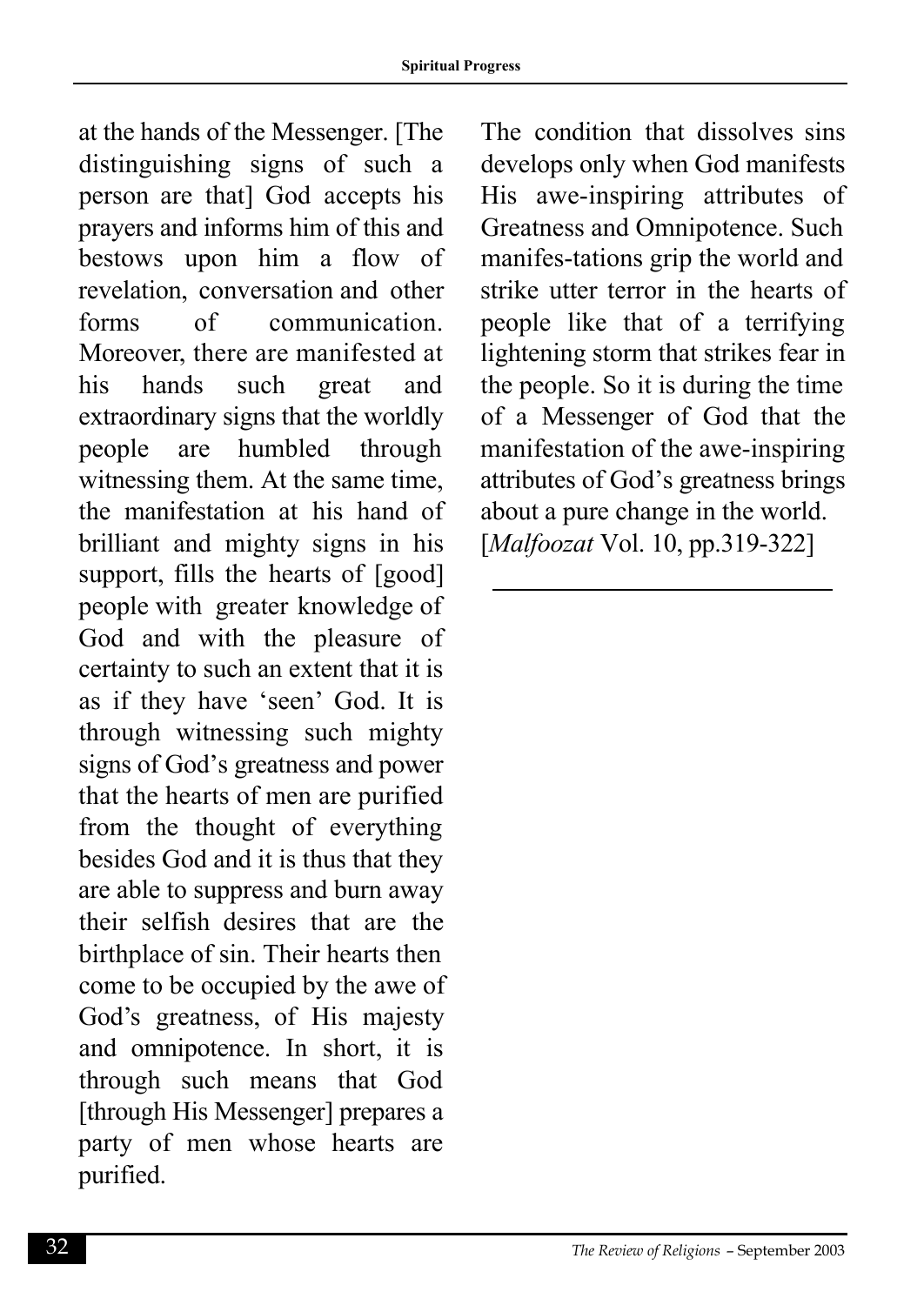### **Faith and Belief**

**Hadhrat Mirza Tahir Ahmad, the** Fourth Head of the Ahmadiyya **Movement in Islam, (God's Mercy be upon his soul), offered to people of all nationalities, faiths and beliefs the opportunity of raising questions and issues that were of interest to them. Presented below are answers to some questions that were raised in two sessions held in London.** 

*Compiled by Amatul Hadi Ahmad*



### **QUESTIONER**

**My question is about acquiring faith. I think that people come to believe in God through faith rather than through scientific p roof and I wondered how Islam helped people to acquire that faith?**

### **Hadhrat Mirza Tahir Ahmad(ru):**

I think the scientific proof is there but, unfortunately, most people are prejudiced in favour of atheism. This is because believing in something that you cannot see, you cannot touch, cannot feel in any way is very difficult. As people become more educated, the more they think that mysteries, of course, they are, but to believe in a mystery over and above other mysteries is more difficult. This is what they say. This is what they claim but it is inaccurate. The mystery of creation is a mystery that you must either understand or reject. The evidence, however, is so powerful that you cannot reject it. One's mind is incapable of understanding it, yet the principle of evidence is given precedence over the principle of faith. As far as human faith is concerned, it could not have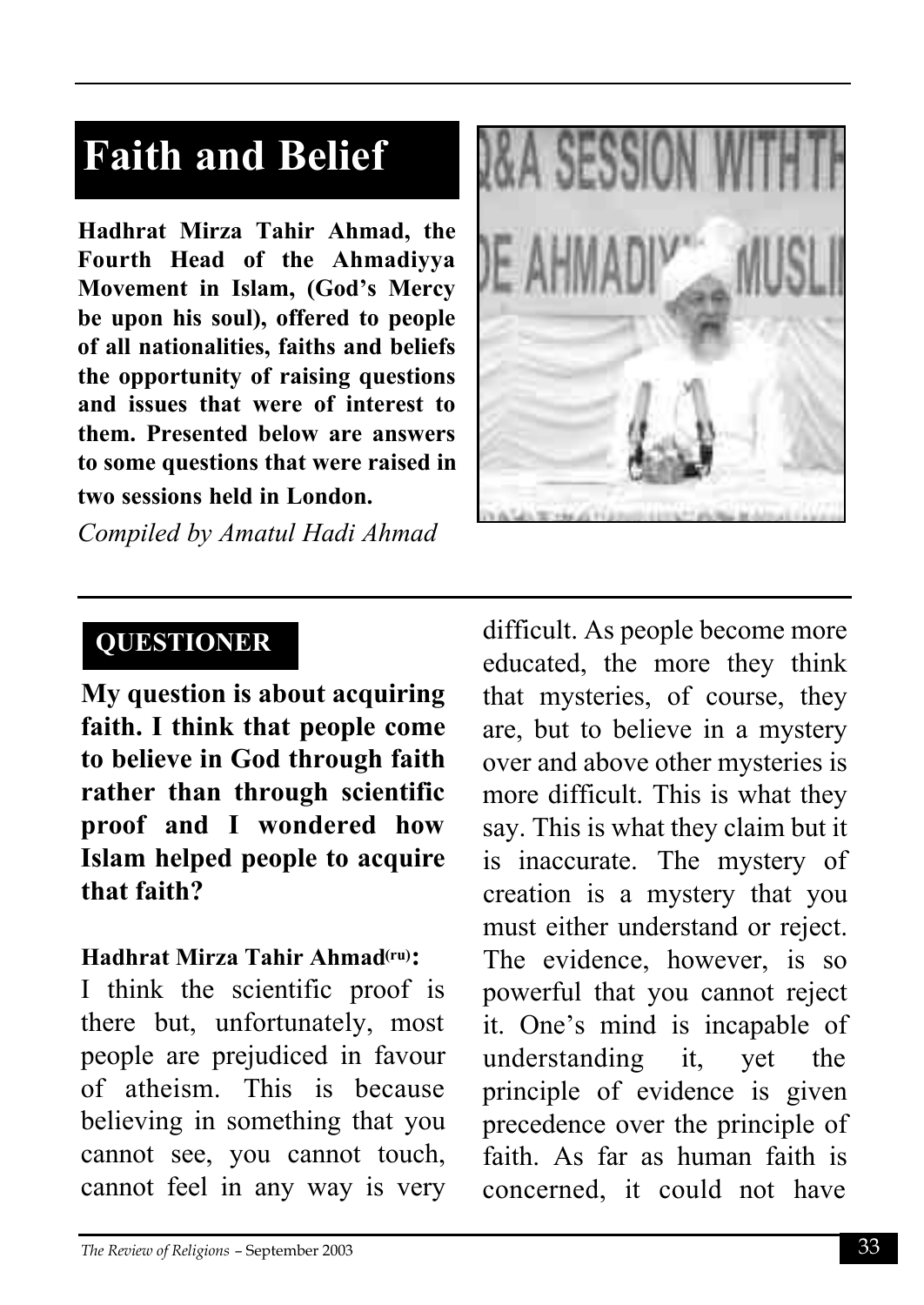visualised these mysteries to have happened 'naturally'. There are objections against this belief that are repeated all over the human scientific experience – yet they have to believe what they see. This is the only principle that can help people to realise the existence of God scientifically because if you remove God, no existence is possible – which is the problem. If one considers the issue from different scientific angles, one will reach the same point. According to the science of Entropy, everything must disappear altogether from existence, may be in many trillions of years, but whatever energy exchange takes place, it loses a part of that energy in a form which is irretrievable. It, therefore, dissipates into space, into thin air. Every time the process of recreation of a universe takes place, in the form of a big bang or whatever you may believe, the universe which comes into being is slightly less than the universe that had died before it. This principle has to be understood in minute detail. The result would be that, call it

trillion into trillion years, ultimately, the whole universe must come to an end – there should be nothing left.

Visualise now eternity – had the existence of the universe become impossible eternally before, you and I should not have been sitting here! This is the greater objection that the scientists should face – and many scientists do face it and say that they are driven to believe in the existence of God because of this – there is no way out.

The question then arises, 'does God also lose his energy or does he not'? This question was addressed by Aristotle, and Aristotle, who lived many thousands of years ago, was wiser than the scientists of today. He calculated philosophically and logically that because existence of anything is not possible without a first cause, that because the existence of created things is not possible because they lose energy – in action we lose energy – hence, the first cause would be conceived in a manner such that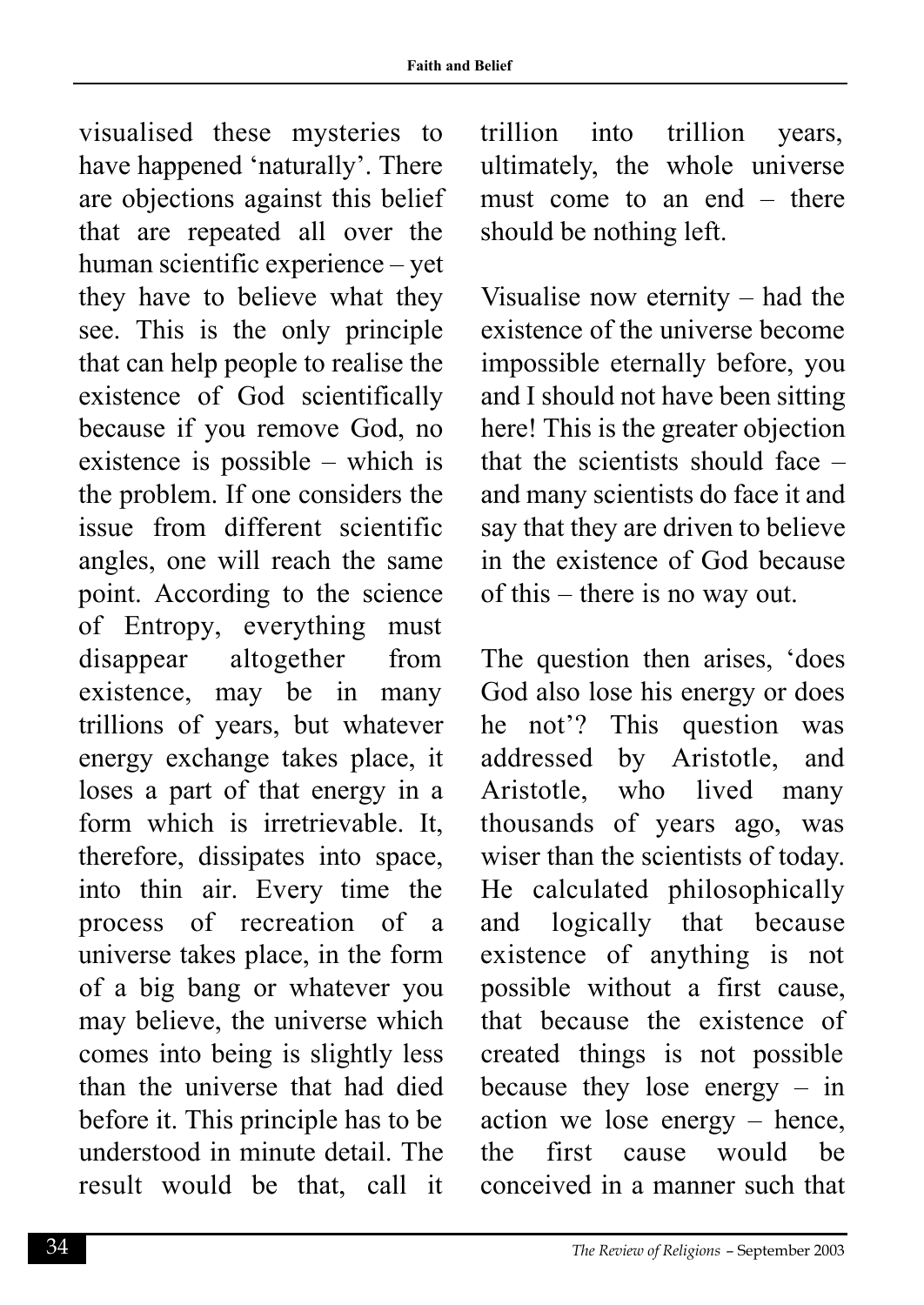it does not lose energy. That is exactly the Qur'anic vision of creation with the 'word', a concept that is also found in the Bible. The word is not action – the word is vision or wish for something. God is not created so He must have some attributes that are not created. Created attributes are not the attributes of the Creator. There is a divide between the two. If that is not true then the Creator must also have been created. Hence, logically if we begin with the concept of a Creator, he must be different from whatever he created. Our arguments are based on our experience of the creation. The nature of the Creator we do not know. Hence, according to the Qur'an the nature of the Creator is such that He visualises a thing and it begins to be and finally comes into being in its complete form – the energy is balanced in such a manner that nothing is lost. For instance, if you bring together matter and anti-matter, the result is zero. This, therefore, is a vision of God to create something out of nothing. Without losing His

energy at all, He realises a thing in two separate areas out of nonexistence and both are created in their own zone while no extra energy is required for their creation through their coming together. Similar rational arguments can be given in favour of God as believed in religion. There are, however, many areas of further discussion and objections against this view. I do not have time to repeat everything that I have already stated on this subject on previous occasions but I would refer you to my book, *[Revelation*, *Rationality, Knowledge and Truth*] in which this and related issues have been discussed at length. I think the rational community of the world will agree that this is the dilemma we are facing. We must believe in God or not believe in our own existence – that is the issue. This is the only dilemma. If we deny the existence of God, we must also deny our own existence and that we cannot! Both are linked inseparably.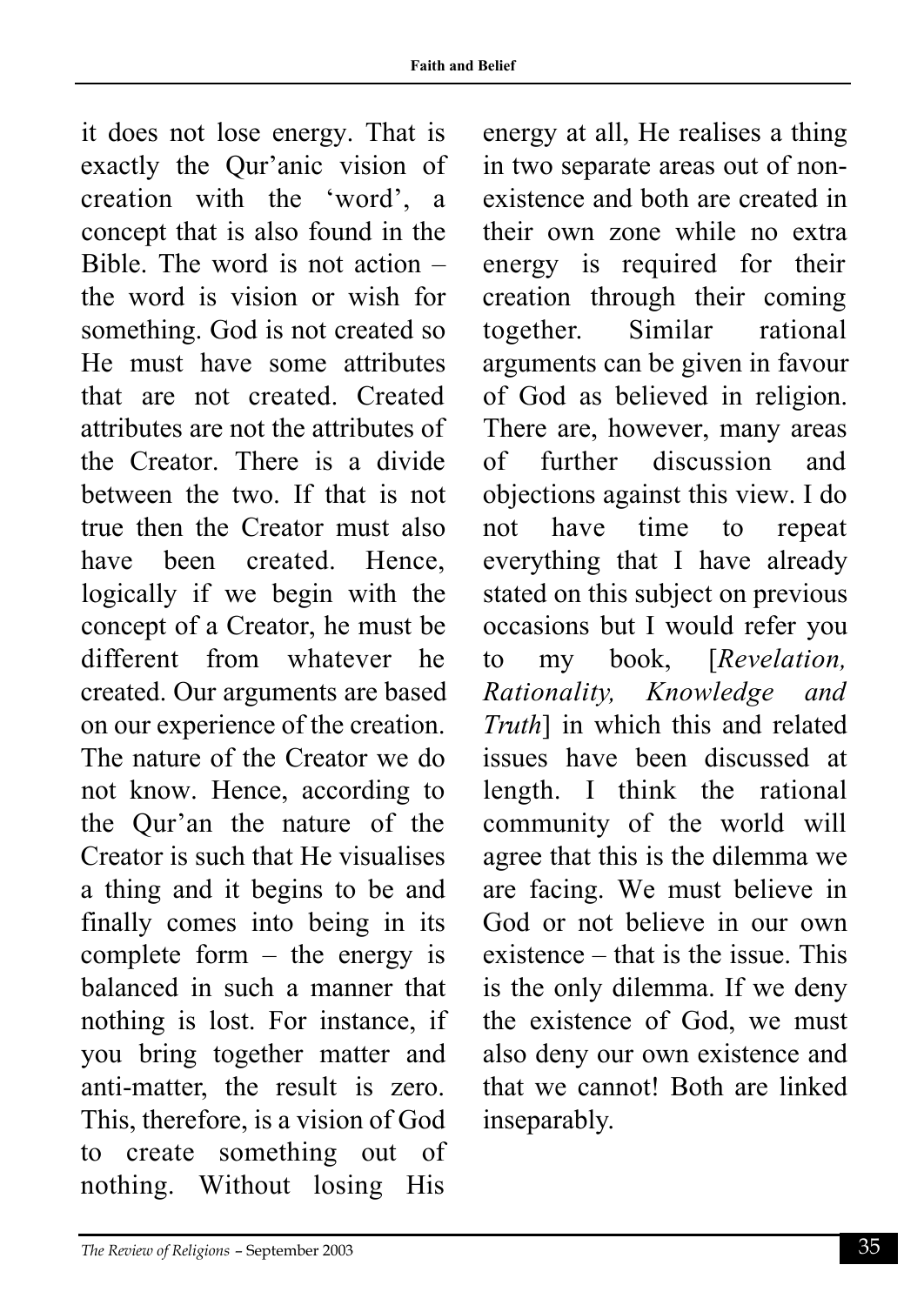### **QUESTIONER**

**There is a great difficulty in trying to understand people's claims to have had experiences of God and faith. How should such claims be postulated and understood?**

### **Hadhrat Mirza Tahir Ahmad(ru):**

The role of religion, at present, is almost at an end as far as mass convictions are concerned because that time is lost. These days, the religious leaders seem to have turned to the last line of defence and they talk of religious experiences that are based around the individual and do not have to be shared by others. Even if they do not believe in those experiences, at least the person who goes through that experience will be influenced by that and will modify his or her life accordingly. Hence these days there is so much talk of spiritual experiences.

I believe this is a very dangerous area that will not hold water for long. This is because experiences can be quoted from one side and countered from another. However, when experiences are only in relation to personal behaviour and remain as such, not much harm is done but it so happens that personal experience are related and attached to dogmas and beliefs. People begin to justify dogma through supposed experiences of some individuals. When the situation develops to this stage, it enters a dangerous area simply because dogmas from, for example, Buddhism, Confucianism and Muslim Sufism and so on, all suddenly erupt to contradict each other. Consequently, all the benefit [of the individual experience] may be lost. I believe that, provided the individual religious experience is not used as evidence in support of the dogmatic truth of the people who go through this religious experience, it is all right. It can even be good for the person having the experience. However, such experiences can be of two types.

It can be a rational experience or it can be an irrational experience.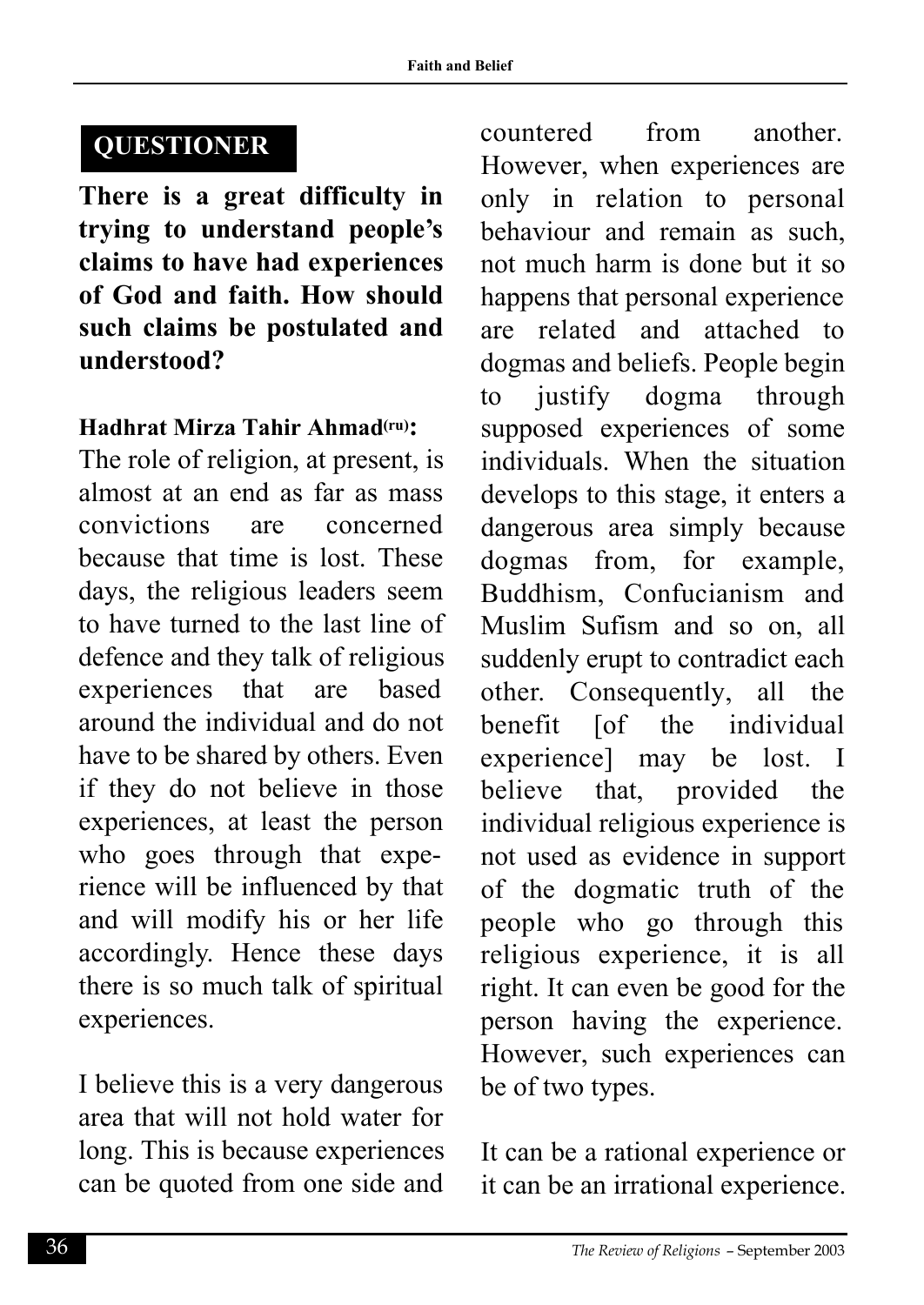**THESE DAYS, THE RELIGIOUS LEADERS SEEM TO HAVE TURNED TO THE LAST LINE OF DEFENCE AND THEY TALK OF RELIGIOUS EXPERIENCES THAT ARE BASED AROUND THE INDIVIDUAL AND DO NOT HAVE TO BE SHARED BY OTHERS. EVEN IF THEY DO NOT BELIEVE IN THOSE EXPERIENCES, AT LEAST THE PERSON WHO GOES THROUGH THAT EXPERIENCE WILL BE INFLUENCED BY THAT AND WILL MODIFY HIS OR HER LIFE ACCORDINGLY.**

Rational experience is only that which is repeatable, like science. Under the same circumstances it should be capable of repeating itself and demonstrate its truth everywhere in the world, provided one adopts an appropriate attitude. So far this has not been the case with the great majority of the 'experiences' that are used to gain mass support. The fraudulent people very quickly take over this area and they take over on a mass scale, as has been witnessed in Africa, Syria and Egypt, for example, as spiritual healers. There are so many spiritual healers in the name of Islam, those who apparently work miracles exploiting the ignorance of the people. So much confusion is, in fact, born out of this that it cannot be adopted as a safe instrument for rehabilitating faith sufficiently for it to guide one's actions.

### **QUESTIONER**

**My question is why I should be a Muslim, a follower of Prophet Muhammad, and how can I become one?**

**Hadhrat Mirza Tahir Ahmad**(ru): If you become a believer in God, that is the first step towards religion and when you become a believer in God the best approach to this issue should be to ask, which is the religion that can help you get closer to God quicker than other religions, with greater certainty and with less danger? As such, when you look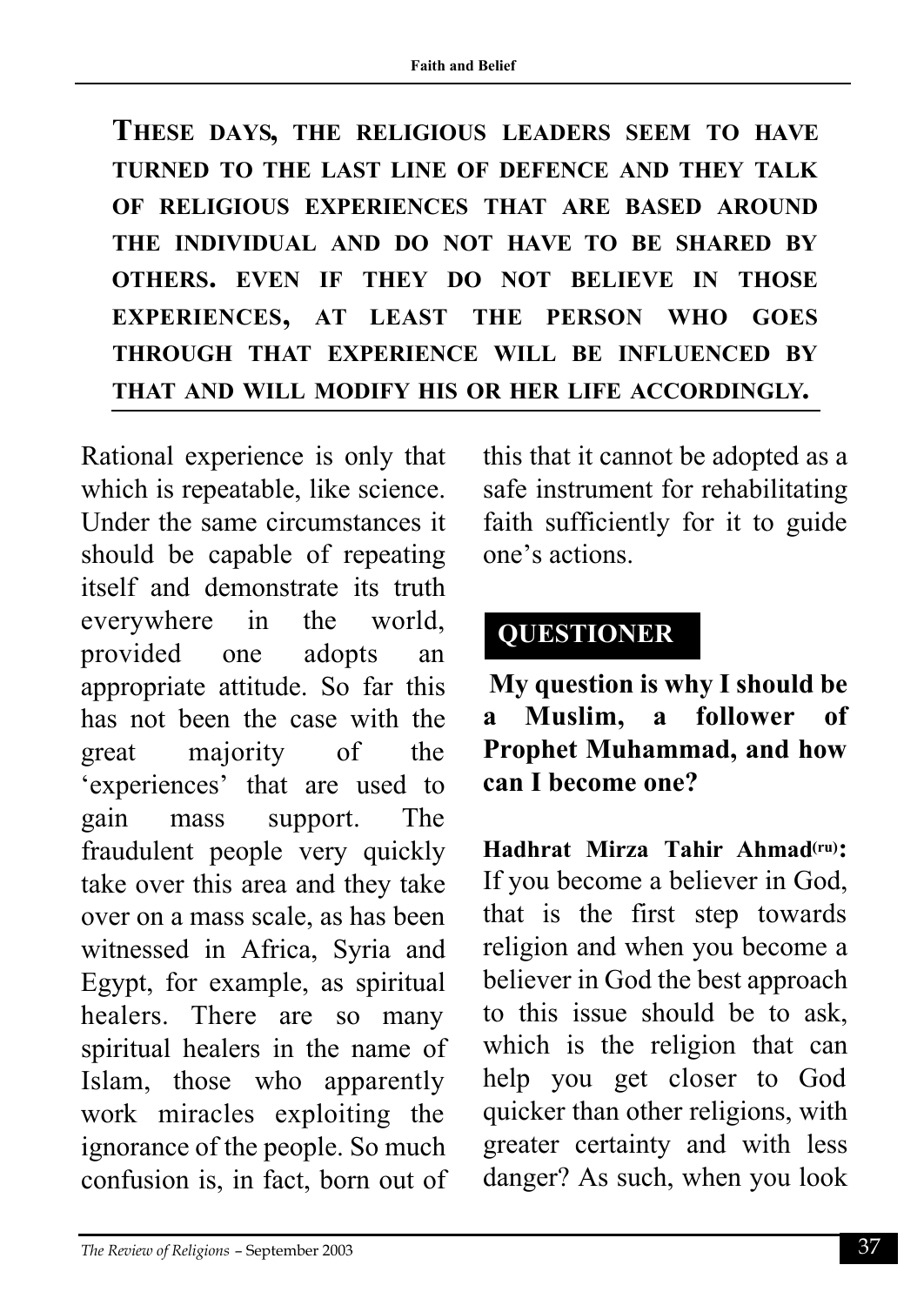upon religions in comparison with Islam, Islam's distinctive features will rise above upon the horizon where they could not be confused with features of other religions. For instance, when you believe in God, you also believe in the universality of God. It is impossible for you to believe that God sent His Messengers only to one particular people, at one particular time and forgot all His other creation everywhere else in the world. If it is such a God, it is better not to believe in Him. God can only be believed in if He is universal. Therefore, one should find elements of universality in religion. In whichever religion you find universality depicted and maintained, that is the best religion.

For instance, when one becomes a Christian, it is not essential for one to believe in Buddha(as), to believe in Krishna(as), to believe in Zoroasthra<sup>(as)</sup> or in any other Prophet of God. Belief in Christ alone is considered to be sufficient. One cannot even believe in the truth of the Prophet Muhammad(sa) because if one did, one would not remain Christian. In Islam, it is exactly the opposite. A belief in Islam requires a person to believe in Buddha(as), to believe in Krishna(as), to believe in Jesus(as), to believe in Moses(as), to believe in all the Prophets of God who appeared all across the world. What, then, is to be considered a better teaching? Islam, obviously! It is a universal religion. It relates to the concept of God having created all human beings. If you were to compare Islamic teachings with teachings of other religions, you will be led to Islam by the force of argument, by the force of rationality. There will be no other choice left for you. That is one way of reaching Islam. The second is by praying to God. If you want to reach God, why not ask Him which is the best path? If you turn to Him with all sincerity, with a resolution that if He leads you to a faith, whatever that may be, you will follow it, God will, then, take care of you. This is the surest and the easiest path to God.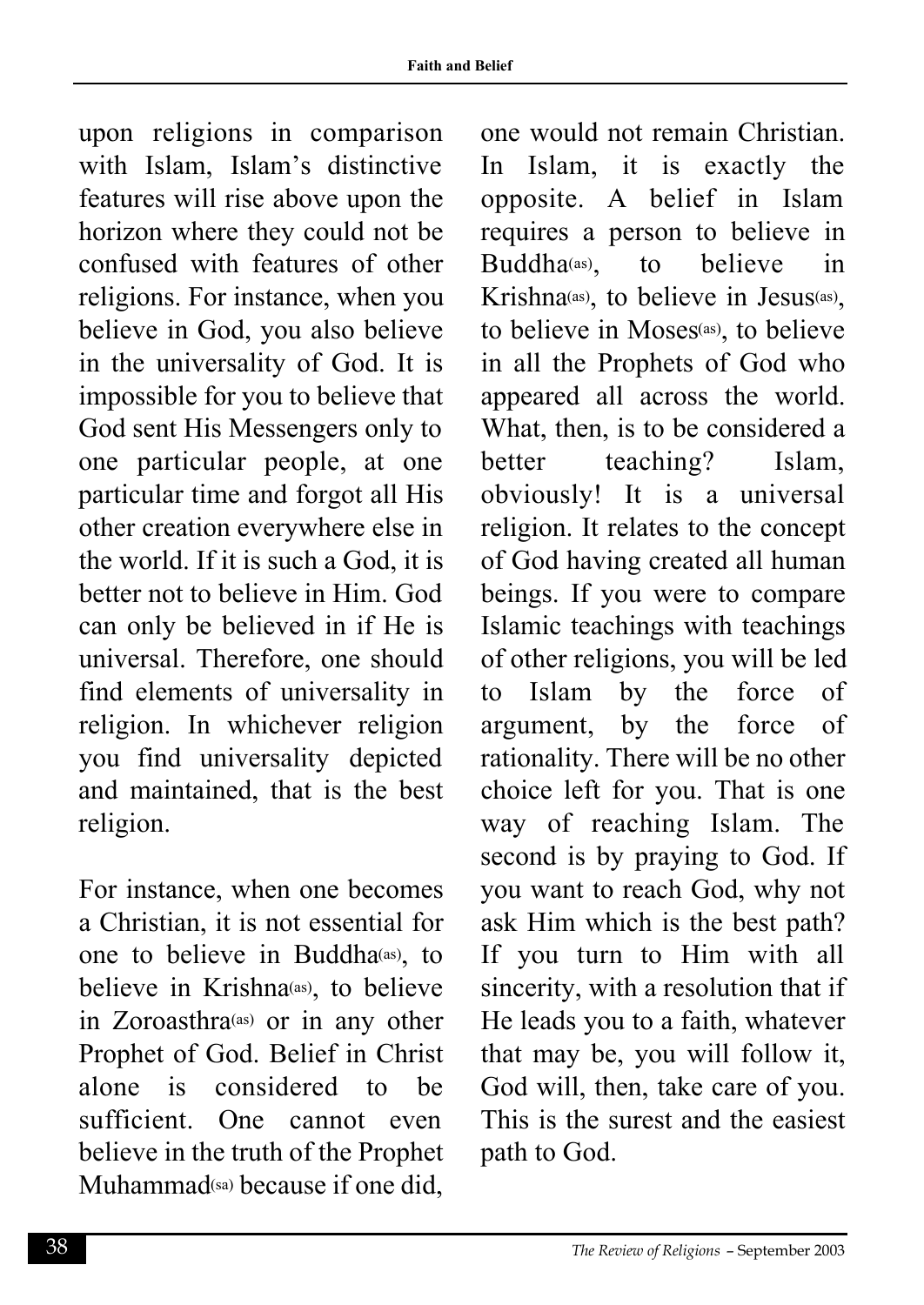### **QUESTIONER**

**If Islam has an objective to unite people why is it that the believers are so disunited today and what has the Ahmadiyya Muslim Association done towards uniting people?**

#### **Hadhrat Mirza Tahir Ahmad(ru):**

It is correct that those who believe in Islam today are disunited. Those who believe in Christianity today are also disunited. Those who believe in other religions are also disunited. The fact is that truth does not disunite – it unites. If one were to apply the same standard to the Ahmadiyya Community, one would find that Ahmadis whether they are in Kosovo or in Mauritius, in Europe or in America, wherever they are they are all united. This is the strength of the Ahmadiyya Community. This is why we claim that our objective is to unite people. We have demonstrated our unity. The Ahmadiyya Community is a united body even though it is spread all over the world. Some non-Ahmadi scholars have also

noted this fact and they say it is amazing that Ahmadis are the only religious people who are united not only in their beliefs but also around a central authority of the Caliphate that moulds their character alike. For instance. Immigration Officers who see and interview Ahmadis arriving in the UK from all over the world for the Annual Convention, remark that they are amazed at the fact that all Ahmadis share a certain similarity of conduct and general demeanour. It is the unity of Ahmadis that is proof of the truth of Ahmadiyyat.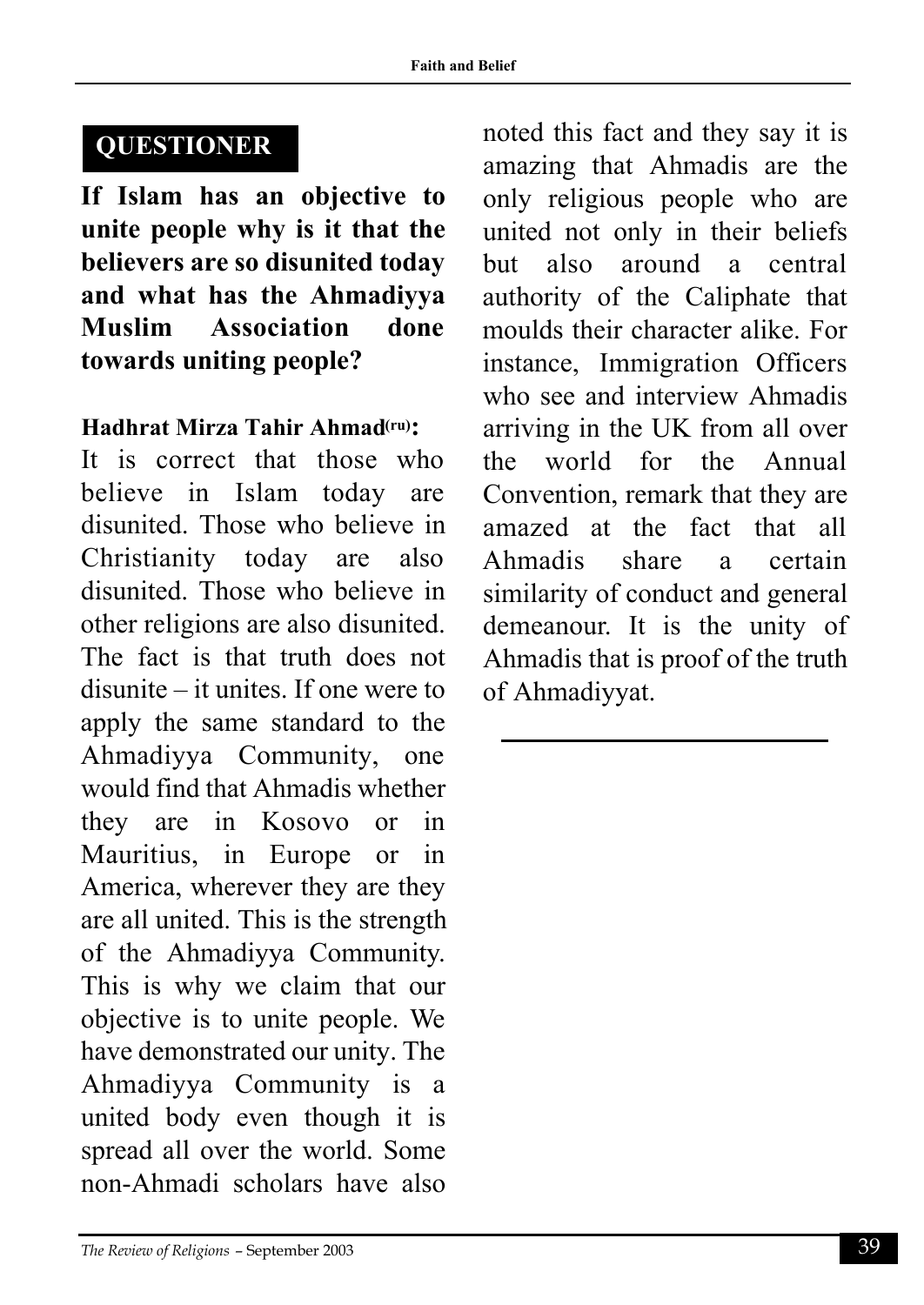### **Islam and the Creation of Peace-Loving Men and Women**

*Based on a speech presented by Ataul Mujeeb Rashed, Imam London Mosque, in Toledo, Spain March 1988*

**Importance of the subject**

Since the creation of mankind, it has been the cherished desire of all to establish, enjoy and share the fruits of peace and tranquillity. But, we have to admit this bitter reality that it has always remained a desire never accomplished in totality. Mankind is yearning for peace today more than ever before. How is it that having passed through the shattering and devastating experience of two world wars and in the shadow of a nuclear holocaust, despite all the e fforts that have so far been put forth to the contrary, man continues to be far far away from the realisation of his dream about universal peace.

In order to bring about real peace in our society, or for that matter in the world we live in, it is most essential to go about it through the components our society is composed of i.e. men and women. Human beings have this inborn quality to love for peace and tranquillity but the experience shows that the same peace-loving men and women are occasionally seen destroying the very concept of peace. Where does the fault lie? What is the remedy? How can this problem be solved? These and several other questions of similar nature find their answer in the subject under discussion today.

Islam, the religion of peace provides the full answer. Firstly, through its most elaborate and comprehensive teachings, it provides the doctrinal basis for the establishment of peace. Secondly, the noble example of the Holy Prophet of Islam, Muhammad(sa) further illumines this path of peace, studded with historical land marks, serving as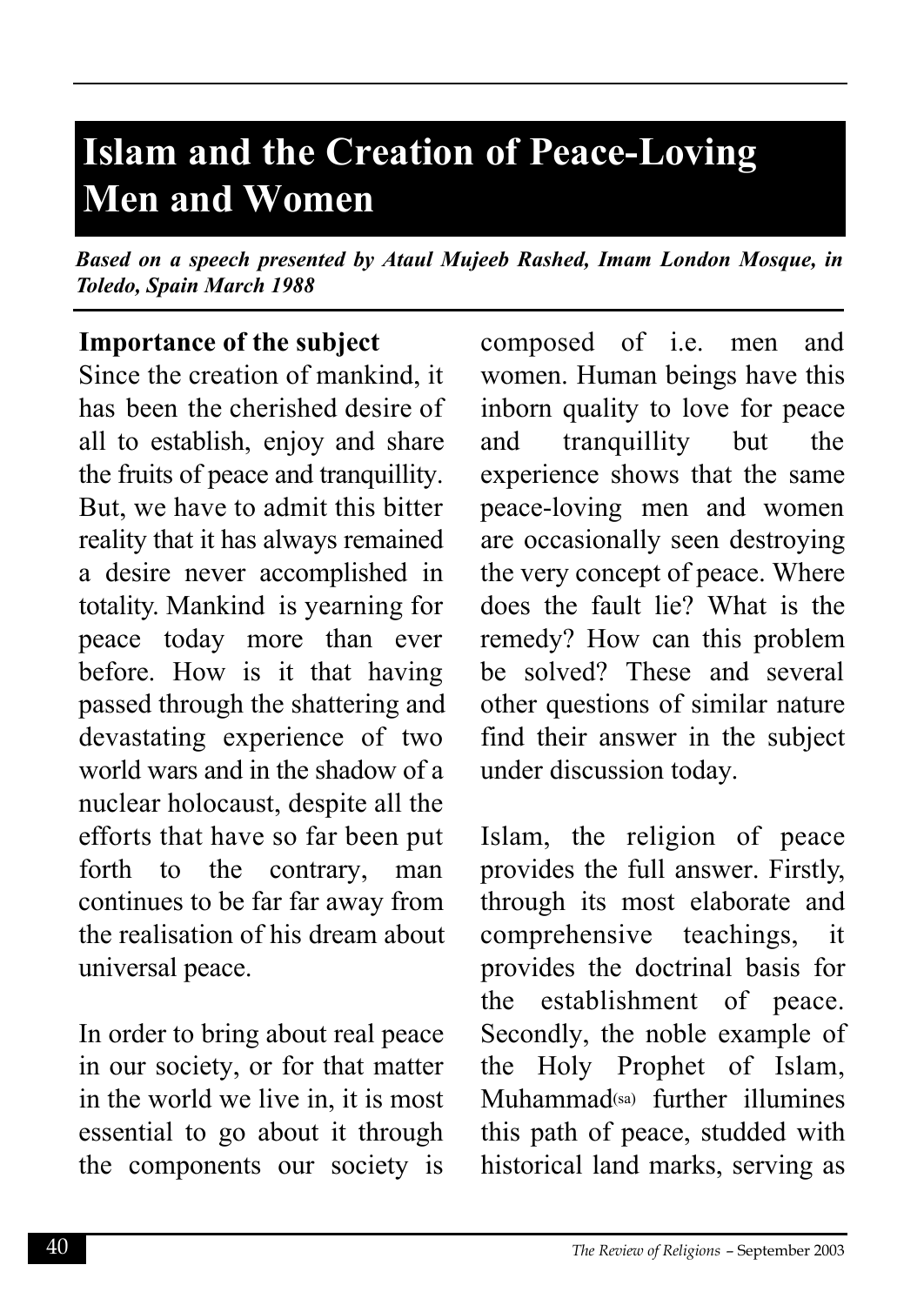a model to be followed. Thirdly, the emphasis on living up to the teachings of Islam and the noble example of the Holy Prophet(sa) goes a long way in the creation of peace-loving men and women to ensure the ultimate translation of all ideals of peace into reality.

### **Islam: Religion of Peace and Submission**

This subject has a direct and deep relevance to Islam which literally means peace and submission. Both these mean-ings, describing two main aspects of its teachings, are closely related to each other. Therefore, explaining the basic teachings of Islam, we can say that Islam stands for establishment of real peace in all directions and at all levels through total obedience and submission to the will and commands of God Almighty. It can also be said that peace is the ultimate object of Islam and submission to His commandments is the key to it.

According to Islam, God Almighty is the fountain head of guidance which is made manifest

to the people in various ages according to their particular needs and requirement. This manifest guidance is called religion and the torch-bearers of this guidance are described as the messengers of God. As all the religions have emanated from the source of God, the Most Gracious, Ever Merciful, it is but natural that all religions, taken in their pure form, at their sources, always stood for peace. They all had this common theme.

But in spite of all that, no religion other than Islam was given a name which literally means peace. This happened for the first time, in the history of religion, only in the case of Islam and it certainly constitutes a unique distinction of this great religion. Moreover, this name was given by God Almighty Himself, yet another distinction of Islam. Both these facts very clearly indicate the Divine plan of things. God Almighty reserved this special name to be bestowed upon that religion which presents the best and the most elaborate and comprehensive teachings about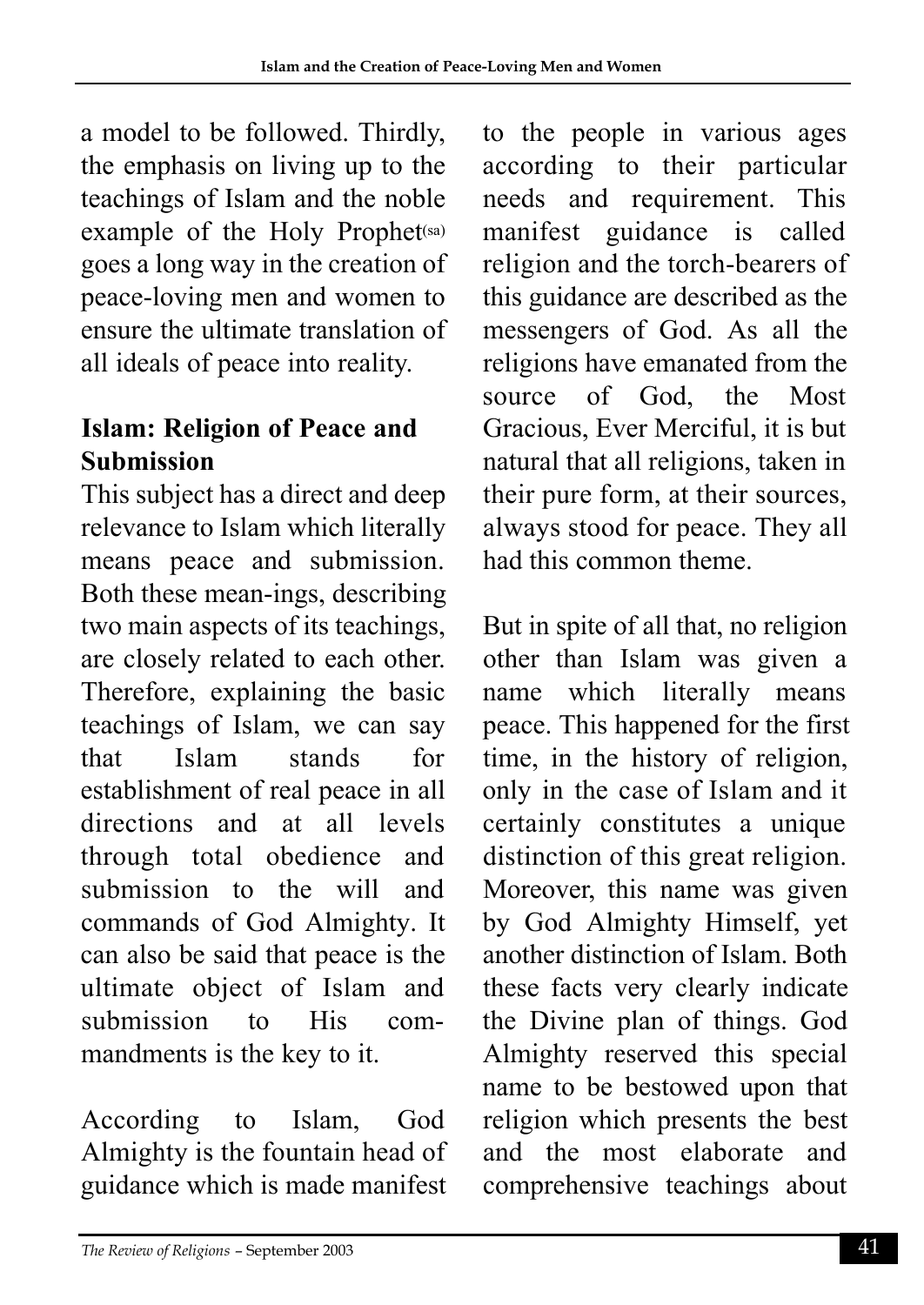peace in a way never witnessed before in the history of religion.

### **Islamic teachings on peace and war**

Islam forbids aggression, but it urges to fight if failure to fight jeopardises peace and promotes war. If failure to fight means the extirpation of free belief and of the search of truth, it is our duty to fight. This is the teaching on which peace can ultimately be built, and this is the teaching on which the Prophet of Islam(sa) based his own policies and his practice. The Holy Prophet<sup>(sa)</sup> suffered continuously and consistently at Makkah but did not fight the aggression of which he was an innocent victim. When he migrated to Madinah, the enemy was out to extirpate Islam; it was, therefore, necessary to fight the enemy in defence of truth and freedom of belief and in order to establish and ensure peace for one and all.

Before proceeding any further, it will be appropriate to study the passages in the Holy Qur'an which bear on the subject of war. *Permission to fight is given to those against whom war is made, because they have been wronged -and Allah indeed has power to help them-Those who have been driven out from their homes unjustly only because they said. 'Our Lord is Allah'– And if Allah did not repel some men by means of others, there would surely have been pulled down cloisters and churches and synagogues and mosques, wherein the name of Allah is oft commemorated. And Allah will surely help one who helps Him. Allah is indeed Powerful. Mighty*. (Ch.22:Vs.40-41)

*And fight in the cause of Allah against those who fight against you, but do not transgress. Surely, Allah loves not transgressors. And kill them wherever you meet them and drive them out from where they have driven you out; for persecution is worse than killing. And fight them not in, and near, the Sacred Mosque until they fight you*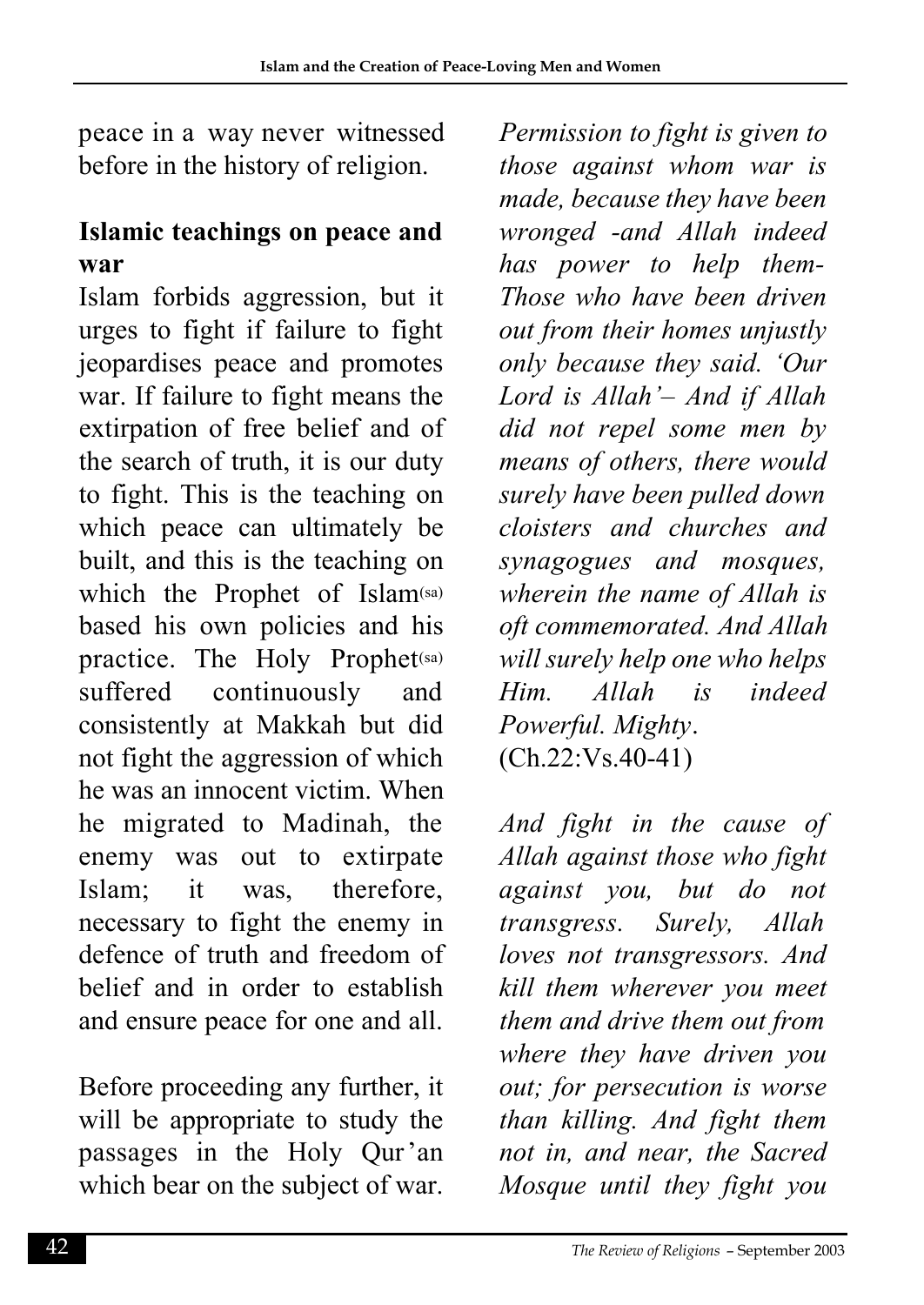*therein. But if they fight you, then fight them: such is the requital for the disbelievers. But if they desist, then surely Allah is Most Forgiving,. Merciful. And fight them until there is no persecution, and religion is freely professed for Allah. But if they desist, then remember that no hostility is allowed except against the aggressors.*

(Ch.2:Vs.191-194).

*Say to those who disbelieve, if they desist, that which is past will be forgiven them; and if they return thereto, then verily, the example of the former peoples has already gone before them. And fight them until there is no persecution and religion is wholly for Allah. But if they desist, then surely Allah is Watchful of what they do. And if they turn their backs, then know that Allah is your Protector.* (Ch.8:Vs.40-41)

A*nd if they incline towards peace, incline thou also*

*towards it, and put thy trust in Allah. Surely. it is He Who is All-Hearing, all-Knowing. And if they intend to deceive thee, then surely Allah is sufficient for thee. He it is Who has strengthened thee with His help and with the believers.* (Ch.8:Vs.62-63)

*Excepting those of the idolaters with whom you have entered into a treaty and who have not fallen short of fulfilling their obligations to you nor aided anyone against you. So fulfill to these the treaty you have made with them till their term. Surely, Allah loves those who are righteous.* (Ch.9:V.4)

*And if anyone of the idolaters ask protection of thee, grant him protection, so that he may hear the word of Allah: then convey him to his place of security. That is because they are a people who have no knowledge.* (Ch.9:V.6)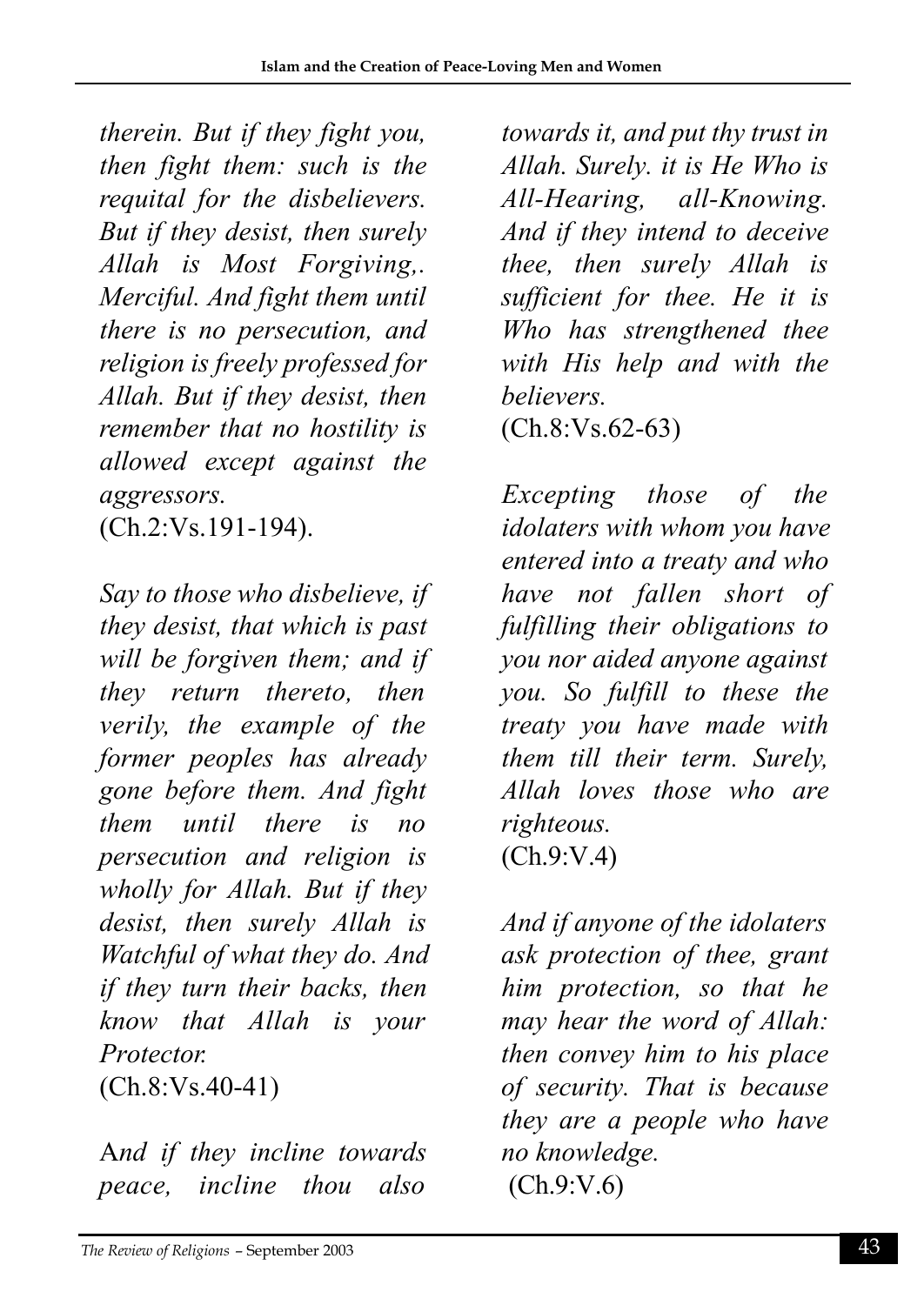*It does not behove a Prophet that he should have captives until he engages in a regular fighting in the land. You desire the goods of the world, while Allah desires for you the Hereafter. And Allah is Mighty, Wise.* (Ch.8:V.68)

*Then afterwards either release them as a favour or by taking ransom - until the war lays down its burdens.* (Ch.47:V.5)

*And those of your slaves who desire a deed of liberation to be contracted, write it down for them if you see in them any good potential and give them out of that wealth which truly belongs to Allah which He has bestowed upon you.*  (Ch.24:V.34)

### **Conclusions**

Categorically, we may say, these verses teach the following rules:

(i) War is to be resorted to only for the sake of God and not for the sake of any selfish motives, not for aggrandisement or for the advancement of any other interests.

(ii) We can go to war only against one who attacks us first.

(iii) We can fight only those who fight against us. We cannot fight against those who take no part in warfare.

(iv) Even after the enemy has initiated the attack, it is our duty to keep warfare within limits. To extend the war, either territorially or in respect of weapons used, is wrong.

(v) We are to fight only a regular army charged by the enemy to fight on his side. We are not to fight others on the enemy side.

(vi) In warfare, immunity is to be afforded to all religious rites and observances. If the enemy spares the places where religious ceremonies are held, then Muslims also must desist from fighting in such places.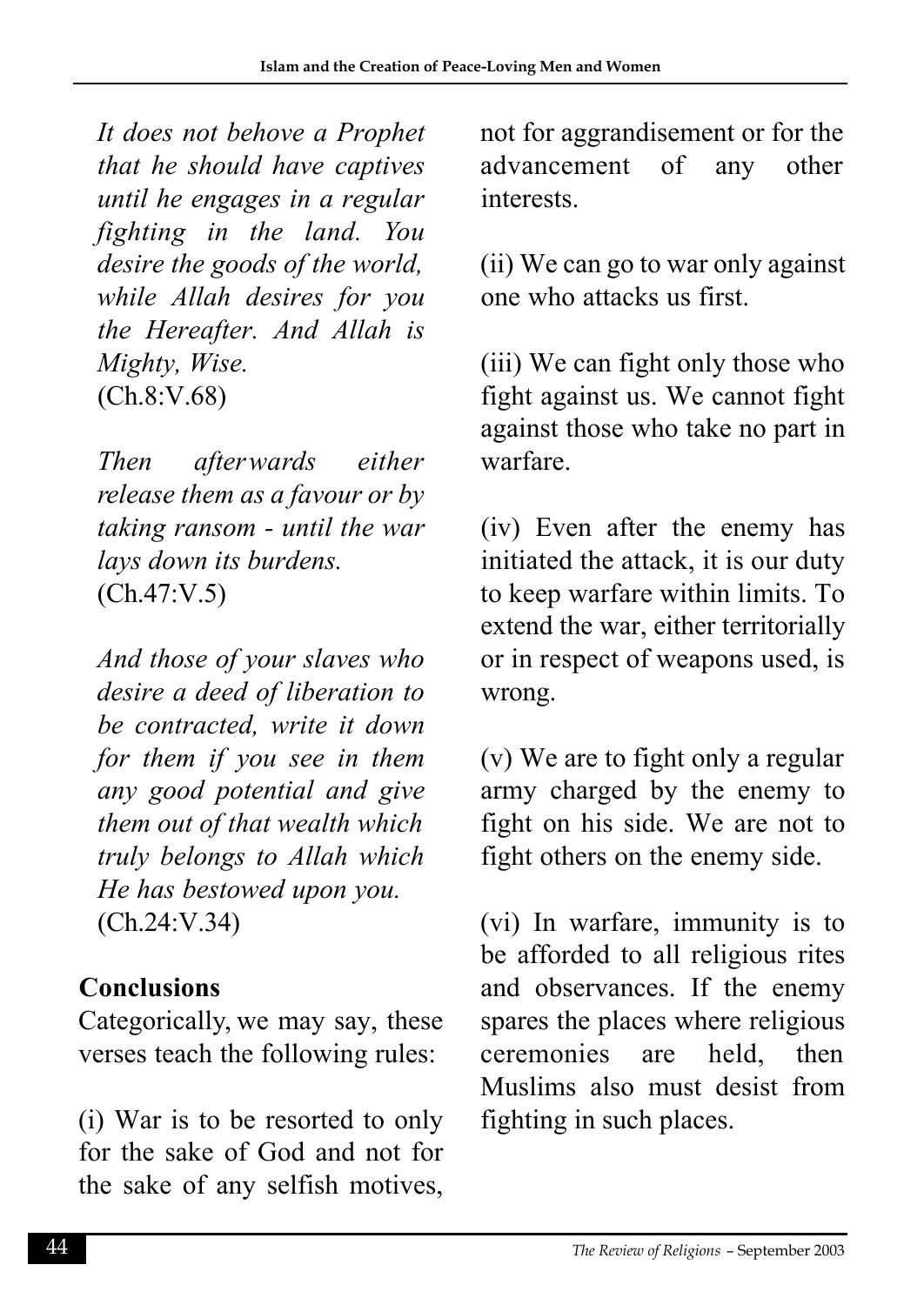(vii) If the enemy uses a place of worship as a base for attack, then Muslims may return the attack. No blame will attach to them if they do so. No fighting is allowed even in the neighbourhood of religious places. To attack religious places and to destroy them or to do any kind of harm to them is absolutely forbidden.

(viii) The fact that the enemy started the attack from a religious place is not to be used as an excuse for attacking that place.

(ix) Fighting is to continue only so long as interference with religion and religious freedom lasts. When religion becomes free and interference with it is no longer permitted then there is to be no war, even if it is the enemy who starts it.

(x) If the enemy desists, it is the duty of Muslims to desist also, and forgive the past. Muslims are to fight, while religious persecution lasts, and so long as religion is not for God and interference in religious matters

is not abandoned. When the aggressor desists, Muslims are to desist also. They are not to continue the war because the enemy believes in a false religion.

(xi) Muslims have no right to meddle with another people's religion even if that religion seems to them to be false. If after an offer of peace the enemy continues to make war, then Muslims may be sure of victory even though their numbers are small.

(xii) If in the course of a battle the disbelievers at any time incline towards peace, Muslims are to accept the offer at once and to make peace. Muslims are to do so even at the risk of being deceived. They are to put their trust in God. Cheating will not avail against Muslims, who rely on the help of God. An offer of peace is to be accepted.

(xiii) Pagans, who enter into a pact with Muslims, keep the pact and do not help the enemy against Muslims, are to have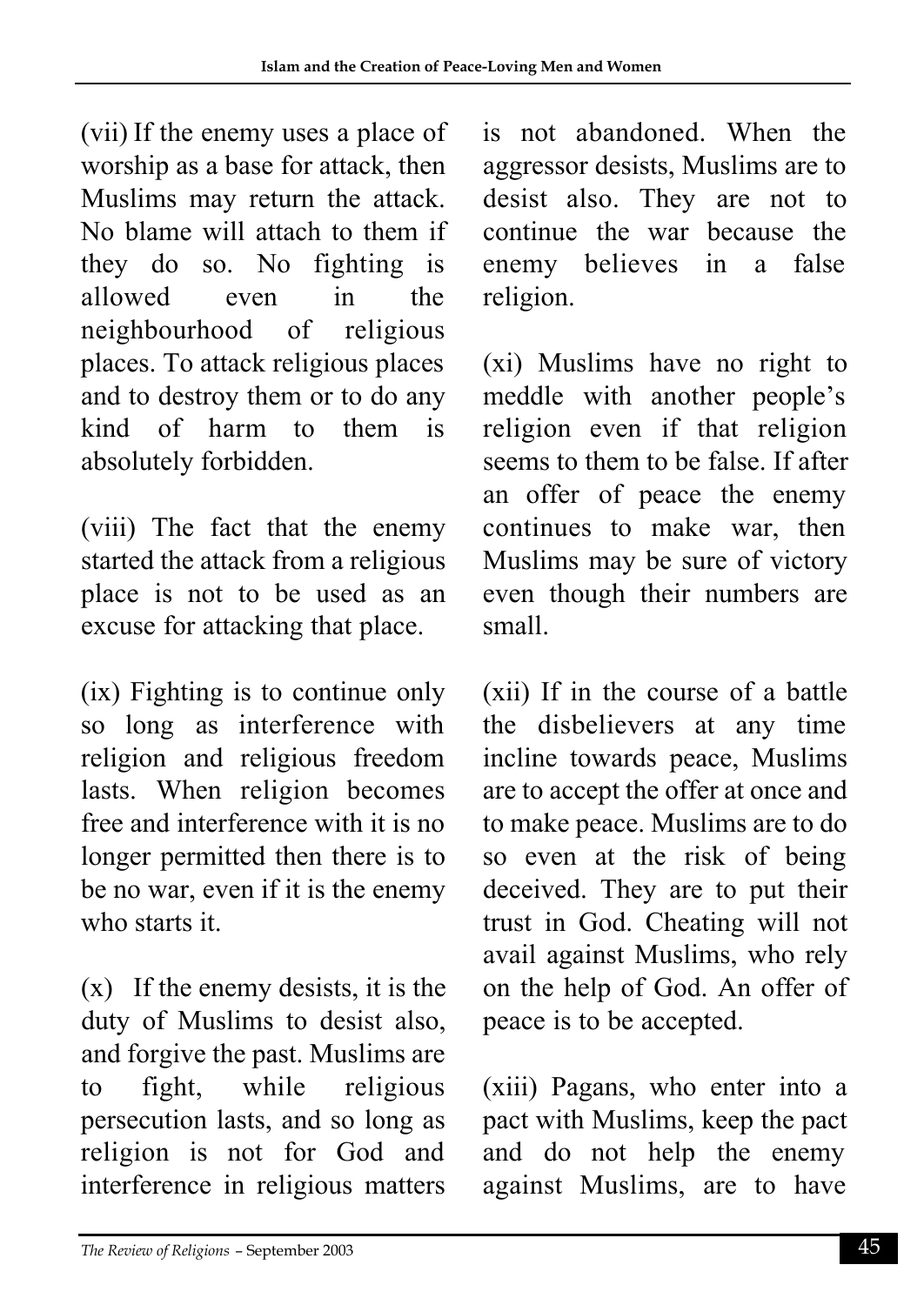reciprocal treatment from Muslims. Piety requires that Muslims should fulfill their part of a pact in the letter as well as the spirit.

(xiv) If any of those at war with Muslims seek refuge with Muslims in order to study Islam and ponder over its Message, they are to have refuge with Muslims for such time as may be reasonably necessary for such a purpose.

(xv) It is not permitted to make prisoners of the enemy save as a result of regular war involving much bloodshed. The system of making prisoners of enemy tribes without war and bloodshed practised until - and even after the advent of Islam, is here made unlawful. Prisoners can be taken only from the combatants and after a battle.

(xvi) Regarding the Prisoners of War the best thing, according to Islam, is to let off prisoners without asking for ransom. As this is not always possible, release by ransom is also

provided for.

(xvii) Those who do not deserve to be released without ransom but who have no one to pay ransom for them if they still ask for their freedom - can obtain it by signing an undertaking that, if allowed to work and earn, they will pay their ransom.

### **The Holy Prophet's**(sa) **directions about war**

Islamic teachings however, do not consist only of precepts laid down in the Holy Qur'an. It also include the precepts and example of the Holy Prophet of Islam(sa). What he did or what he taught in concrete situations is also an essential part of the Islamic teachings. We append here some sayings of the Prophet on the subject of war and peace.

- 1. Muslims are forbidden altogether to mutilate the dead.
- 2. Muslims are forbidden to resort to cheating.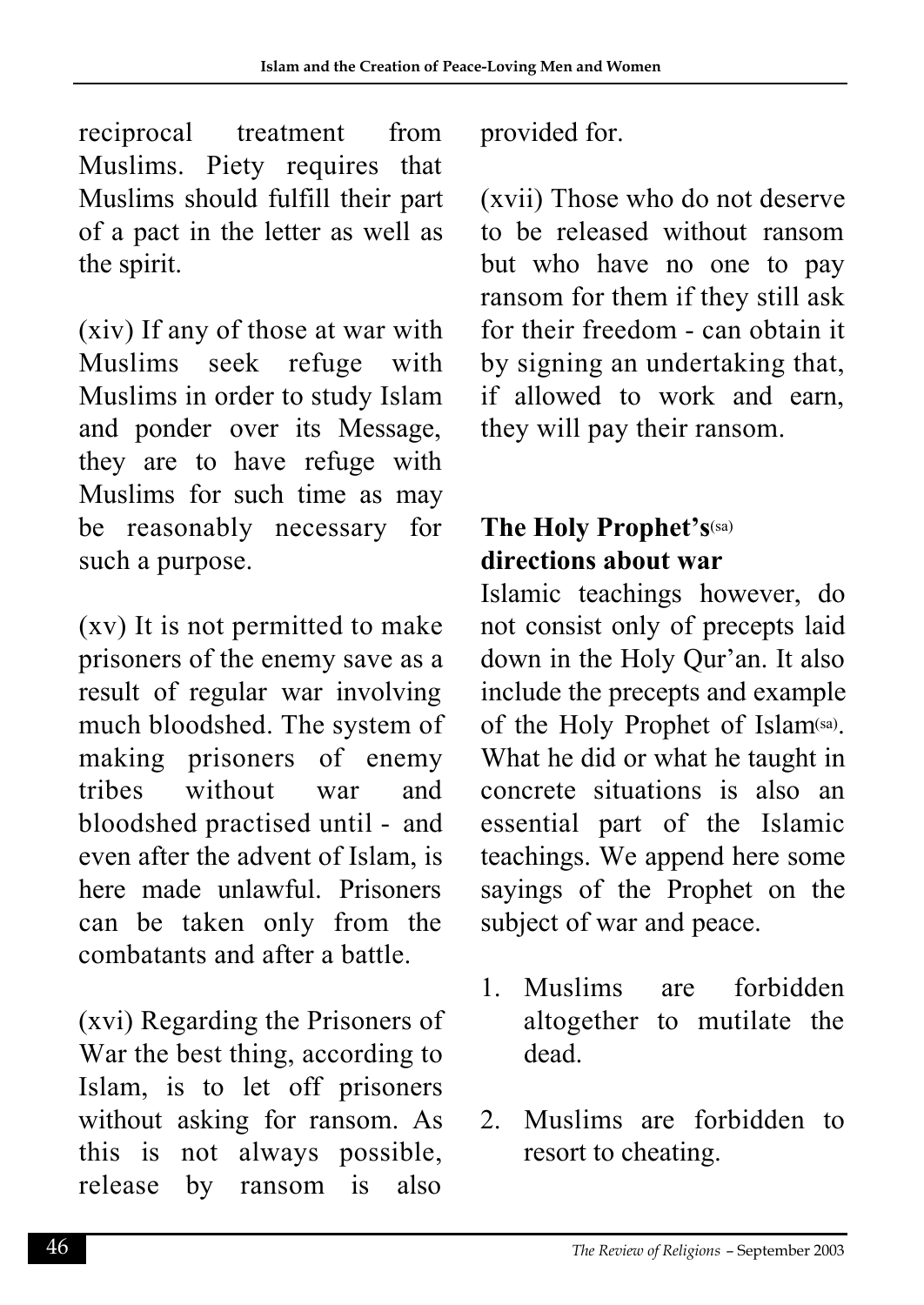- 3. Children are not to be killed, nor women.
- 4. Priests and religious functionaries and religious leaders are not to be interfered with.
- 5. The old men or women and children are not to be killed.
- 6. When Muslims enter enemy territory. they should not strike terror into the general population. They should permit no ill-treatment of common folk.
- 7. A Muslim army should not camp in a place where it causes inconvenience to the general public. When it marches it should take care not to block the road nor cause discomfort to other wayfarers.
- 8. No disfigurement of face is to be permitted.
- 9. The least possible losses should be inflicted upon the enemy.
- 10. When prisoners of war are put under guard. those closely related should be placed together.
- 11. Prisoners should live in comfort. Muslims should care more for the comfort of their prisoners than for themselves.
- 12. Emissaries and delegates from other countries should be held in great respect. Any mistakes or discourtesies they commit should be ignored.
- 13. If a Muslim commits the sin of ill treating a prisoner of war. atonement is to be made by releasing the prisoner without ransom.
- 14. When a Muslim takes charge of a prisoner of war, the latter is to be fed and clothed in the same way as the Muslim himself.
- 15. Public buildings and fruitbearing trees and food crops are not to be damaged.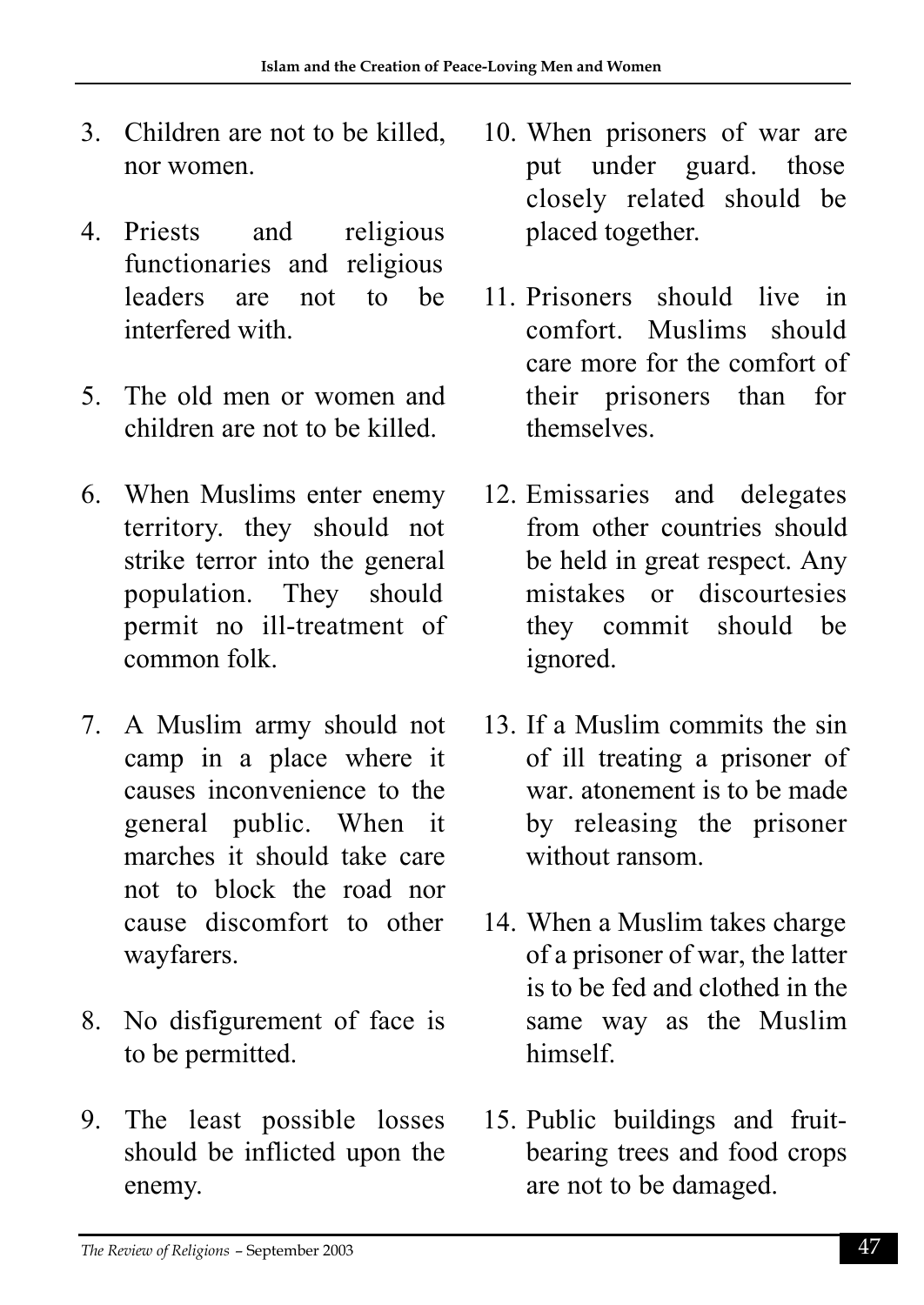16.The possibility of peace should always be kept in view

From the sayings of the Holy Prophet<sup>(sa)</sup> it is evident that Islam has instituted steps which have the effect of preventing or stopping a war or reducing its evil. The principles which Islam teaches are not pious precepts only; they have their practical illustration in the example of the Prophet<sup>(sa)</sup> and the early Khalifas of Islam. As all the world knows, the Holy Prophet<sup>(sa)</sup> not only taught these principles, he practised them and insisted on their observance.

Turning to our own time, I do wish to say that several proposals for peace have been forwarded and many ideal plans have been presented but no practical and realistic example has been offered to show the world how to prevent war, minimise its sufferings or stop it altogether.

To preach a method of stopping wars, but never to be able to afford a practical illustration of that method indicates that the

method is impracticable. It would, therefore, seem that human experience and human wisdom point to only one method of preventing or stopping war; and that method was taught and practised by the Prophet of Islam.

One more point should be added here. The above-mentioned teachings were given by the Prophet about the conduct and behaviour of the Muslims in a battle field. Generally it is said and believed that there is no rule to be followed when you are in a state of war. Question of mercy and good treatment does not arise. No one thinks of doing any act of charity and grace to any one. But here we see a man advising his followers to take every possible step to be kind and considerate even to the enemies. Here is a man who preaches and urges peace and morality even in the battle field. He is the Prophet of Islam, Muhammad<sup>(sa)</sup> who was rightly described by God as the embodiment of mercy for the whole of mankind.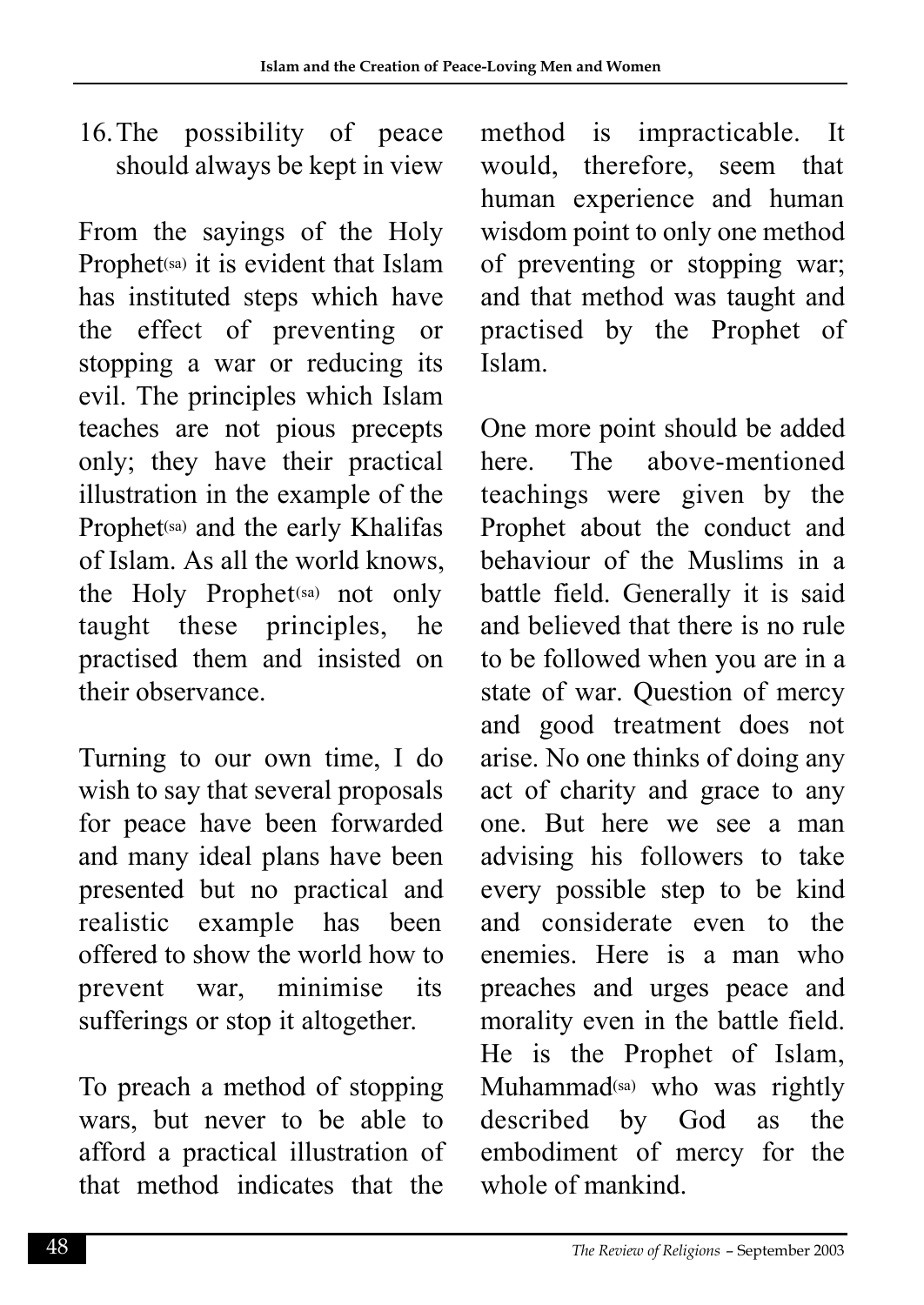### **The Holy Prophet's**(sa) **farewell address**

A landmark was set by the Holy Prophet of Islam(sa) when he spoke to his followers on the occasion of his last pilgrimage and outlined the fundamental teachings of Islam. Apart from so many other things, he touched upon the equality of human beings and their equal rights and obligations. Needless to say that this very point shatters the concept of racial superiority, discrimination hatred and enmity – the various causes which have plagued our society today. In this background, the address of the Holy Prophet<sup>(sa)</sup> is a monumental declaration of human rights, proclaimed over 1400 year ago, establishing the real basis of universal peace. I wish to quote the relevant portion. The Holy Prophet(sa) declared:

*'O men. what I say to you. you must hear and remember. All Muslims are as brethren to one another. All of you are equal. All men, whatever nation or tribe they may hold,*

*are equal. Even as the fingers of the two hands are equal, so are human beings equal to one another. No one has any right. any superiority to claim over another. You are as brothers.*

*"Even as this month is s a c red, this land inviolate, and this day holy., so has God made the lives, property and honour of every man sacred. To take any man's life or his property. or attack his honour, is as unjust and w rong as to violate the sacredness of this day, this month. and this territory. What I command you today is not meant only for today. It is meant for all time. You are expected to remember it and to act upon it until you leave this world and go to the next to meet your Maker.'*

In conclusion. he said:

*'What 1 have said to you, you should communicate to the ends of the earth. May be those who have not heard me*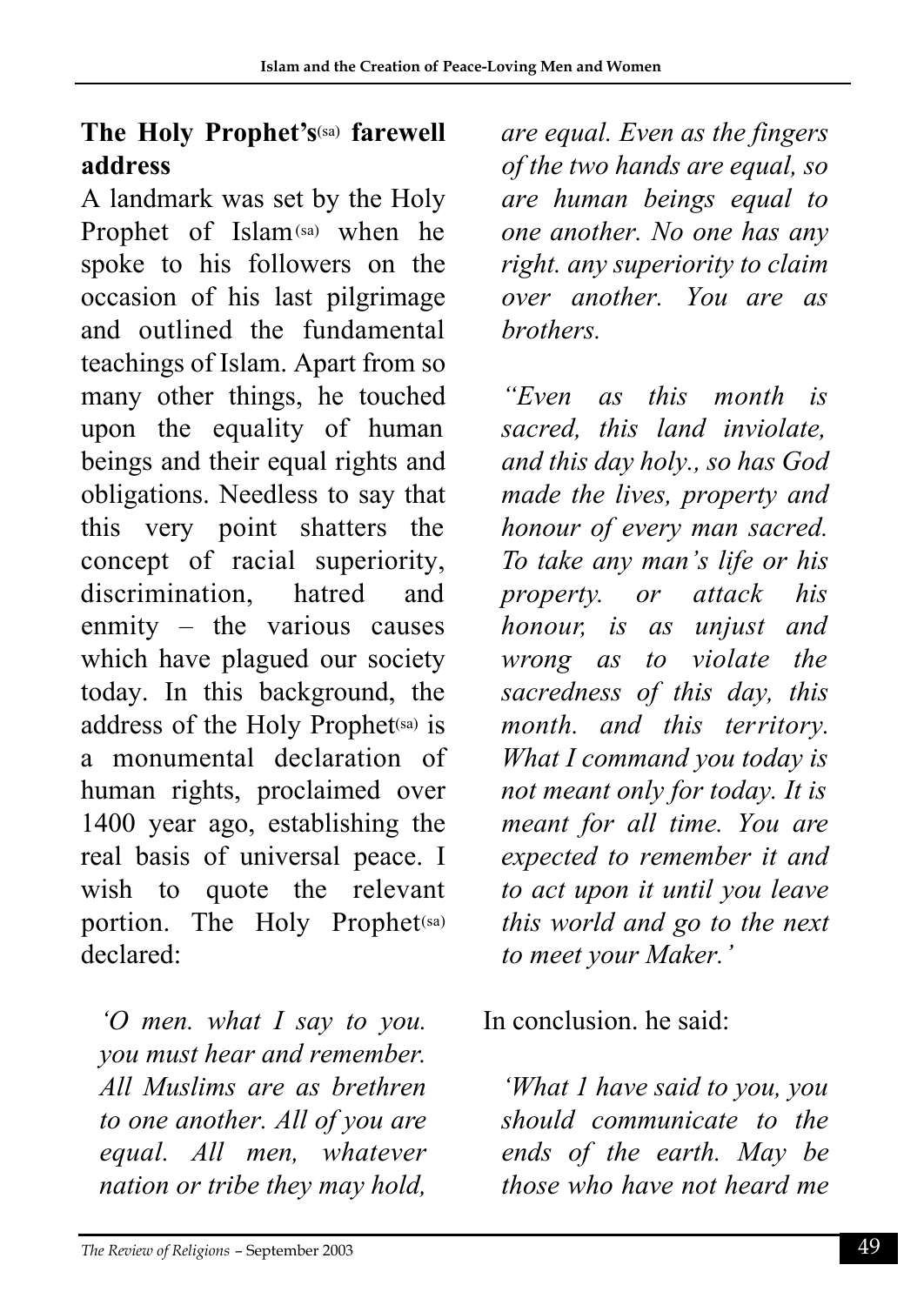*may benefit by it more than those who have heard'.*

The Holy Prophet's(sa) address is an epitome of the entire teachings and the spirit of Islam. It shows how deep was the Holy Prophet's $(sa)$  concern for the welfare of man and the peace of the world. Inequality between man and man always oppressed the Holy Prophet<sup>(sa)</sup>. The conditions which made for this inequality were conditions which made for antagonism and war between nation and nation and country and country. Unless the spirit of inequality was killed and conditions which induced one people to usurp the rights of another and to attack their lives and their possessions – unless these conditions which become rampant at times of moral decay were removed, the peace and progress of the world could not be assured. The Holy Prophet(sa) taught that human life and human possessions had the same sacredness which belonged to sacred days, sacred months and sacred places. No man ever showed such concern and such

care for the peace between nations as did the Prophet of Islam. No man ever did as much as the Holy Prophet(sa) to promote equality among mankind. No man pined as much as him for the good of man.

This address of the Holy Prophet $(s_a)$  is an outstanding example of the beautiful way in which he used to teach his followers how to become peaceloving people. He helped and guided them by pointing out the pit-falls and high-lighting the ways of achieving the object. This process continued throughout his life.

### **Practical guidance of the Holy Prophet**(sa)

Islam is a practical religion and its founder, the Holy Prophet<sup>(sa)</sup> was a practical man. Throughout his life, he made it a point to practically guide his followers into various ways of translating the teachings of Islam into real practice. In order to make his followers peace-loving men and women he provided a living example of such qualities which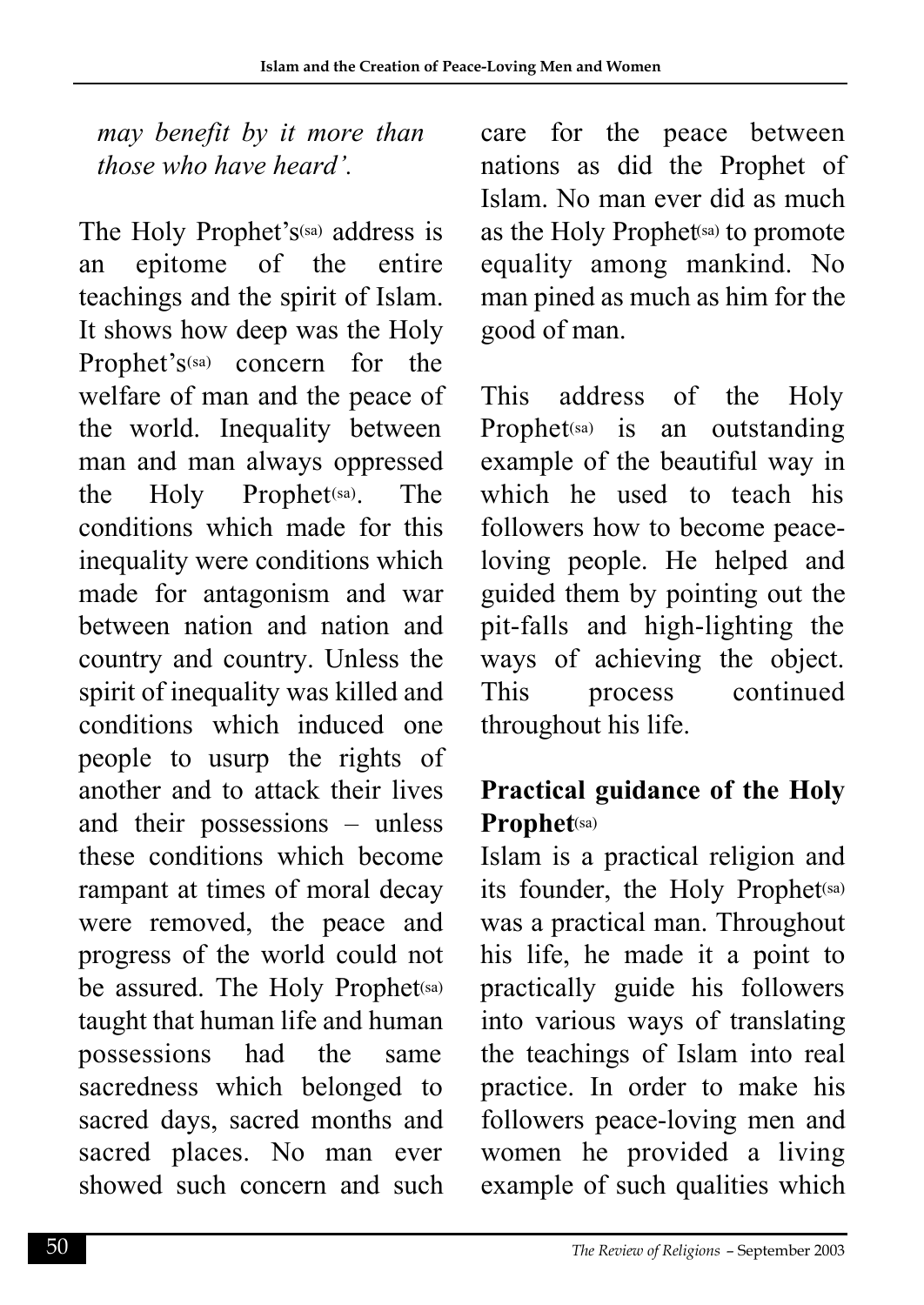go a long way in shaping the human character. By way of illustration, I wish to present the following examples.

### **1. Self Control**

In the East, one way of showing respect for a person whom one is addressing is not to address him by his personal name. The Muslims used to address the Holy Prophet(sa) as 'O Messenger of Allah', and non-Muslims used to address him as 'Abu'l Qasim' (ie., Qasim's father: Qasim being the name of one of his sons). On one occasion a Jew came to him in Madinah and started a discussion with him. In the course of the discussion he repeatedly addressed him as 'O Muhammad, O Muhammad'. The Holy Prophet<sup>(sa)</sup> paid no attention to his form of address and went on patiently expounding the matter under discussion to him. His Companions, however, were getting irritated at the discourteous form of address adopted by the Jew till one of them, not being able to restrain himself any longer, admonished

the Jew not to address the Holy Prophet<sup>(sa)</sup> by his personal name but to address him as 'Abu'l Qasim'. The Jew said that he would address him only by the name which his parents had given him. The Holy Prophet(sa) smiled and said to his Companions: 'he is right. I was named Muhammad at the time of my birth and there is no reason to be upset at his addressing me by that name.'

### **2. Justice and Fair Dealing**

The Arabs were greatly given to favouritism and applied different standards to different persons. Even among the so-called civilised nations of today one observes a reluctance to bring prominent persons or persons occupying high positions or o ffices to account for their doings, though the law is enforced rigorously against the common citizen. The Holy Prophet<sup>(sa)</sup> was however, unique in enforcing uniform standards of justice and fair dealing. On one occasion a case came before him in which a young woman named Fatimah, belonging to a highly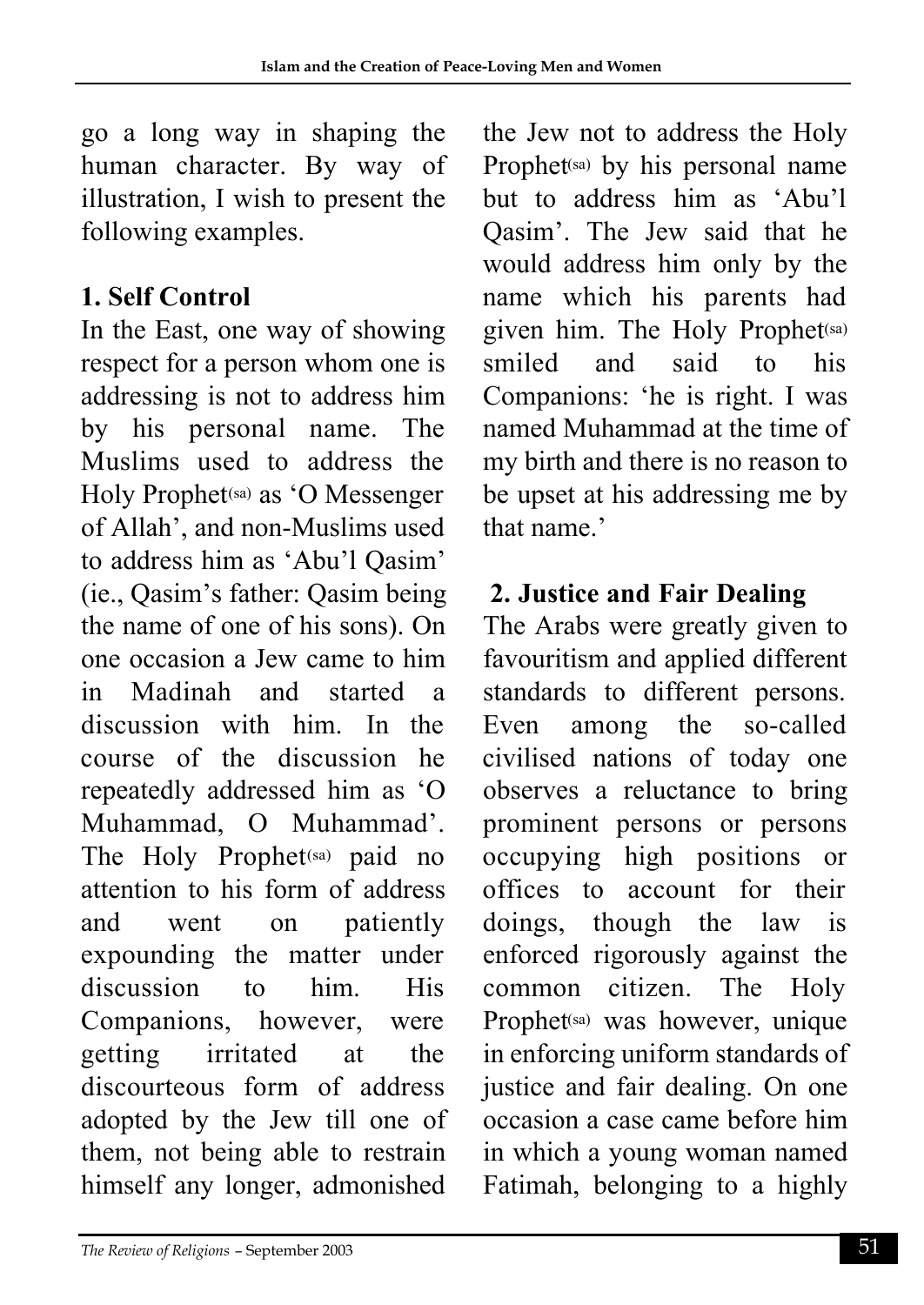respectable family was found to have committed theft. This caused great consternation as, if the normal penalty were imposed upon the young woman, a leading family would be humiliated and disgraced. Many were anxious to intercede with the Holy Prophet<sup>(sa)</sup> on behalf of the offender but were afraid to do so. Eventually Usama was prevailed upon to undertake the mission. Usama went to the Holy Prophet<sup>(sa)</sup> but the moment the latter perceived the trend of his submission he was much upset and said: 'You had better desist. Nations have come to a bad end for showing favours to highly placed persons while pressing hard on the common people. Islam does not permit this and I will certainly not do it. Verily, if my own daughter, Fatima, were to commit an offence like that I would not hesitate to impose the appropriate penalty'".

### **3. Respect for the feelings of others:**

People are generally careful not to hurt the feelings of their friends and relations but the Holy Prophet<sup>(sa)</sup> was very particular in this respect even regarding people who were opposed to him. On one occasion a Jew came to him and complained that Abu Bakr(as) had hurt his feelings by saying that God had exalted  $Muhammad<sub>(sa)</sub> above, Moses<sub>(as)</sub>$ . The Holy Prophet<sup>(sa)</sup> summoned Abu Bakr(as and asked him what had transpired. Abu Bakr(sa) explained that the Jew had started by saying that he swore by Moses(as) whom God, he said, had exalted above the whole of mankind, and that he (Abu Bakr(as)) had thereupon retorted by swearing by Muhammad(sa), whom God exalted above Moses<sup>(as)</sup>. The Holy Prophet<sup>(sa)</sup> said: 'You should not have said this as the feelings of other people should be respected. Nobody should exalt me above Moses'. This did not mean that the Holy Prophet<sup>(sa)</sup> did not in fact occupy a higher position than Moses(as) but that an affirmation like this addressed to a Jew was likely to hurt his feelings and should have been avoided.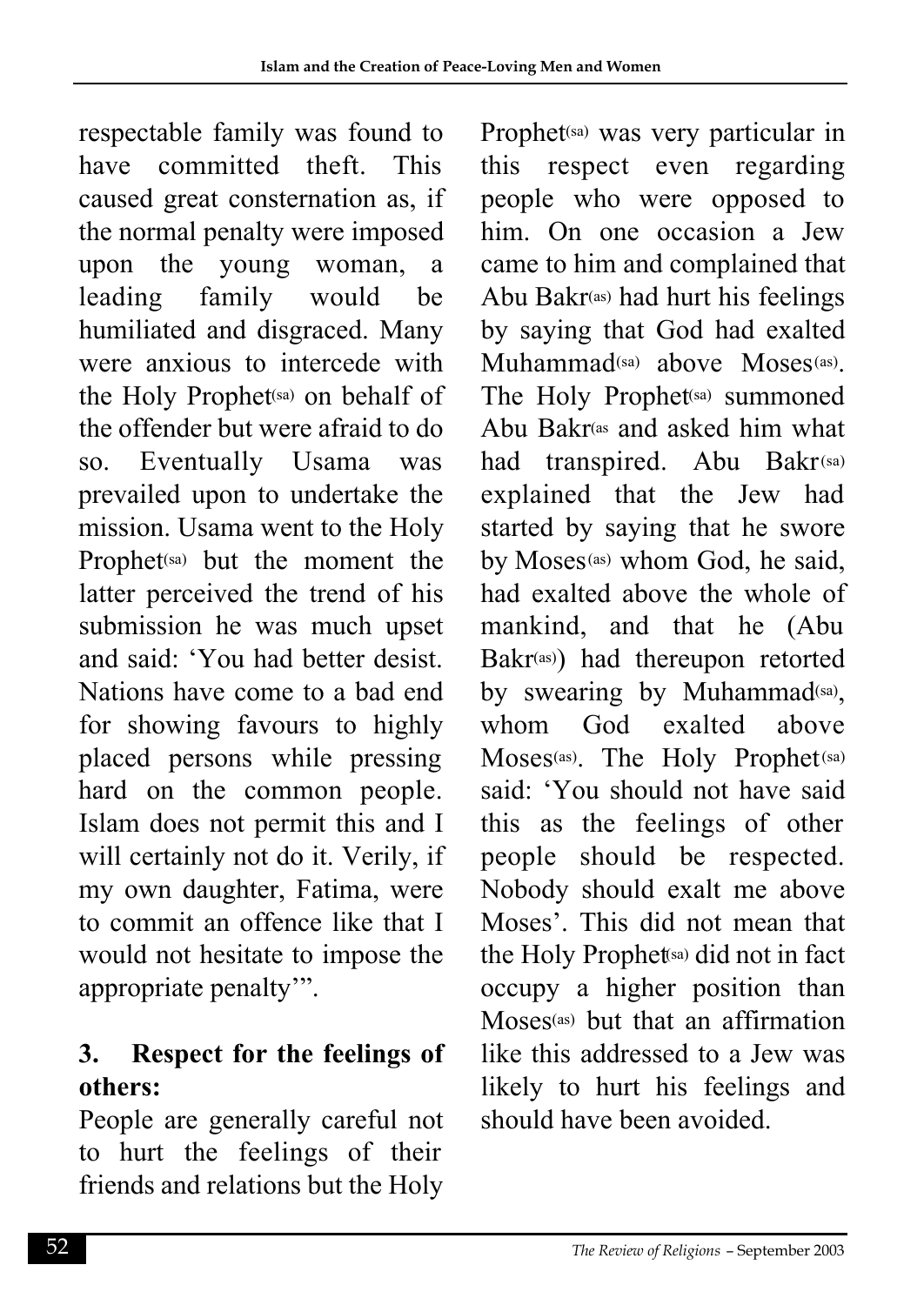### **4 . Regard for the poor**

A poor Muslim woman used to clean the Holy Prophet's(sa) Mosque in Madinah. The Holy Prophet<sup>(sa)</sup> did not see her in the Mosque for some days and made inquiries concerning her. He was told that she had died. He said: 'Why was I not informed when she died? I would have wished to join her funeral prayers.' And added, 'perhaps you did not consider her worthy of consideration as she was poor. This was not right. Direct me to her grave.' He then proceeded to her grave and prayed for her.

### **5.** Tolerance in religious matters

A deputation from a Christian tribe of Najran visited him in Madinah to exchange views on religious matters. It included several Church dignitaries. The conversation was held in the Mosque and extended over several hours. At one stage the leader of the deputation asked permission to depart from the Mosque and to hold their, religious service at some convenient spot. The Holy

Prophet<sup>(sa)</sup> said that there was no need for them to go out of the Mosque, which was itself a place consecrated to the worship of God, and they could hold their services in it.

### **6 . Fulfilling of covenants**

On one occasion an envoy came to him on a special mission and after he had remained in his company for some days, he was convinced of the truth of Islam and suggested that he might declare his adherence to it. The Holy Prophet<sup>(sa)</sup> told him that this would not be proper as he was there in a representative capacity and it was incumbent upon him to return to the headquarters of his Government without acquiring a fresh allegiance. If, after he had returned home, he still felt convinced of the truth of Islam, he could return as a free individual and declare his acceptance of it.

These are only a few examples, just like a few drops out of a vast ocean, but how beautifully do they illustrate the nobility of the Holy Prophet's(sa) character. Such was his logical and convincing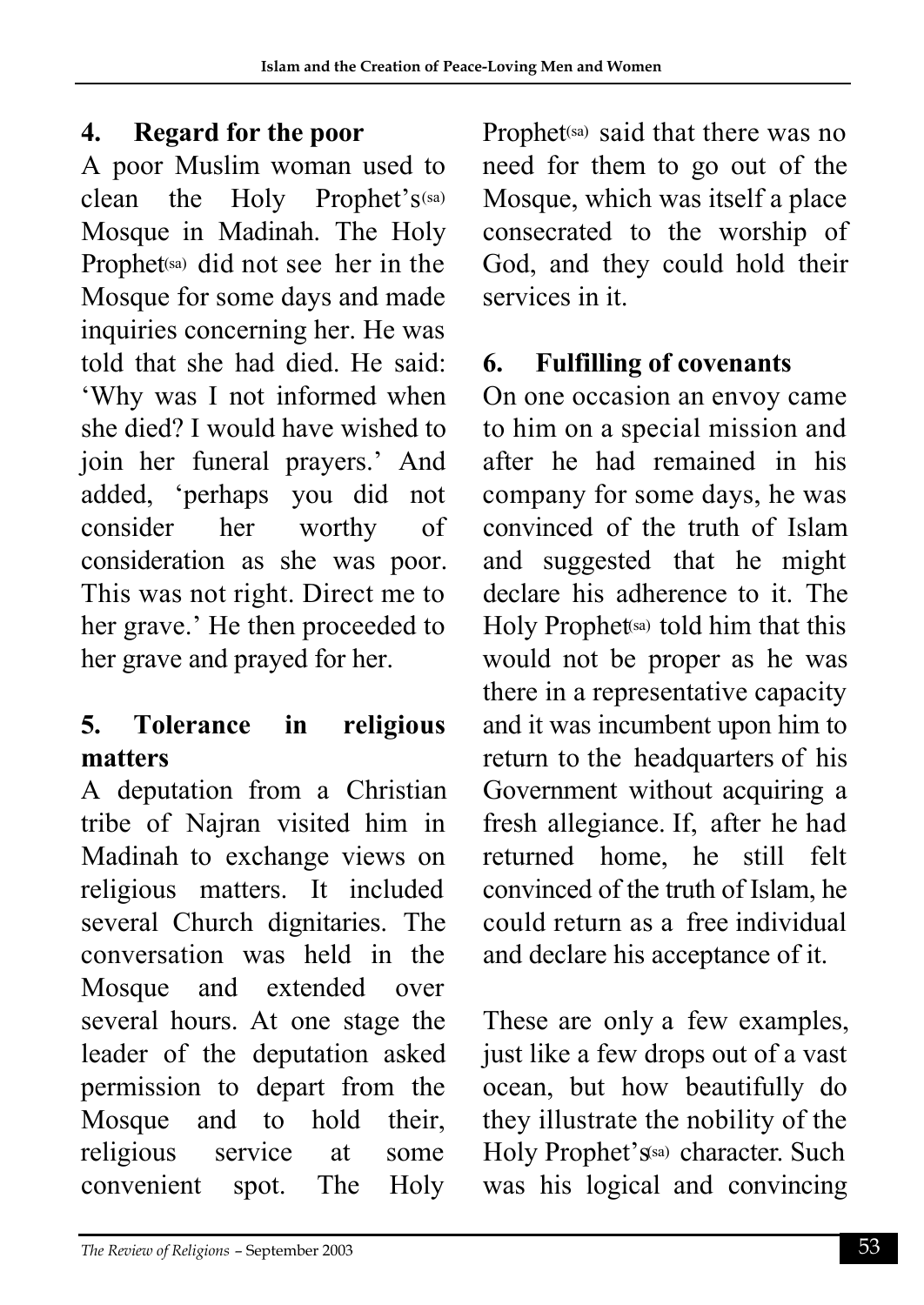way of teaching and inculcating the values of peace among his followers through his personal example. The six principles highlighted above are of fundamental nature. if these principles are strictly adhered to and followed by the people in general, fundamental causes of hatred and enmity will be up-rooted.

The actual outcome and the result of this wise way of reformation and moulding the human character can be witnessed in the life time of the Holy Prophet<sup>(sa)</sup>. The great revolution which took place in Arabia over 1400 years ago is undoubtedly unparalleled in human history. A nation known for its short temper and indulgence in tribal war-fare was reformed into a people dedicated to the cause of peace. He turned the fighters – who loved to destroy peace – into ambassadors of peace, spreading and preaching the message of peace throughout the world. He found the whole world in darkness and by his appearance that darkness was converted into light. Such perfect reform was particular to him that

he taught a people who were at the level of animals the ways of humanity; in other words, he converted wild beasts into men, and then turned them into educated men and then made them men of God. This miraculous change has been described in a beautiful couplet by Hadhrat Mirza Ghulam Ahmad(as) of Qadian. Addressing the Holy Prophet<sup>(sa)</sup>, he says 'You found them (the Arabs) in a hopeless moral state. lower than the filthiest thing in the world. And then you transformed them into a glittering piece of gold.'

Finally I wish to submit that Islam provides the theoretical as well as the practical answer to the question of creation of peaceloving men and women. It is the need of the time that the true teachings of Islam, contained in the Holy Qur'an and practically demonstrated by the Holy Prophet<sup>(sa)</sup>, should be followed in letter and spirit, with a sincere and pious intention for the establishment of world peace.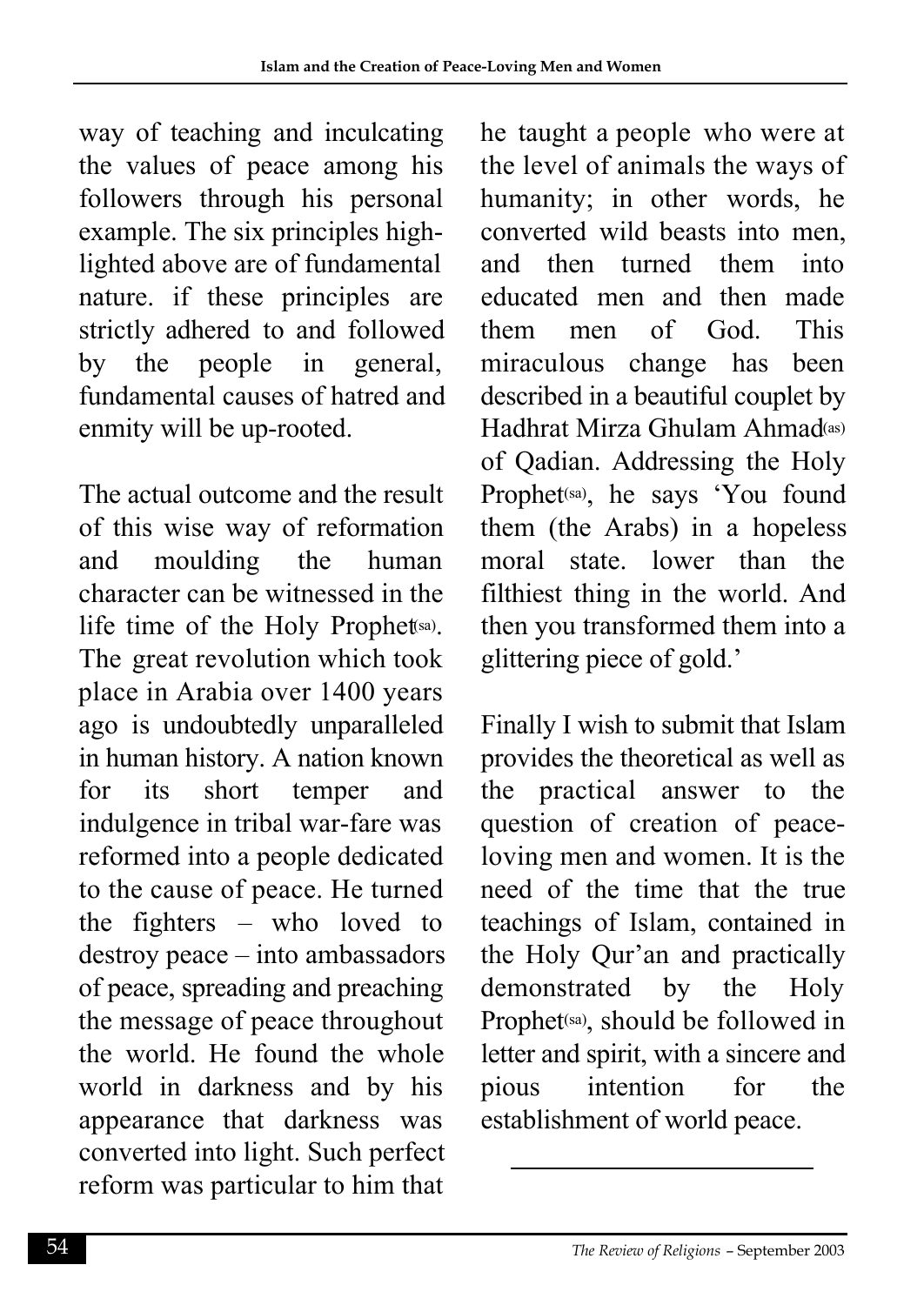



*This is an extract taken from the book* **Revelation**, **Rationality, Knowledge and Truth***, written by Hadhrat Mirza Tahir Ahmad, Khalifatul Masih IV*

Two major attempts have been made by Muslim theologians and thinkers to logically justify the cessation of even non-law-bearing prophets. The first relates to the issue of the need for a new teacher. The advent of a perfect teacher and a perfect book, it is argued, obviates the need of any other teacher to follow. Of course, if it can be proved that the presence of a perfect book and the appearance of a perfect teacher are sufficient guarantees against any future moral or spiritual decline, then there is no reason why, after this, another prophet should ever be raised again. Regrettably however, this proposition can neither be proved correct theoretically nor historically.

This contention is insupportable because the bringing of a book of law is not the only function performed by prophets. Prophethood is a thing of many splendours. After the death of a law-bearing prophet, the mere preservation of his book and his traditions cannot offer a sufficient substitute for prophethood itself. The case in point becomes amply clear when we examine the conduct of Muslims after the demise of the Holy Prophet<sup>(sa)</sup>. The progressive deterioration of Muslim society should be sufficient to prove this point. The difference between their moral status during the lifetime of the Holy Prophet(sa) and that of Muslims today defies comparison. The Book however remains the same perfect, unaltered, un-interpolated Book that it was fourteen hundred years ago.

The second justification in support of the Doctrine of Absolute Finality relates to the idea of the intellectual maturity of man. The chief proponent of this view is no less a person than \*Allamah Iqbal claimed by some to be the greatest Muslim thinker of modem times. This doctrine of maturity is based on the assumption that the Holy Qur'an was revealed at a time when man had finally reached the ultimate stage of his mental and intellectual maturity. As such, he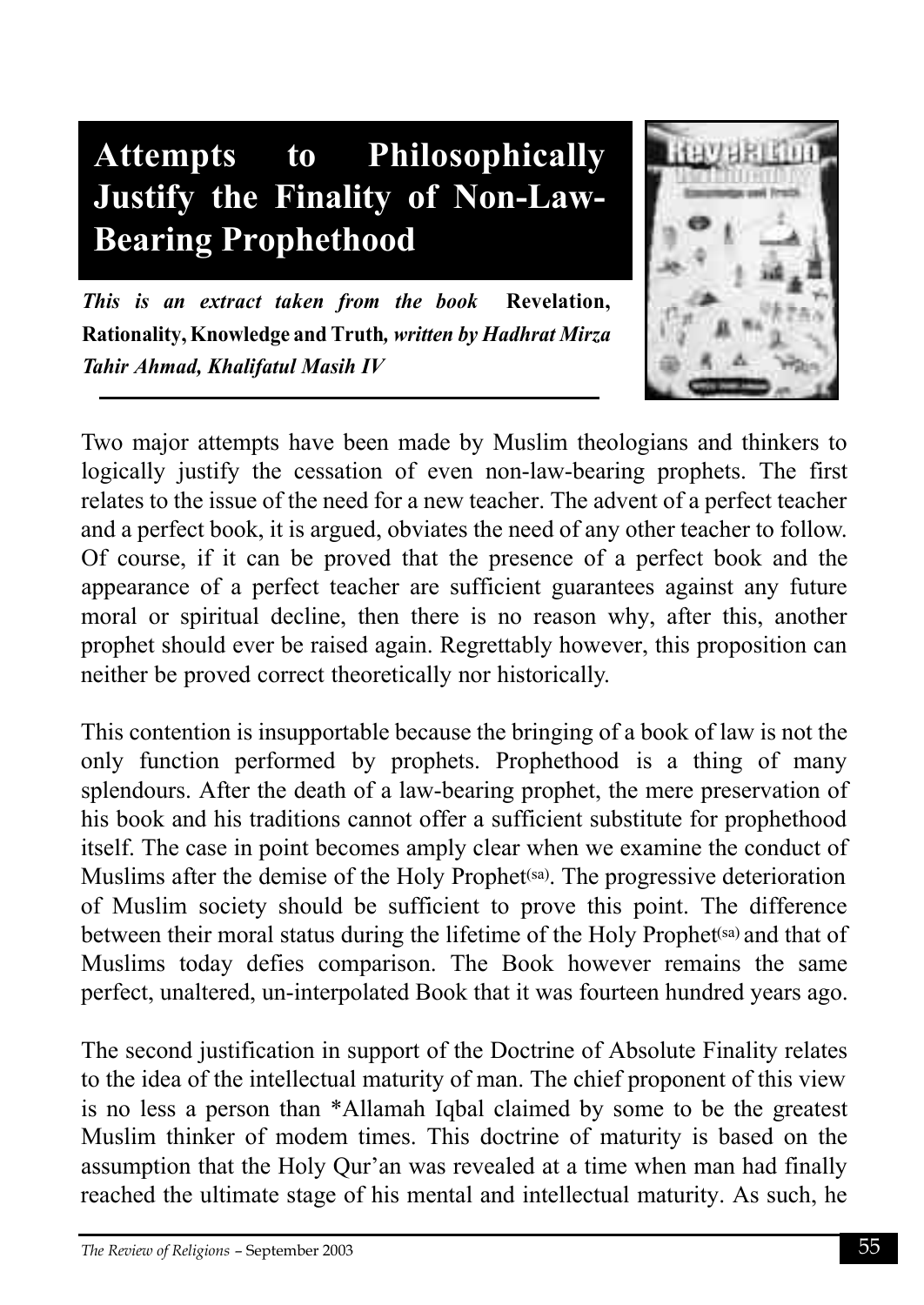stood in no further need of day-to-day guidance by any Divine personage as did his ancestors of earlier ages. A beautiful philosophy but how hollow and empty of substance it turns out to be under closer scrutiny. The very premise that man has matured enough to be able to draw his own conclusions and chart his own course of conduct from the principle teachings of a perfect religion is challengeable on many counts.

It should not be forgotten that at every stage of man's progress, he always considered himself to be at the summit of intellectual maturity. At every point in history, the generation which occupied it also considered itself to be at the pinnacle of human progress. Looking back from their vantage point, all previous generations must have appeared less mature and less advanced by comparison. Yet at no stage in the past has man behaved wisely enough to guide himself. Heads such as that of the Pharaoh's were always raised in defiance of Divine guidance. All such rebels rejected the prophets of their time with the same inflated ideas of their own importance. All repeated the same claim over and over again that they had matured to take care of their own affairs. Nonetheless, history proves each of them to be wrong. It is so naive therefore, to consider the contemporary age as the only one in which man has finally become self-sufficient in every aspect of his moral and spiritual requirements.

As far as the concept of maturity is concerned, it is also falsified by the realities of history. After the passing away of prophets the division and multiplication of religious sects, based on doctrinal differences and varying interpretations, is a universal trend that has not spared the followers of any religion including Islam. Hence, it is not simply his intellectual maturity which helps man to draw right conclusions from the scriptures, he must also be Divinely guided.

If 'maturity of man' is taken to mean that he becomes independent in drawing his conclusions from the study of scriptures, then there must ensue a perfect unity of agreement on all the fundamental aspects of religious teachings. Alas, what we observe in real life fails miserably to support this view. Muslims, the proud recipients of the last perfect Book, are no less divided among themselves in the matter of interpretation than are the peoples of all other religions. To what avail, therefore, is the so-called maturity of man? The history of religion proves that people once split into sects and schisms have never been reunified by human effort alone. The same inevitably applies to the Muslims today. Without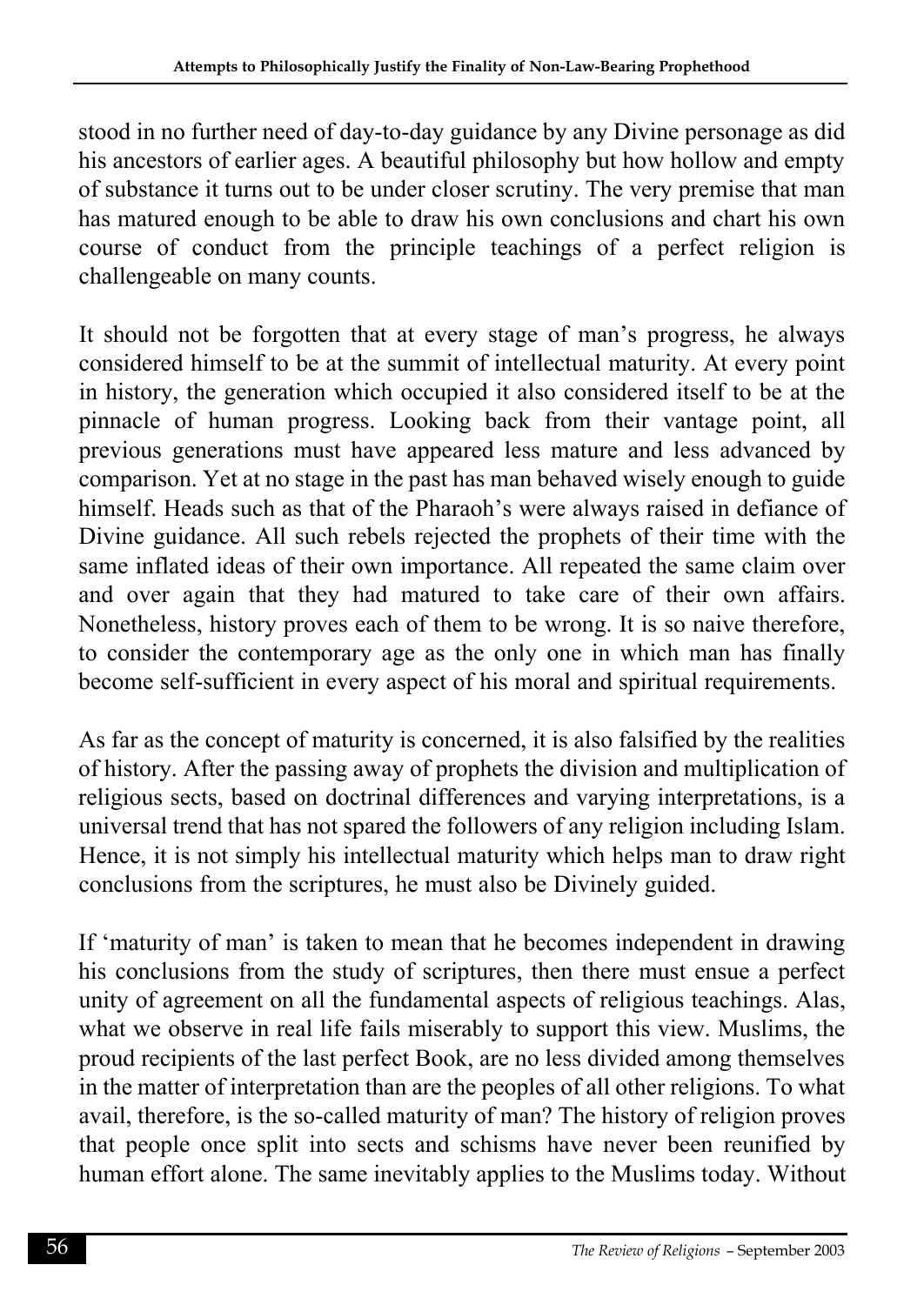the agency of a Divine Reformer, they cannot be assembled again under the single flag of Unity. But they have outrightly rejected this Divine measure, the only avenue of hope left open to them.

The existence of about seventy-two doctrinal divisions among them, despite a well-preserved book and a well-documented record of traditions, throws a dismal light on the Iqbalian philosophy of the maturity of man.

Their differences are not merely marginal. They are fundamental and deeprooted, further multiplying and proliferating as time goes by. Add to this the moral destitution prevailing in the Muslim world and the tragedy of their lifeless existence becomes all the more pathetic. Commit their survival to the maturity of their intellect and perform ablution for their funeral rites, 'ashes to ashes, dust to dust and earth to earth - Amen!'

What misery! Why can modern intellectuals not understand that the purification of a religious society is a task which the mere existence of a Perfect Book cannot perform? Were it so, the followers of Islam must have retained an exemplary state of ideological unity. This unfortunately is farthest from the truth.

All that can be said here in defence of the late Dr 'Allamah Sir Muhammad Iqbal is that the idea of blocking the passage of Heavenly light with this balderdash did not originate from him. His mistake was to copy, rather blindly one must say, the great German philosopher Nietzsche. It was Nietzsche who had first employed the idea of the maturity of human mind in the modem age against any need of guidance from God. In fact, Nietzsche coaxed man to come to age and utilize his own faculties of five senses. Overman, or superman, is Nietzsche's term for a man who reaches a stage of maturity where his senses are developed to the full. Such a man needs no God to guide him - a God which according to him is no more than a conjecture. Such conjectures were born out of an imperfect faculty of reasoning during an age when man had not yet matured enough to become his own master. Now that man had attained maturity, he concluded in his book *Thus spoke Zarathustra*\* – the symbolic oracle of the wisdom of Nietzsche that there was no more need for holding onto conjectures.

'Once one said God when one looked upon distant seas; but now I have taught you to say: overman (superman).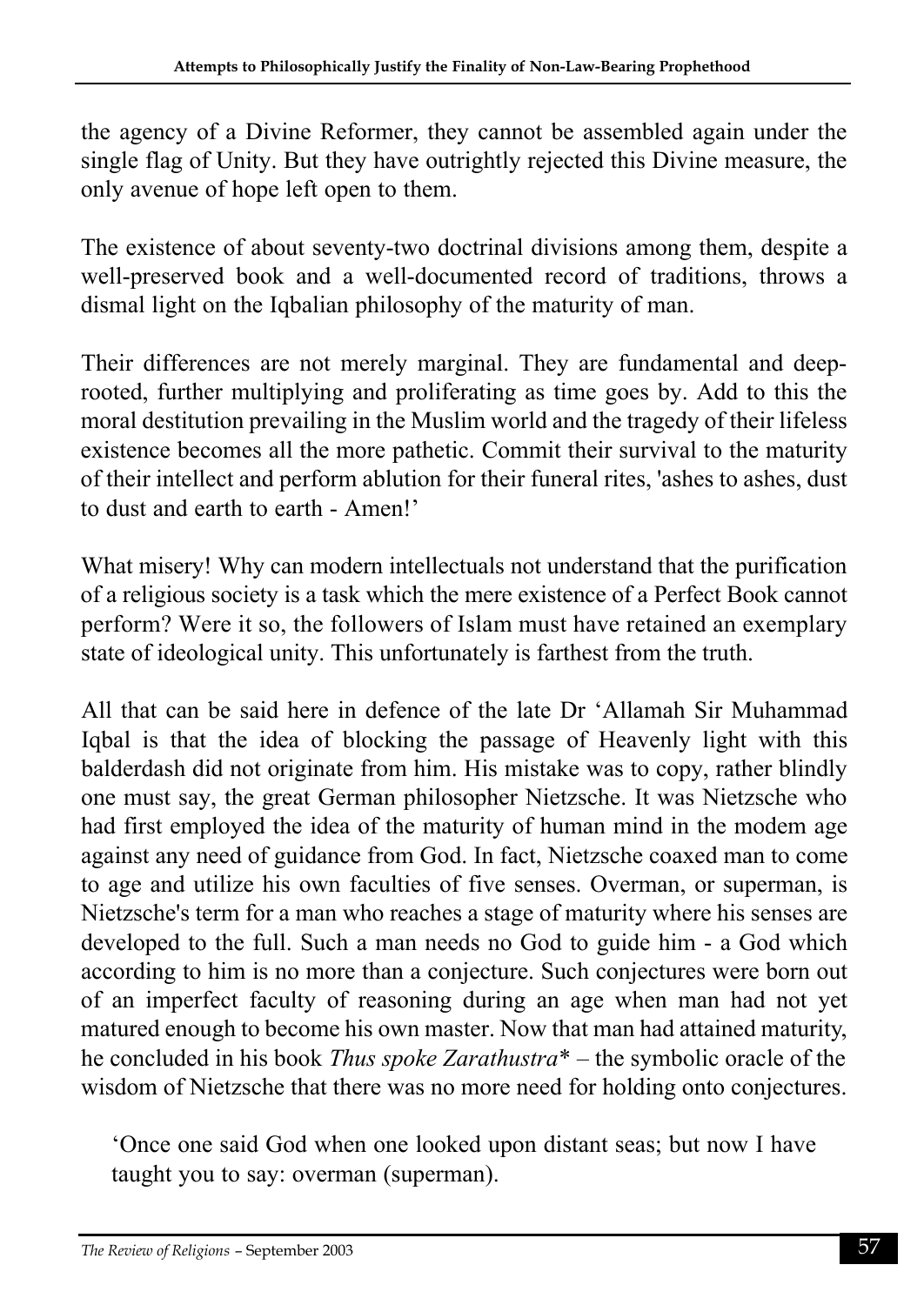'God is a conjecture; but I desire that your conjectures should not reach beyond your creative Will.'**<sup>1</sup>**

'Could you *think* a god? But this is what the will to truth should mean to you: that everything be changed into what is thinkable for man, visible for man, feelable by man. You should think through your own senses to their consequences.'**<sup>2</sup>**

'God is a conjecture; but who could drain all the agony of this conjecture without dying?'**<sup>2</sup>**

The long and short of *Thus spoke Zarathustra* is a rebellion of Nietzsche against a conjectural god which in fact is the Christian idea of God, and to understand Zarathustra clearly as to why he rebelled against God, one must read the chapter Retired.<sup>3</sup> But for our purpose it should be sufficient to note that the oracle of Nietzsche's wisdom sets man free from being guided from on high. The maturity of his faculties is sufficient to guide him.



This exactly is the Iqbalian philosophy against the need of a prophet after man has matured to the maximum of his faculties. Instead of employing this borrowed philosophy for a categorical rejection of the need for God, 'Allamah Iqbal neatly trimmed the maturity concept to suit his own purpose within the framework of Islam. He conceded that though man stands in need of a Perfect Master and a Perfect Book, once this objective is accomplished he requires no more to be badgered with any further interference from on high. But that is not all there is to it. The doctrine of maturity, as amended by Iqbal, does not merely do away with the need of prophethood, it does away altogether with the need for any communication from God even in the form of non-prophetic revelations. This has to be the only logical conclusion drawn from his doctrine of maturity. The maturity concept requires total independence of man from further Divine guidance in any form. He has become capable of taking all-important decisions for himself in the light of the guidance already vouchsafed to him. Man, Iqbal argued, is no longer a child to be walked with his little finger held in a prophet's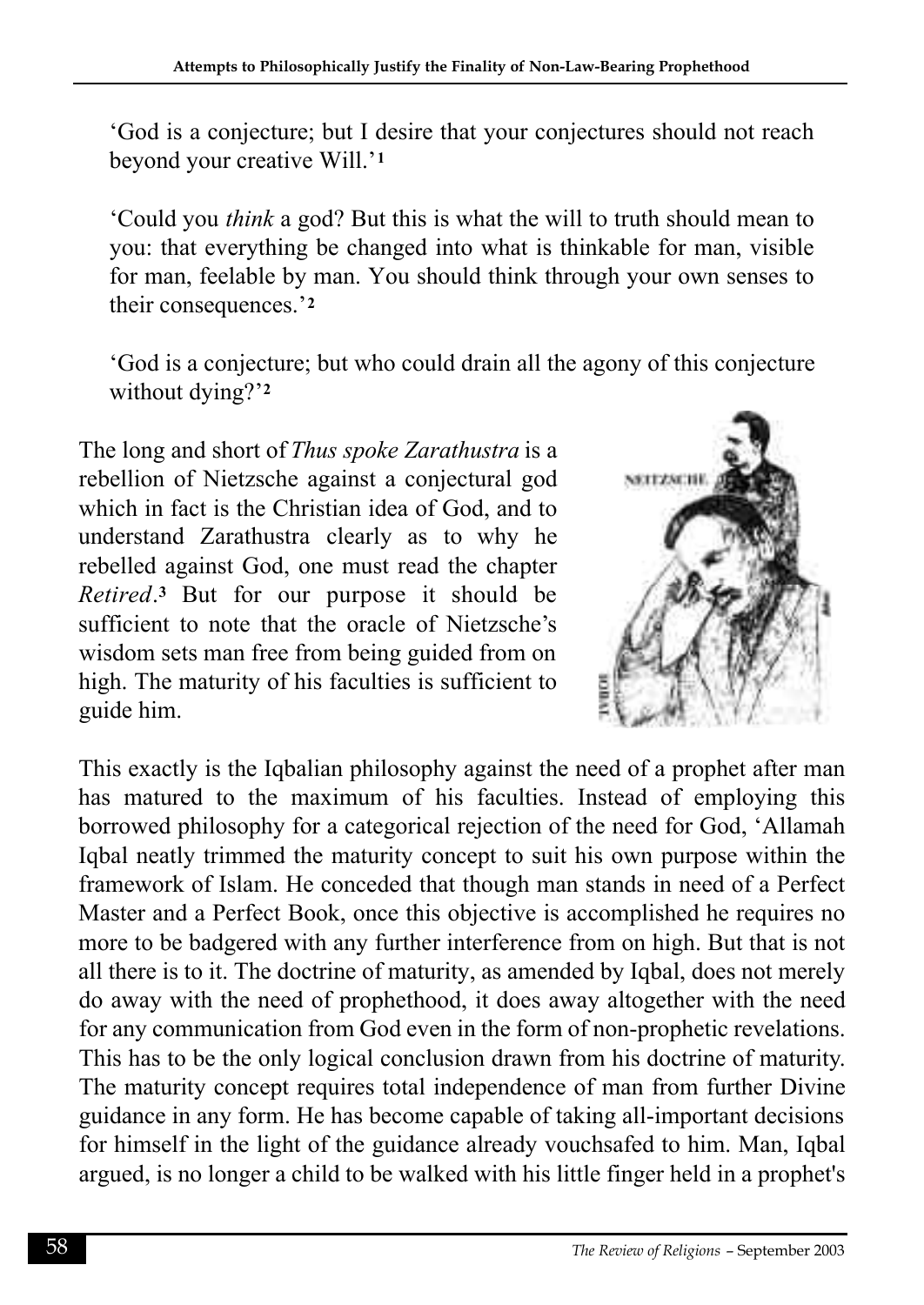hand. Has he not matured to full adulthood, to shift for himself? A sound healthy logic it seems, but just one glance at the spiritual decadence and utter moral destitution of man today is sufficient to dispel this argument as entirely fallacious and conjectural.

Enough of Iqbal and his postulations. Let us now turn to Maudoodi, another renowned scholar of the mainstream Sunni Muslims. He pleads that the absolute cessation of prophethood after Prophet Muhammad<sup>(sa)</sup> has been a singular blessing of God upon mankind. It is a boon, especially for the Muslims, because it spares them the risk of rejecting a Divine messenger of God ever again. They are shielded from ever being accursed by God, as others before them were cursed, for committing the crime of rejecting the prophets of their time. Such a view deserves to be treated more by way of a joke rather than a legitimate argument.

Maudoodi's philosophy, if accepted, would imply that the very institution of prophethood is a curse indeed otherwise its cessation could not have been claimed to be a blessing. This appears to be more in line with the thinking of St. Paul, who branded the law of the Torah as a curse and believed Jesus to be the redeemer because he did away with that law. If there were no law to be broken, argued St. Paul, there would be no sin to be committed.

The aery Maudoodi philosophy however, does not seem to originate from St. Paul alone. It also resurrects the image of Bahaullah. What the Messiah had done by rejecting the law of the Torah, according to St. Paul, Bahaullah claimed to have done to the Qur'anic law. Thus he pronounced himself to be the liberator of mankind from the bondage of the Qur'an. Nonetheless he did not imitate St. Paul entirely because St. Paul had never claimed a role of God personified for himself. He assigned this role of godhead entirely to Jesus. Jesus to him, was in fact a liberator who had undone the blunder committed by 'God the Father'



against mankind. The very promulgation of Divine law was tantamount to the creation of sin. Hence, by cancelling the Divine law, what Jesus actually achieved was to have destroyed the very soil from which sin sprouted. By the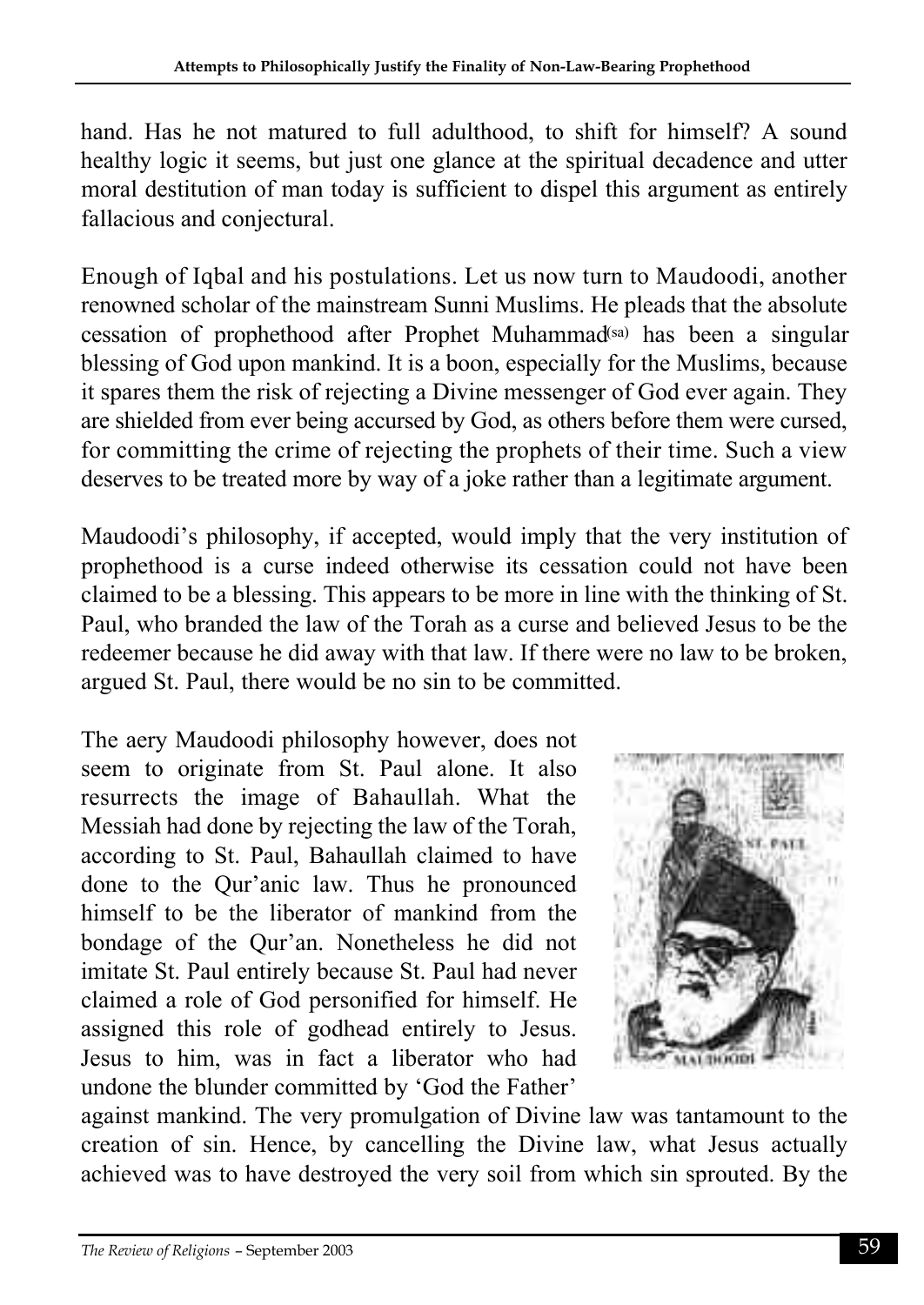same act of redeeming mankind he appears to have simultaneously redeemed 'God the Father' from the folly of creating sin.

Bahdullah applied this philosophy only partially and argued that the Qur'anic law being too heavy and cumbersome had lost its relevance to the people of the modern age. So by liberating mankind from this exacting 'burden' he feigned to set them free, but not entirely so. He betook for himself the role of a new 'Lawmaker', after cancelling the previous Law. But in the final analysis Bahdullah succeeded only in making a mockery of God and himself. The shariah that Bahaullah dictated to replace the law of the Quran was no more and no less than a blatant affront to common sense, reason and rationality.

Between these two modern day disciples of St. Paul, i.e. Bahaullah and Maudoodi, nothing seems to have been left of the religion of Islam. As for the Qur'anic law, Bahaullah claimed to have done away with it in the name of emancipation. As for the institution of prophethood, Maudoodi ventured to abolish it by virtue of the same Pauline philosophy. Both failed to achieve their objectives in the sight of God. Both were applauded as great heroes in the sight of men who were already spiritually diseased.

But Maudoodi did not follow St. Paul entirely. He did not go as far as to suggest that the Qur'anic law should be annulled by God, lest the people should incur His wrath by failing to abide by it. He only applied the Pauline principle to the institution of prophethood. Even if non-law-bearing prophets are raised after the Holy Founder(sa) of Islam, they are likely to be rejected by the majority of Muslims as prophets have been rejected before them. Thus according to Maudoodi's logic, the threat of the curse would keep hanging over their heads like the sword of Damocles. In Maudoodi's estimation by altogether doing away with the institution of prophethood after the Holy Prophet Muhammad<sup>(sa)</sup>, God has bestowed untold blessings upon mankind, particularly upon the Muslims.

If the institution of prophethood is finally brought to a close, lest people should be cursed, it is tantamount to pronouncing prophethood itself to be a curse. Thus, the neo-Pauline philosophy of Maudoodi would require God to do away with the curse of prophethood altogether. What deliverance! What redemption! Good riddance is the other name for it!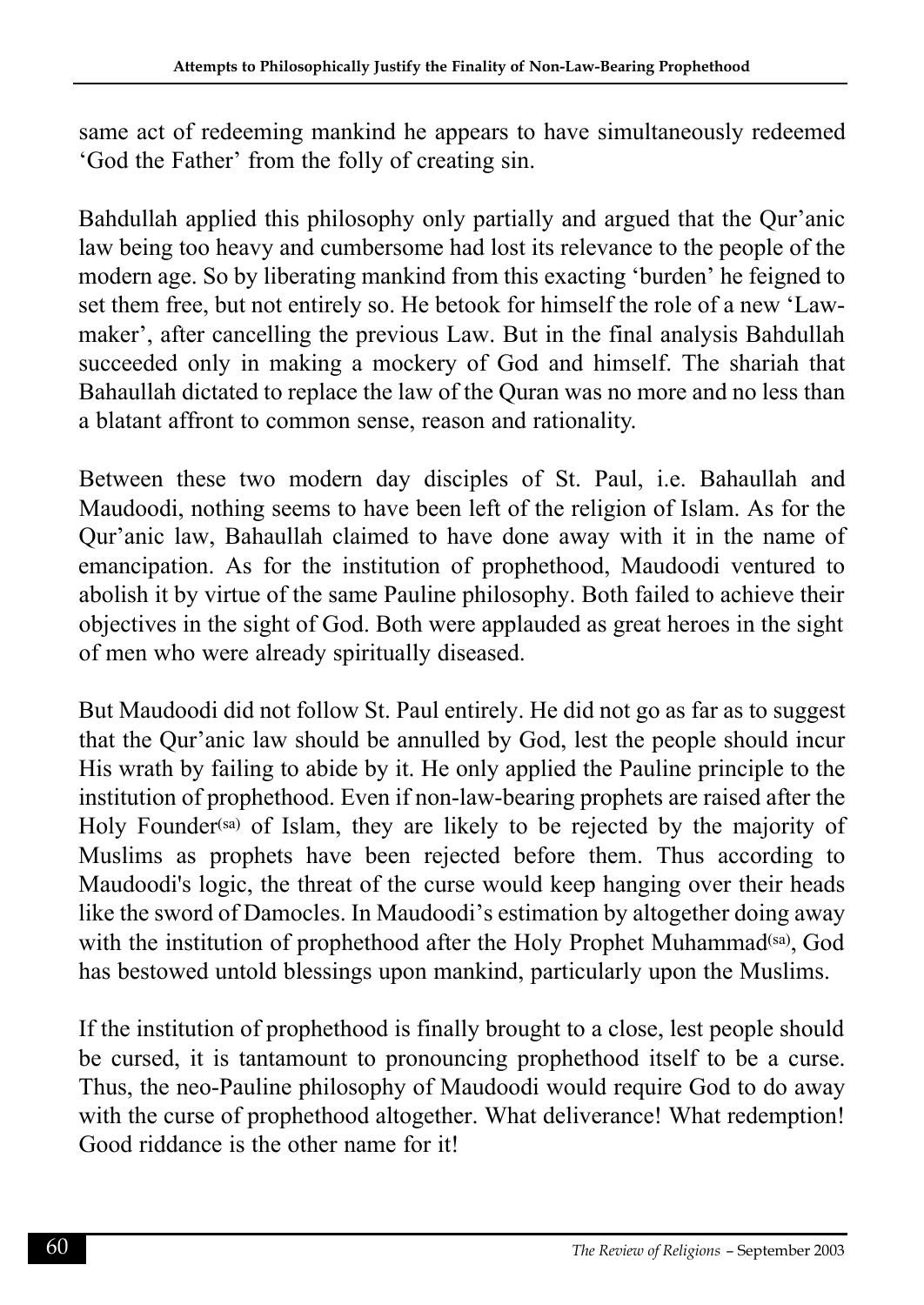But it should be clearly understood that this logic is applicable as much to the past as it is to the future. Why was Jesus**(**as) sent by God before the Holy Prophet<sup>(sa)</sup>? Does not the Holy Our'an categorically denounce the Jewish people as accursed for the crime of denying him? And what happened to earlier peoples? Did they not defy the Divine messengers sent to them and mock and ridicule them? A sad reflection on human arrogance indeed! Thus declares the Holy Qur'an:

*Woe to mankind. Never does a prophet come to them, but they scorn him and ridicule him!*<sup>4</sup> (Ch.36; V.31)

It is amazing why God did not think of bringing this curse to an end earlier in time. What happened to the Jewish people throughout the long history of their encounters with the prophets? Were they not cursed at the tongue of David<sup>(as)?</sup> What happened to the people of the Book between the time of Moses<sup>(as)</sup> and Jesus Christ(as)?

Was this universal human trend of treating all messengers of God inhumanly not sufficient to make God realise that prophethood was more of a curse than a blessing? Why was Noah<sup>(as)</sup> sent and why Abraham<sup>(as)</sup> and why Lot<sup>(as)</sup>? Did their rejection not cause the wrath of Allah to befall upon their people? But for some insignificant few, were they not obliterated from the face of the earth? Still, the idea that struck Maudoodi did not strike God. Was it because it was Maudoodi's mind which had fabricated this myth of a god? Such infirmity of judgement behoves only a brainchild of his. God kept sending prophet after prophet but arrogant man continued to reject them, one after the other. The curse they thus earned cannot be blamed on the office of prophethood, they themselves are to blame.

Again, if this argument is accepted as valid at any particular point in time, it must also be accepted as valid at all times since the advent of Adam<sup>(as)</sup>. The fear of rejection of Adam(as) by his people, who would thus incur upon themselves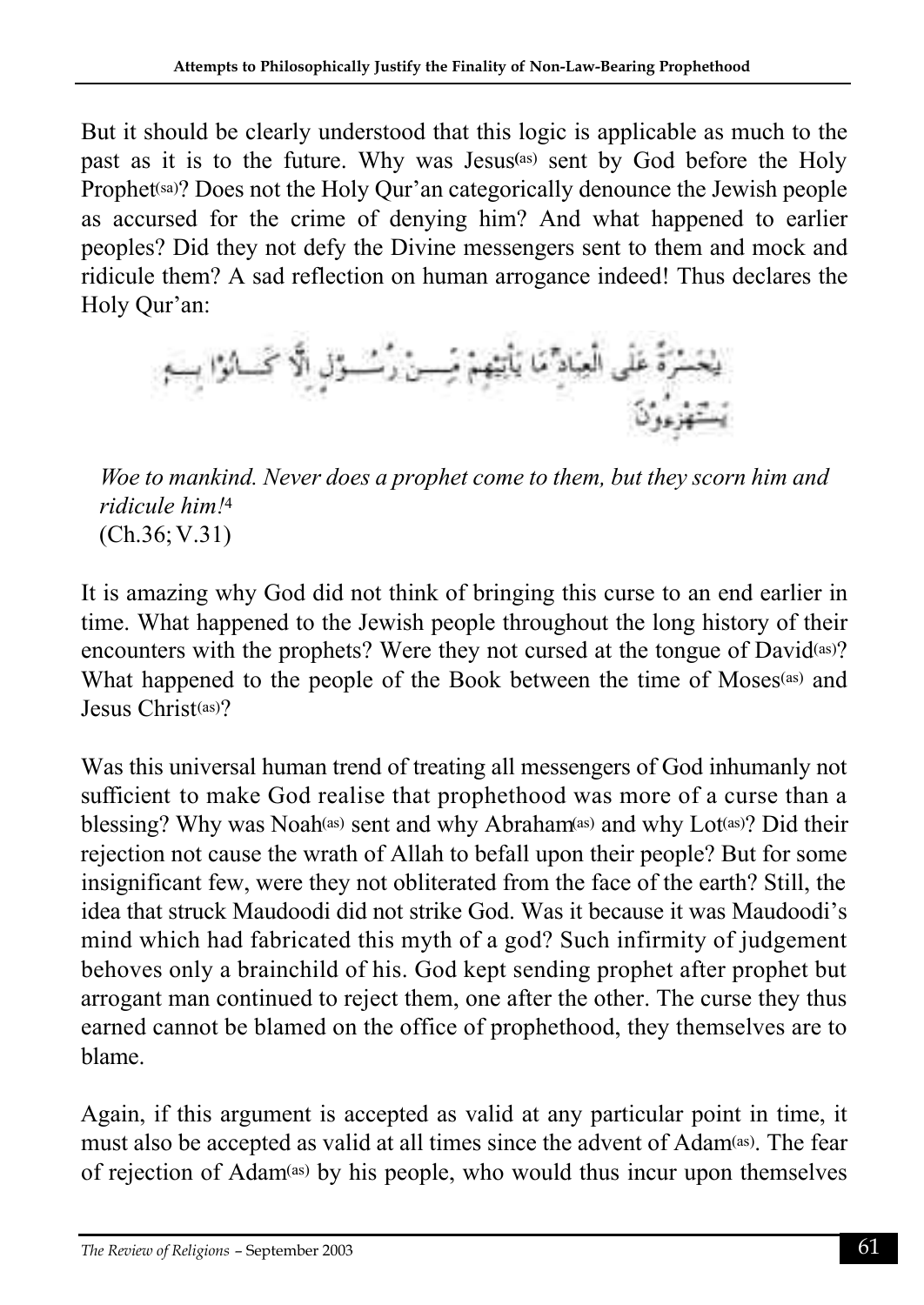the wrath of God, should have been enough justification for God never to have sent Adam<sup>(as)</sup> at all. If the fear that people should reject a lesser prophet from among the followers of Hadhrat Muhammad<sup>(sa)</sup> is a legitimate reason for the cessation of prophethood altogether, then the same fear should have stood in the way of the advent of the Holy Founder<sup>(sa)</sup> of Islam even more powerfully. Is he not the best among all the prophets? Of course he is – as the entire world of Islam testifies. Being supreme among them, for him to be rejected was to earn the worst curse of God ever inflicted. Alas Maudoodi seems to have completely forgotten that not only was the Holy Prophet<sup>(sa)</sup> rejected by most of the world's population of his time, but also his truth is still denied by three-fourths of mankind today. At best, it is just one-fourth of the human population which can be described as believers in the Holy Prophet<sup>(sa)</sup>. But can they really be defined as Muslims? Is their faith in the Holy Founder<sup>(sa)</sup> of Islam genuine enough to include them among those who really believe? Maudoodi thinks otherwise. Out of the one billion population of the Muslims, nine hundred and ninety-nine in every one thousand are already condemned by him to be virtually non-Muslims:

ہے انبو ہ عظیم جس کو مسلمان قوم کہا جاتا ہے اس کا حال ہیہ ہے کہ اس کے ۹۹۹ فی بزار افراد نداسلام کاعلم رکھتے ہیں نہ حق اور باطل کی تمیزے آشنا ہیں، نہ الناكااخلاقی نقطہ نظر اور ذہنی رویہ اسلام کے مطابق تبدیل ہواہے-ہاپ سے پہنچ اور بیٹے سے پوتے کو بس مسلمان کانام ماتا چلا آرہاہےاس لئے یہ مسلمان ہیں

'This huge hotch potch body of the so-called Muslims is such as nine hundred and ninety nine out of every one thousand have no knowledge of Islam whatsoever. They are incapable of distinguishing right from wrong. Nor have their moral and mental attitudes been in the least Islamicised. From father to son, from son to grandson, they have only inherited a Muslim name and no more.'

From Maudoodi's account of the scheme of things, God had better not send any Divine book or messenger lest His poor creatures should be cursed forever.

Yet Maudoodi believes in the justification of God sending all His prophets since the time of Adam(as) to the time of the best among them. If their rejection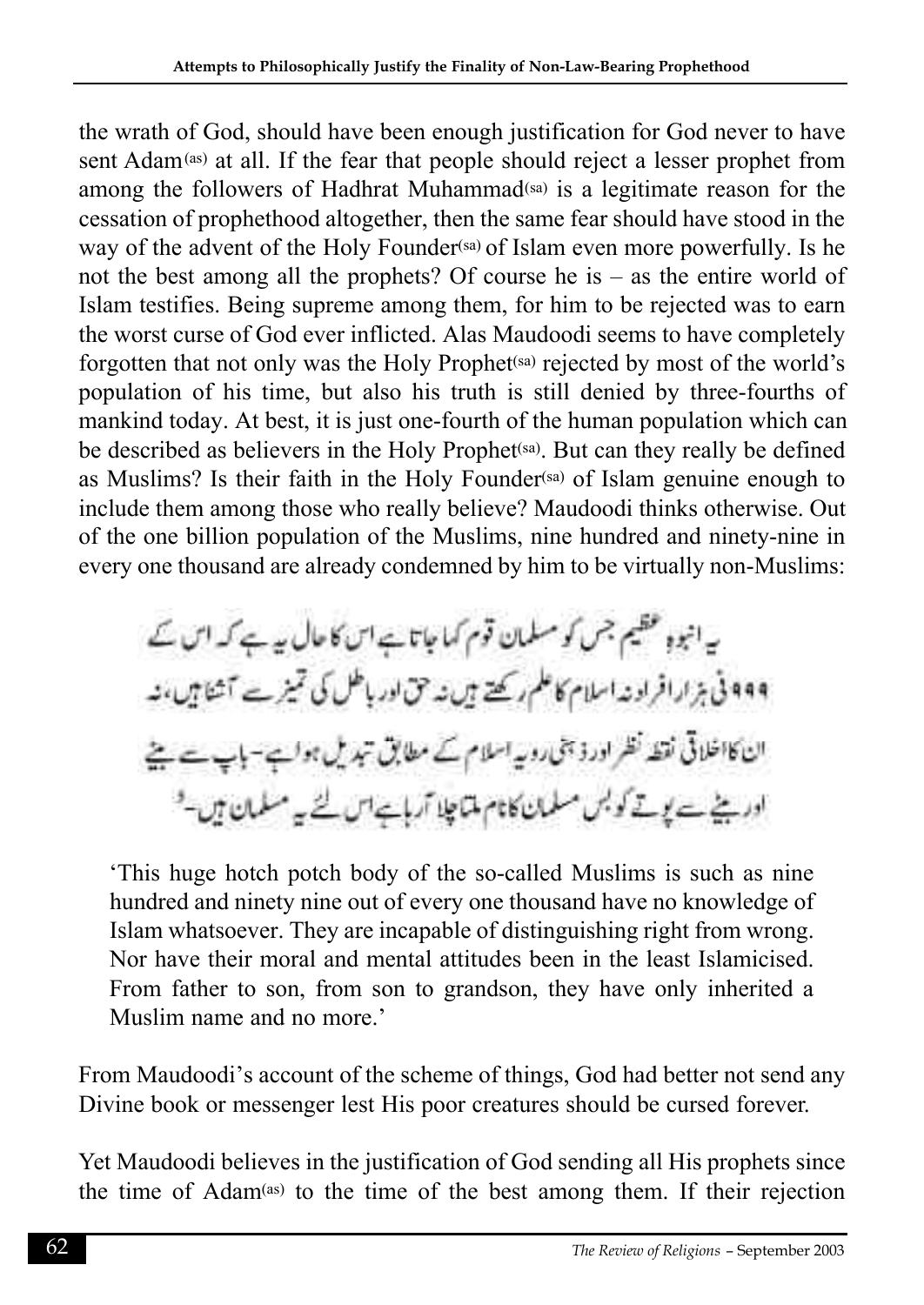brought a curse from God on those who rejected them, what exceptional harm would it do if one more like them is added to the list. But the paradox in Maudoodi becomes more of an eyesore when he is discovered to believe in the re-advent of Jesus Christ(as) as a prophet of God.

If instead of the old Jesus(as), a new non-law-bearing prophet was to be raised from among the people of Islam, how could he in any way alter this eternal grand plan of cursedness? Why should only his advent be objectionable while all those before him since the time of Adam(as) served the same Divine decree of a perpetual curse?

### **References**

- 1. Kaufmann, W. (1976) *The Portable Nietzsche*. Penguin Books. England, p.197
- 2. Kaufmann, W. (1976) *The Portable Nietzsche*. Penguin Books. England, p. 198
- 3. Kaufmann, W. (1976) *The Portable Nietzsche*. Penguin Books. England, p.370-375
- 4. Translation of Ch.36:V.31 by the author.
- 5. Maudoodi, Syed Abul-a'ala. *Musalman Aur Maujoodah Siyasi Kashmakash*. Ist ed. Vol.111. Published by Maktabah Jama'at-i-Islami, Dar-ul-Islam, Jamilpur, Pathankot, p.130
- \* Zoroaster, a great prophet of Persia, is understood by many Zoroastrians to be a dualist. many others insist he was a monotheist. His name is spelt and pronounced differently. we have adopted Zoroaster, the English version, with which most people are familiar. Nietzche, however, refers to him as 'Zarathustra'. In this context we have used his term with his spelling but the person is the same.